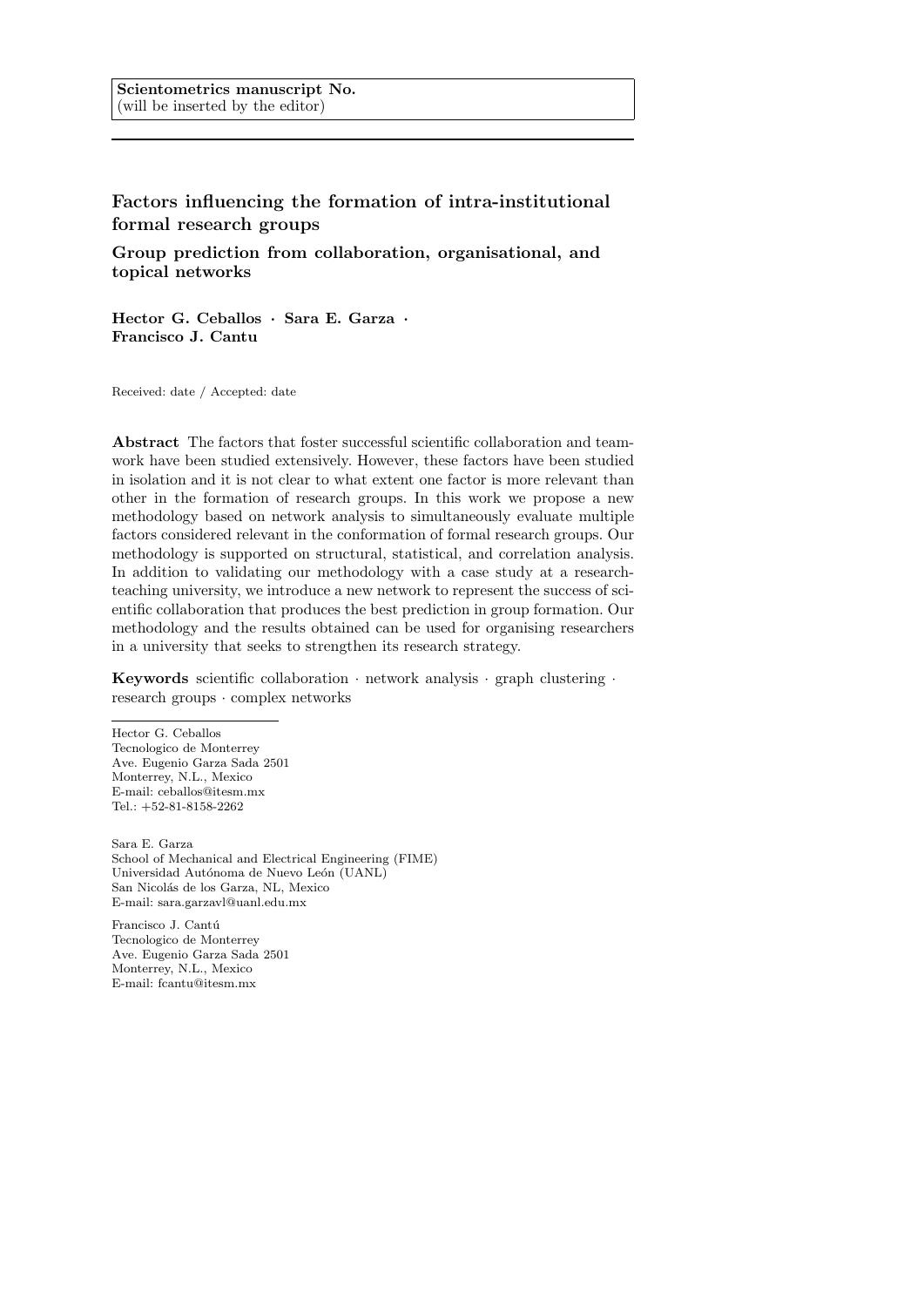Mathematics Subject Classification (2000) MSC 62H30 · MSC 91D30 · MSC 90C27 Journal of Economic Literature Classification JEL C61 · JEL C88

# 1 Introduction

Universities and other research institutions constantly need to adapt their research strategy to meet quality standards and necessities at a local, national, and global level. A first example concerns university rankings, which have become an important performance metric (Tomas-Folch et al, 2015). For prestigious rankings, such as Times Higher Education (THE), Qacquarelli Symonds (QS), Academic Ranking of World Universities (ARWU), CWTS Leiden Ranking, and SCImago Institutions Ranking (SIR), research is considered as one of the most important criteria, and  $-$  as a result  $-$  the activity of research staff has gained attention among university managers. Motivated by this, institutions have developed research strategies directed to increase their scientific productivity and impact (e.g. citations).

A second example concerns the triple helix (Leydesdorff, 2013; Etzkowitz and Leydesdorff, 2000, 1998) and the entrepreneurial university (Etzkowitz, 2003; Sam and Van Der Sijde, 2014) — models that intertwine the university with the government and the industry and are shifting research from basic to applied and to socially-oriented or to industry-related. Even though the entrepreneurial university model has caused both positive and negative reactions (Martin, 2012), it has become a reality and, in Latin American countries, it has started to develop (Heredia and Vinueza, 2015) and thus requires support to take root. Two affected entities in this model are the professor and research groups. While the former has passed from (a) teaching to (b) teaching and researching to (c) teaching, researching, and managing research, the latter are now organised as "small businesses" and there is a need, at the institutional level, to encourage these dynamics.

A third example consists of the rise of multidisciplinary, interdisciplinary, and transdisciplinary research (Stokols et al, 2008; Klein, 2008). Emerging fields such as Biotechnology require new schemes of research and collaboration to grow and develop. As such, institutional research strategies need to be shaped for coping with these changes and, thus, aid problem solving in these fields.

A key component of research is collaboration. According to Beaver (2001), collaboration has evolved from being dyadic to being in groups. Therefore, an important part of an institutional research strategy heavily relies upon its research groups. In this case, we refer to the formal intra-institutional research groups, which are the ones recognised by the university and — more importantly — can be directly strengthened, supported, and nurtured by this institution. Furthermore, research strategies can be directly aimed at these groups. In that sense, so far, other types of groups (e.g. collaborations outside the institution) lie out of our scope and are left for future work.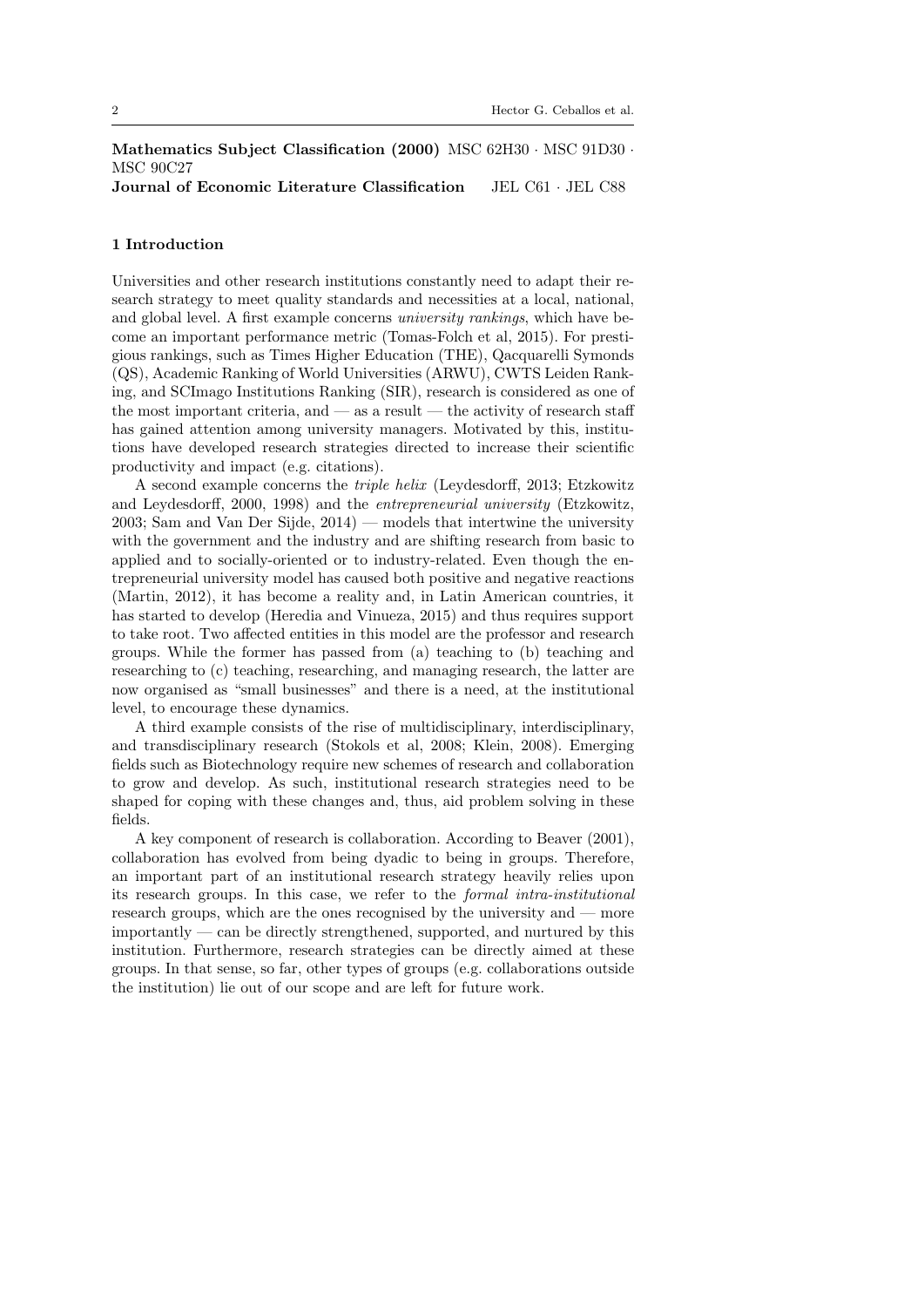Strategy alignment sometimes implies group reconfiguration, i.e. adding, eliminating, splitting, or merging groups. To prevent reconfiguring groups arbitrarily, knowledge about the factors that influence group formation, persistence, and success is highly desirable. While there is a body of work that already touches this subject (see Section 2) little is known about — specifically — research group formation. Moreover, our key contribution is that — as we will see — we explore several factors under the *network analysis* perspective. This perspective, on one hand, works with objective information. On the other hand, it allows us to produce a unique methodology for combining factors.

In this work, we analyse the influence of seven factors on team formation: past coauthorships, recent coauthorships, previous co-participation in groups, citations to coauthored papers, co-participation in thesis committees, organisational closeness, and topical similarity. The first five factors are related to previous collaborations, i.e. collaborations, participation, or memberships that have taken place in the past. We consider that these collaborations set up a precedent that could impact the construction of current research groups. With respect to organisational closeness, it has been observed that geographical proximity has a positive impact on collaboration (Katz, 1994; Liang and Zhu, 2002; Sun and Liu, 2016); in consequence, it seems relevant to observe whether institutional proximity (which we refer to as *organisational closeness*) holds a similar effect by favouring the creation of intra-institutional research groups. With regard to topical similarity, when there is a thematic affinity among researchers, it seems feasible that these researchers work together; in fact, this should be one of the primary reasons for a research group to take place. Let us note that, for the seven selected factors — unlike for other potential factors — it is possible to extract reliable information (evidence) directly related to these factors (from Scopus, for example, or intra-institutional repositories).

Our aim is to observe whether these seven factors — either alone or combined — influence the formation of intra-institutional formal research groups, i.e. where members have an explicit adherence to the group. To achieve this goal, we use longitudinal data from a case study on the reconfiguration of research groups at a multi-campus private university. We use network analysis with these data to create networks that represent the factors and their combinations. Via graph clustering techniques, groups of researchers are extracted from these networks and compared against the formal groups of the case study (i.e. we are attempting to identify the formal research groups using solely the information provided by the networks, a task which we refer to as prediction). Different types of analyses (statistical, structural, frequency) allow us to determine the influence of the studied factors. In that sense, one contribution of this work is to provide evidence on the relevance of previous collaborations and coauthorships, organisational closeness, topic similarity, and their combinations on the formation of formal intra-organisational research groups through the use of network analysis. Another contribution consists of providing a method for evaluating simultaneously the effect of multiple factors on the formation of formal research groups.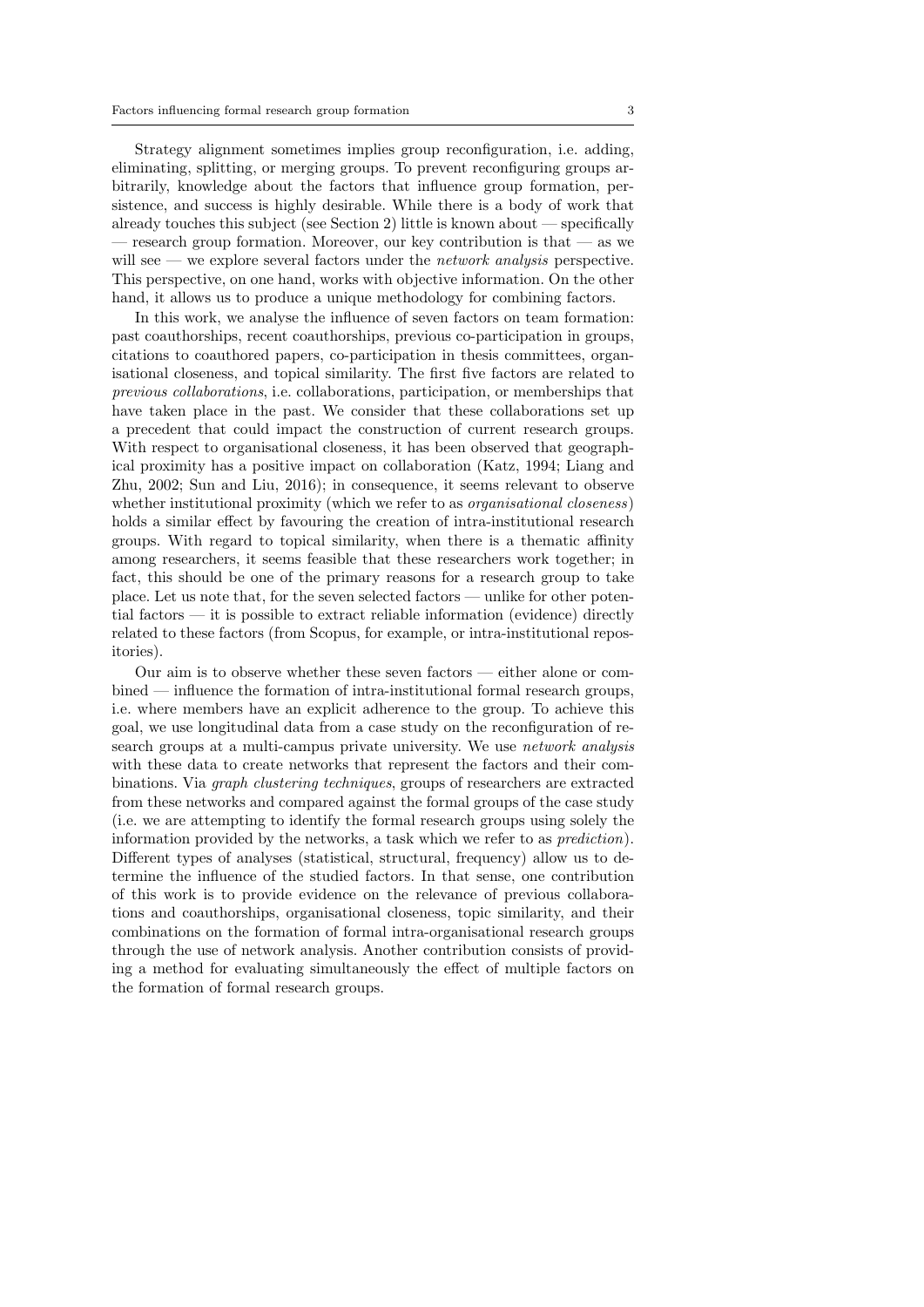This paper is organised as follows. Section 2 presents related work on scientific collaboration, team formation and performance, and network analysis for studying groups. Section 3 introduces pertinent notions on graph theory and network analysis. Section 4 presents the data used for the case study and the methods used for predicting group formation. Section 5 shows the relevance of each factor and the respective combinations on the prediction of group formation. Finally, in Section 6 we conclude with closing remarks and future work.

#### 2 Related Work

Related work has been divided into three main categories: Fostering scientific collaboration (Section 2.1), Team formation and performance (Section 2.2), and Group studies through network analysis (Section 2.3). The first category covers work that has been devoted towards discovering collaboration facilitators, such as geographical closeness, author prestige, and government policies; let us note that this section is not limited to collaboration in intraorganisational research groups, but covers dyadic, inter-organisational, and inter-regional collaboration. The second category views a research group as a team and covers work that has discovered factors for individuals joining teams and teams having a better performance; this section is not limited to research groups, but includes work with companies, students, and entrepreneurs, just to mention some. The third category covers studies related to group formation and evolution from a network analysis perspective; these studies include collaboration and other social networks.

#### 2.1 Fostering scientific collaboration

Katz (1994) summarized some of the main reasons that researchers consider for collaborating with another partner. Among these reasons one can find: (1) scientific popularity, visibility, and recognition of the partner, (2) increasing specialization in science,  $(3)$  the need of training researchers, and  $(4)$  a decrease in spatial distance. In the end, researchers collaborate to improve their productivity and impact (measured in terms of citations).

The effect of scientific popularity, visibility, and recognition has been studied through the analysis of co-authorship networks (Newman, 2001, 2004). For instance, it has been observed that the citation count of an article is positively correlated both with the number of authors and the number of institutions involved in its production (Katz and Hicks, 1997). It has also been discovered that centrality of an author in this kind of network positively influences the citation of the author's papers and the formation of new scientific collaborations (Uddin et al, 2013). Martin et al (2013) found that researchers cite their coauthor's papers more quickly than other researcher's work, and that there is a strong tendency to cite back other authors, specially a previous coauthor.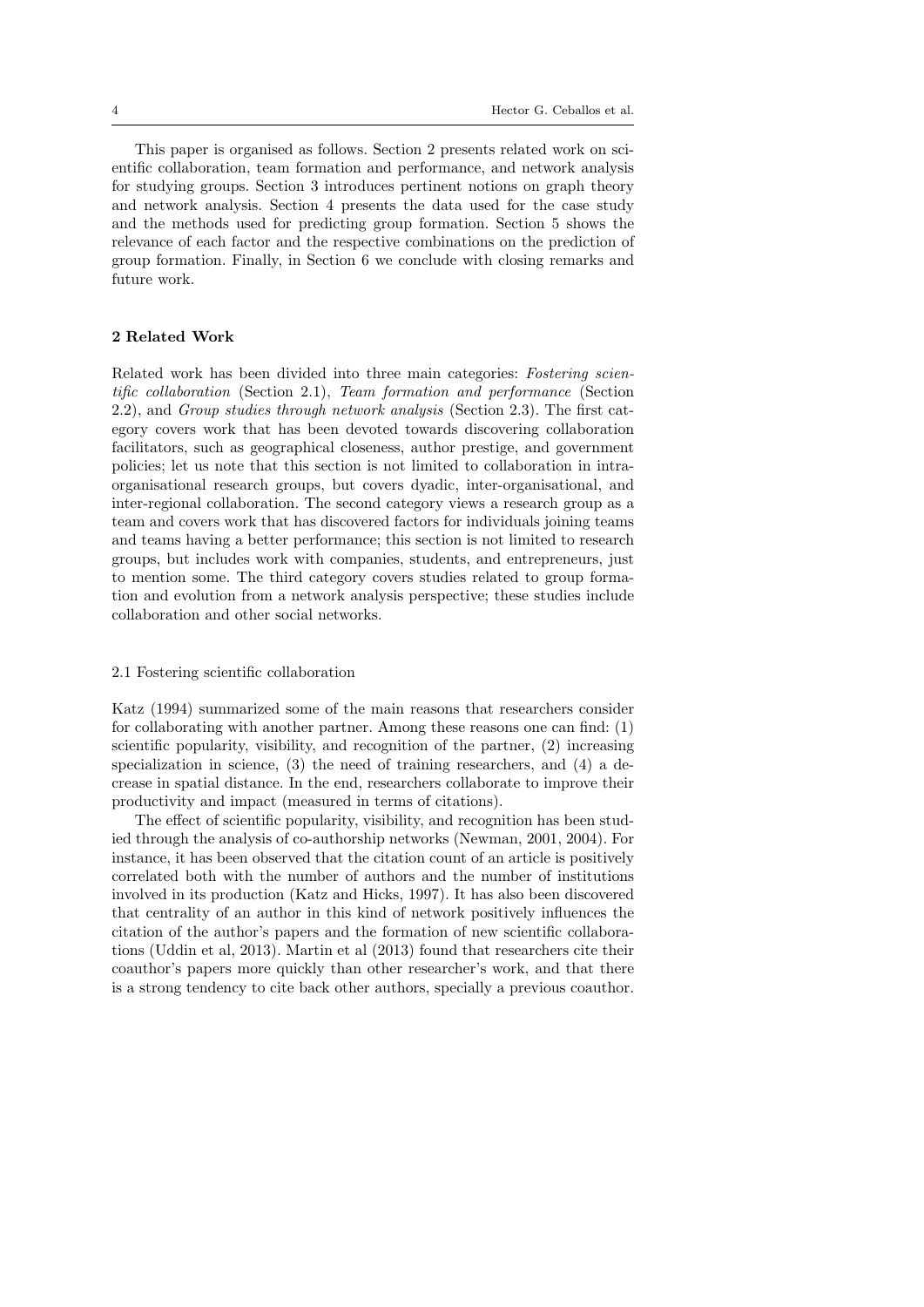Similarly, centrality of authors in coauthorship networks has been used for predicting whether an article will be highly cited five years after its publication  $(Sarigöl et al, 2014).$ 

On the other hand, geographical distance is a factor that discourages research collaboration. Katz (1994) observed that the frequency of research collaboration between domestic universities in United Kingdom, Canada, and Australia decreases exponentially with the distance separating research partners. A similar phenomenon has been reported by Liang and Zhu (2002) for Chinese inter-regional collaboration, as the probability of collaboration between regions dramatically increases when these are geographically close. At the organisational level, Balland (2011) discovered that geographical, intraorganisational (being part of the same organisation), and institutional closeness (belonging to the same type of organisation, e.g. government, education, company, public institution) all favour collaboration.

Other aspects that have facilitated collaboration at the inter-organisational level are government policies and inter-regional consortia. With respect to the former, it has been reported that government policies have contributed to shape over time the network of collaborations among public research institutes, companies, and universities (Zhang et al, 2016). With regard to inter-regional consortia, these have shown varying degrees of impact in different countries when it comes to new collaborations (Cho et al, 2013).

Hybrid indicators, introduced by Perianes-Rodriguez et al (2009), reflect popularity and prestige. These indicators combine the clustering coefficient of a researcher in a coauthorship network with the number of papers and citations this researcher has; these three individual metrics, along with others, are obtained from a single coauthorship network. In our work, we built different networks encoding actual and potential collaboration factors and then combined them for producing hybrid networks, which are the result of aggregating and normalizing these factors. Hence, the two approaches are different.

#### 2.2 Team Formation and Performance

Because the members of a research group work together to pursue common goals and their relationship is based on common values, confidence, and trust, a research group can be studied as a team. According to Katzenbach and Smith (1993a), a team is a small number of people with complementary skills who are committed to a common purpose, set of performance goals, and approach for which they hold themselves mutually accountable. Teams, in general, can either be assigned by a competent authority (Reagans et al, 2004), be formed by voluntary participation (Margolin et al, 2012), or lie within these two extremes. While there are teams with stable memberships, others are highly dynamic (Putnam, 1992) or are only conformed for completing a specific project (Hahn et al, 2006; Johnson et al, 2009). A team usually begins with a set of separate individuals, which later form a coalition, and finally achieve not only a higher performance but are able to care also for one another (Katzenbach and Smith,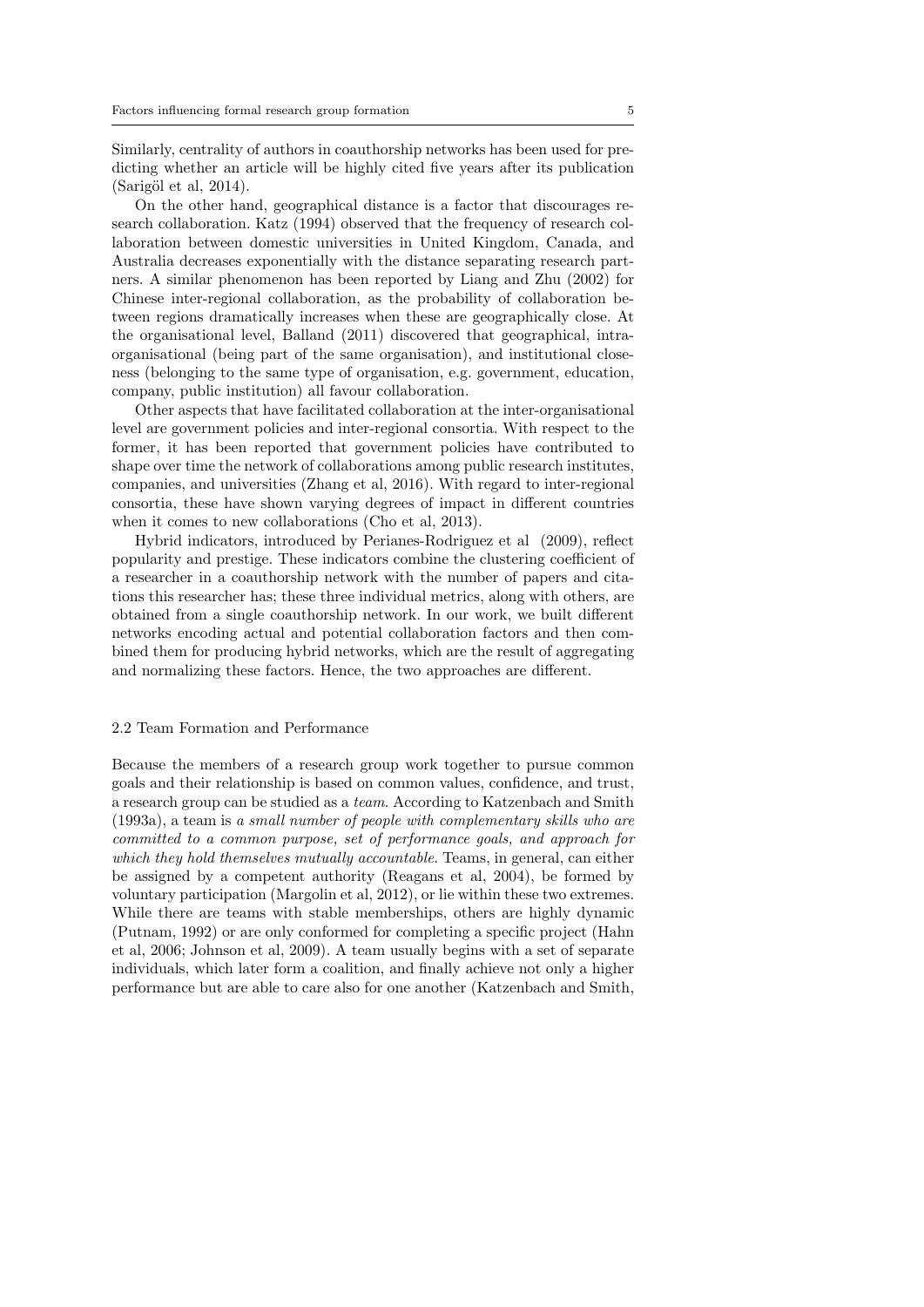1993b). With regard to the process of an individual joining and staying in a team, it has been reported that individuals search for teams that can satisfy their needs and vice versa; in the case of a match, the individual joins the team. Afterwards, the individual attempts to increase the satisfaction provided by the group, while the group attempts to increase the value provided by the individual; if these attempts are accomplished, commitment is strengthened and the group enters a phase of maintenance (Levine and Moreland, 1991; Owens et al, 1998).

There is a substantial body of work related to team formation and performance, which has been studied on teams of entrepreneurs (Ruef et al, 2003), students (Hinds et al, 2000), academic institutions (Rey-Rocha et al, 2006; Martín-Sempere et al, 2008), companies (Casciaro and Lobo, 2008), gangs (Johnson et al, 2009), online games, (Zhu et al, 2013; Johnson et al, 2009), product teams (Ancona and Caldwell, 1992), and innovative and creative teams (Bercovitz and Feldman, 2011; Guimerà et al,  $2005$ ) — among others. Works related to team formation are mostly devoted towards discovering the motivations behind team affiliation and tie construction, while works related to team performance are mostly devoted towards discovering the factors behind team success, where success can be measured in different forms, such as effectiveness, throughput, satisfaction, production volumes, easiness of communication, etc. As we will see, some factors are present both in formation and performance. Furthermore, some of these studies rely on network analysis to gather results.

In an early work, Mattessich and Monsey (1992) encompass factors for successful team performance into six categories: environment, membership, structure (e.g. flexibility and adaptability), communication, purpose (e.g. shared vision), and resources. Cohen and Bailey (1997) report that team performance (measured in their work in terms of effectiveness, member attitudes such as commitment, and behavioural outcomes such as turnover) was found to be influenced by variables related to team composition, such as team size and different types of diversity (e.g. functional, tenure); for instance, coupling team size according to workload has shown to increase effectiveness (Campion et al, 1993).

With regard to member quality affecting team performance, several studies report that individual expertise is positively related to team performance. Volmer and Sonnentag (2011) observed this pattern in software design teams, where team experts would intellectually stimulate the rest, and these authors also noted that expertise would enhance performance in team meetings (Sonnentag and Volmer, 2009); in the problem-solving domain, Bonner et al (2002) found that teams perform at the level of their best members. Verbree et al (2015) studied the organisational factors that influence the scholarly performance of research groups. They found that the group composition and size as well as the presence of senior staff in the group have a positive influence on productivity and citation.

Several studies agree on the positive impact of previous collaborations for team performance, as these collaborations favour coordination and communi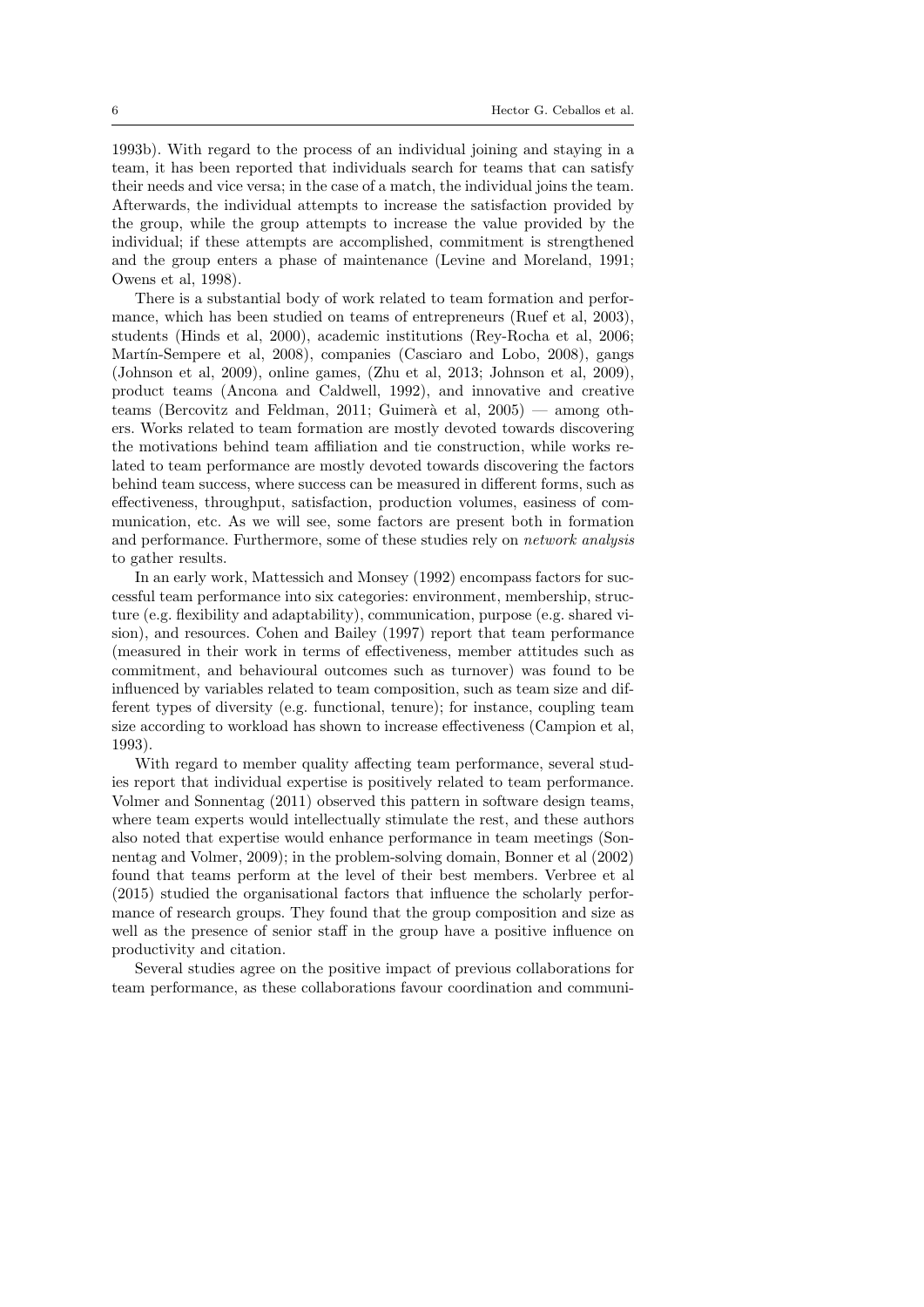cation (Bercovitz and Feldman, 2011) and reduce the negative effect of distance (Cummings and Kiesler, 2008); moreover, familiarity within teams and role experience has been positively related to team performance (Huckman et al, 2009), and teams composed by friends have shown to outperform teams of mere acquaintances (Shah and Jehn, 1993). Excessive familiarity, however, may hinder results, causing teams of strangers to achieve a better performance when different points of view are required for a task (Gruenfeld et al, 1996). Another factor for team success, as discovered by other studies, is heterogene $ity$  — i.e. the presence of complementary skills, status, and knowledge in a team —, which encourages communication and innovation (Ancona and Caldwell, 1992) and creates synergy among team members (Bercovitz and Feldman, 2011).

With regard to team formation, *previous collaborations* (specially successful ones) have also been regarded as an influential factor (Hinds et al, 2000), since uncertainty is reduced in the team (Hahn et al, 2006). Heterogeneity, as well, has played a significant role in team formation (Dahlander and McFarland, 2013), as people seek in others complementary skills to complete difficult projects (Johnson et al, 2009). On the contrary, it has also been observed that homophily is a key component in forming teams (Ruef et al, 2003), as people tend to look for similar teammates, either in age, race, skills, or organisation (Hinds et al, 2000; Zhu et al, 2013). In the end, a balance between homophily and heterogeneity seems to be necessary for team formation (Owens et al, 1998). Other influential factors for team formation include affect (Casciaro and Lobo, 2008), a good reputation for work (Hinds et al, 2000), and strong relationships such as marriage (Ruef et al, 2003).

In scientific research, where collaboration has evolved from being mostly dyadic to being mostly teamwork over the last decades (Beaver, 2001), it has been observed that researchers belonging to consolidated teams have a competitive advantage in terms of JCR articles (Rey-Rocha et al, 2006, 2007), and committed members in these teams have more scientific production (articles, supervised theses, projects, patents) than their colleagues (Martín-Sempere et al, 2008). Research groups that collaborate with top-tier universities have also shown to produce papers with the highest impact (Jones et al, 2008). For research groups in developing countries, collaboration overseas has benefited scientific production (Ordóñez-Matamoros et al, 2010).

# 2.3 Group studies through network analysis

Group formation and evolution have also been studied from a purely structural point of view, i.e. by considering network properties and analysis. For example, based on the analysis of coauthorhsip and phone call networks, Palla et al (2007) identify six possible events in the evolution of a group: birth, growth, contraction, merging, splitting, and death. Furthermore, depending on group size, there exist different optimal scenarios to ensure longevity. For small groups, stable membership is desirable, while member fluctuations favour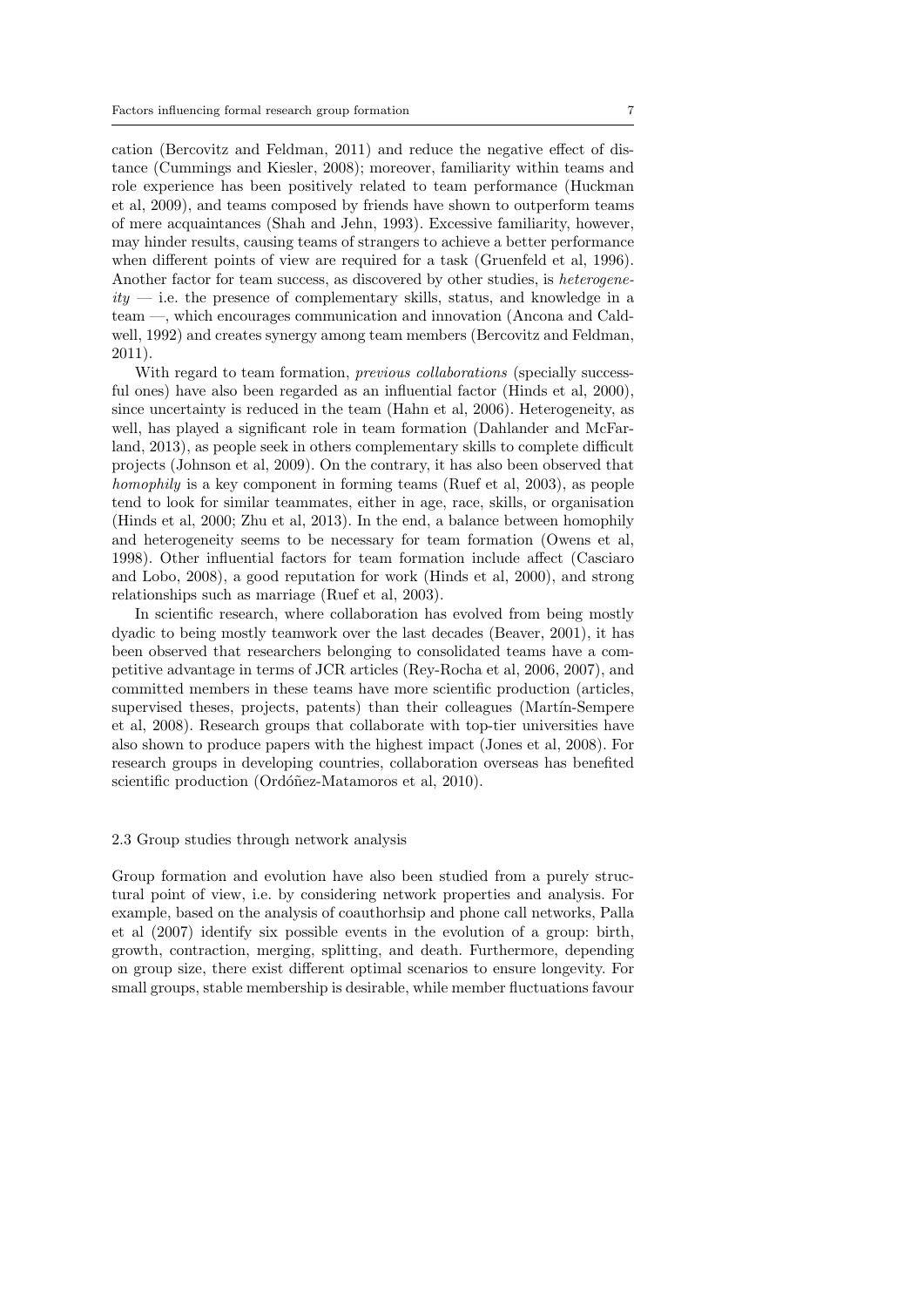large groups; not surprisingly, members with a weak commitment are more likely to abandon the group. In large social networks, the decision of an individual joining a group has been found to correspond to a diffusion process, where both the number of friends belonging to the group and the connectivity among these friends are relevant (Backstrom et al, 2006). Kairam et al (2012) report that groups where a large clique (structure where all members are directly related to each other) is present exhibit faster growth and are less likely to disappear. In contrast, groups with a high transitivity are less inclined to grow. Furthermore, two types of groups are identified: those formed on common relationships and those formed on common traits (homophily).

From the network analysis perspective, research groups have been also studied through the detection of graph clusters in coauthorship and citation networks. The approach by Calero et al (2006), for example, extracts coauthorship and topical networks from the field of Spanish nanotechnology; while clustering the former aids the detection of actual research groups, clustering the latter produces potential research groups, which are recommended as possible future collaborations. Similar works include the use of hierarchical clustering and multidimensional scaling (Yu et al, 2011), a new journal classification methodology based on citation network multilevel clustering (Waltman and Eck, 2012), and the creation of clustering algorithms that take advantage of the two-mode (i.e. bipartite) nature of scientific collaboration networks (Garza and Schaeffer, 2016).

#### 2.4 Discussion

Works referred in previous subsections study the factors that motivate peer-topeer scientific collaboration, as well as those factors that promote the growth of teams and improve their performance. However, they do not evaluate the possible combinations of factors or whether a factor is occluded by another. In this work we focus on the factors considered by researchers during the conformation of formal research groups. For this purpose we propose a method to combine multiple collaboration factors represented through networks, which are then clustered by automatic methods to determine which factors have a positive or negative influence in group formation.

## 3 Background

In this section, we present some basic concepts of graph theory. We also describe the network analysis metrics and graph clustering algorithms used in our work.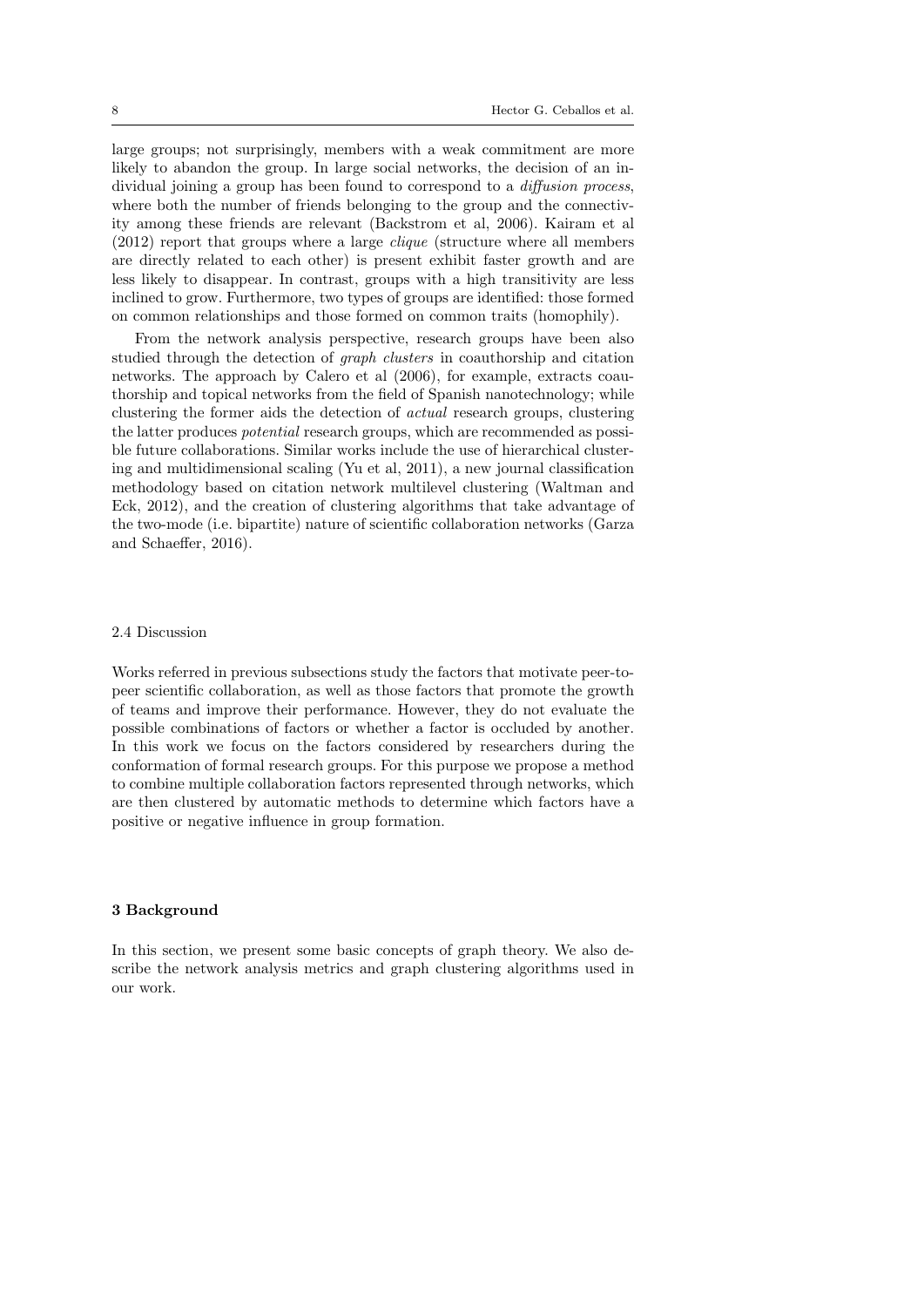#### 3.1 Graph theory

A network or *graph*  $G = (V, E)$  is a structure that contains a set V of vertices (entities) and a set  $E$  of *edges* (connections between the entities); we will use n to denote |V| and m to denote  $|E|$ .

The degree of a vertex is the number of edges attached to that vertex, and a graph whose edges have numerical labels is a weighted graph. A connected component is a subgraph (portion of a graph) where every pair of vertices is connected, i.e. it exists a path between them.

The density of a network is the proportion of edges present with respect to the theoretical maximum:

$$
\delta = \frac{2m}{n(n-1)}.\tag{1}
$$

#### 3.2 Graph clustering

Graph clustering, a tool from network analysis, consists of identifying cohesive subgraphs in a network; we will use the term *clusters* to refer to these subgraphs and the term clustering to refer to the collection of clusters that result from the application of a graph clustering algorithm to a network. While there are different definitions for a cluster (Radicchi et al, 2004; Wasserman and Faust, 1994), the commonly accepted notion implies that the cluster has more (or stronger) edges between its own vertices and fewer (or weaker) edges between its vertices and the rest of the network. Graph clustering is also known as cluster analysis or community detection and clusters are also known as communities. Clusterings with disjoint clusters are commonly known as partitions.

In this work, we use the following five well-known clustering algorithms that generate partitions.

The Girvan-Newman method (Girvan and Newman, 2002). This classical algorithm consists of an agglomerative approach that iteratively removes those edges with the highest betweenness centrality. Betweenness centrality measures the extent up to which an edge joins clusters.

The Clauset et al method (Clauset et al, 2004). This algorithm enhances the Girvan-Newman method by using auxiliary data structures (balanced binary trees, max-heaps).

The Louvain method (Blondel et al, 2008). This is a hierarchical algorithm that consists of two main phases. At the first phase, every vertex starts in its own cluster, and a vertex is moved to a neighbouring cluster when a positive increase in modularity (a clustering fitness measure) is detected. At the second phase, each cluster is collapsed into a supervertex and the first phase is then repeated. The algorithm stops when there are no more changes and modularity has reached a maximum. It is possible to process weighted graphs with this algorithm.

Label Propagation (Raghavan et al, 2007). This algorithm is based on infectious disease spreading. Each vertex starts with its own label. At each iteration,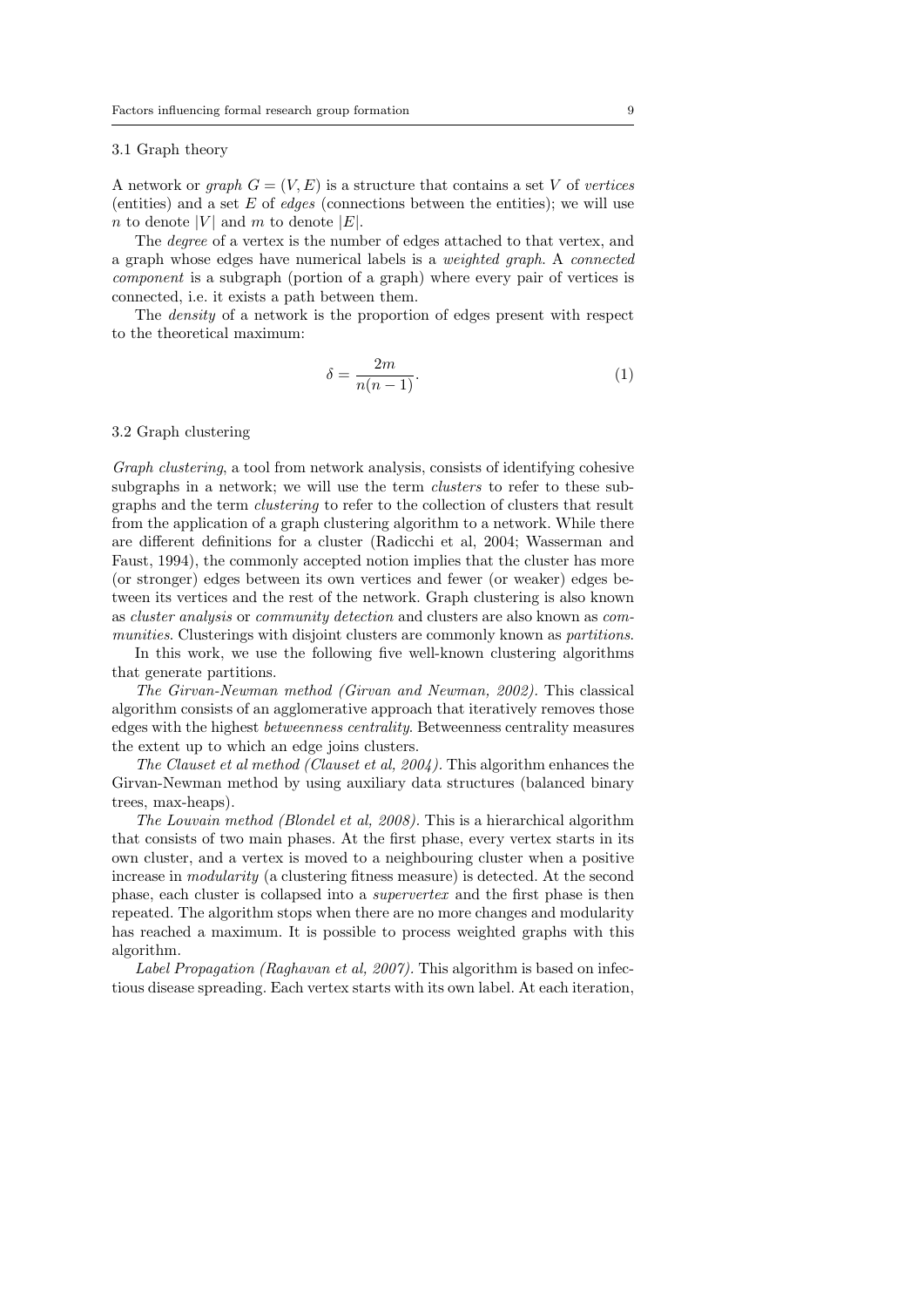each vertex is assigned with the label that the majority of its neighbours has and ties are broken randomly. The algorithm finishes when all vertices have the label from the majority of their neighbours. Even though weighted versions of this algorithm exist, we use the original version for its simplicity and rapidness.

Weighted Graph Local Clustering (Schaeffer, 2005; Garza and Schaeffer, 2016). This algorithm is a bottom-up approach where each candidate cluster starts as a singleton; for each cluster, new vertices are iteratively added (or, alternatively, removed) with the intent of maximizing a fitness function. The candidate cluster is finally accepted or rejected. The algorithm finishes when all vertices have been processed (i.e., considered for clustering). This algorithm is able to process weighted graphs.

#### 3.2.1 Clustering evaluation

There are different forms of evaluating a clustering. One of these consists of external evaluation, where there exists a pre-established result model and the clustering is compared (matched) against this model. The result model is represented by a set of reference classes; these reference classes can be obtained by reporting ground truth groups or by automatic generation in the case of artificially-generated networks. Let us introduce the three external evaluation metrics used throughout the present work: the Adjusted Rand Index, precision, and recall.

The Rand Index is a common metric for comparing partitions. It is based on agreements and disagreements. Let us consider a set  $\mathcal N$  of n elements and two partitions for this set:  $\mathbb{C} = {\mathcal{C}_1, \ldots, \mathcal{C}_r}$  and  $\mathbb{L} = {\mathcal{L}_1, \ldots, \mathcal{L}_s}$ , where each partition is a set of disjoint groups. Additionally, let us consider that  $\mathbb C$  is the clustering obtained from an algorithm and L is the set of reference classes. The Rand Index RI is then calculated as

$$
RI = \frac{a+b}{a+b+c+d},\tag{2}
$$

where  $\alpha$  is the number of pairs of elements that appear in the same group both in  $\mathbb C$  and  $\mathbb L$ , b is the number of pairs of elements that appear in different groups in  $\mathbb C$  and in different groups in  $\mathbb L$ , c is the number of pairs of elements that appear in the same group in  $\mathbb C$  but in different groups in  $\mathbb L$ , and d is the number of pairs of elements that appear in different groups in  $\mathbb C$  but in the same group in L. As we can see, the numerator accounts for agreements in the partitions and the denominator accounts both for agreements and disagreements. In fact,  $a + b + c + d = {n \choose 2}.$ 

The Adjusted Rand Index (ARI) is a version of the Rand Index that is corrected for chance. To calculate ARI, a *contingency table* between  $\mathbb C$  and  $\mathbb L$ is formed, and each row and column are respectively summed (elements in the form  $a_i$  and  $b_j$ :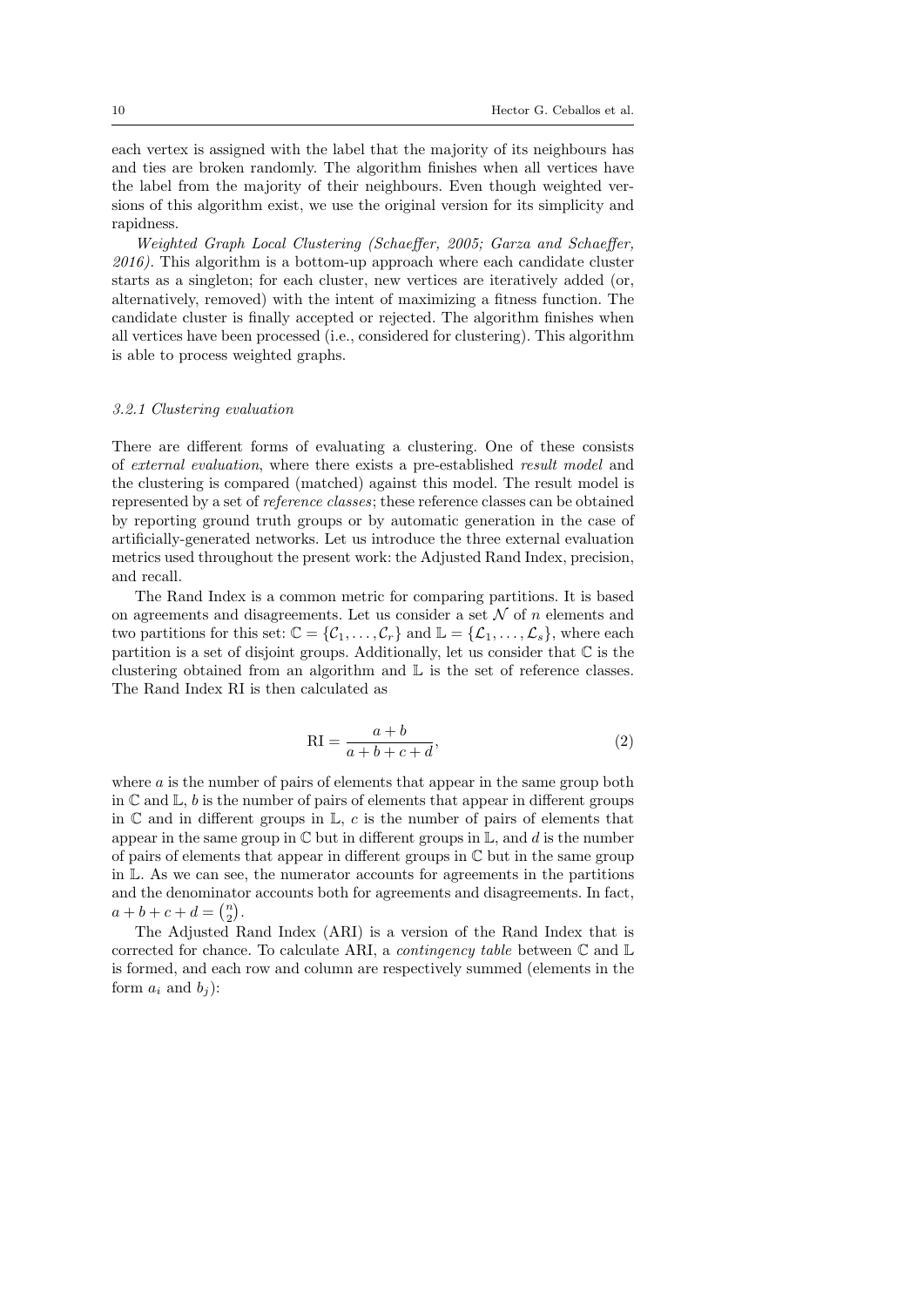|  |  | $\begin{array}{ c c c }\hline \mathcal{L}_1 & \mathcal{L}_2 & \ldots \ \mathcal{L}_s & \hline \end{array} \begin{array}{ c c c }\hline \begin{array}{ccc} \mathcal{L}_1 & \mathcal{L}_2 & \ldots & \mathcal{L}_s \end{array} & \begin{array}{ c c c }\hline \end{array} \end{array}$ |  |
|--|--|--------------------------------------------------------------------------------------------------------------------------------------------------------------------------------------------------------------------------------------------------------------------------------------|--|
|  |  |                                                                                                                                                                                                                                                                                      |  |
|  |  | $\frac{C_1}{C_2}\begin{vmatrix} n_{11} & n_{12} & \ldots & n_{1s} \\ n_{21} & n_{22} & \ldots & n_{2s} \end{vmatrix} a_1$                                                                                                                                                            |  |
|  |  | $\mathbb{H}$ : $\mathbb{H} \times \mathbb{H}$ :                                                                                                                                                                                                                                      |  |
|  |  | $\mathcal{C}_r\big n_{r1}\;n_{r2}\;\;n_{rs}\big a_r$                                                                                                                                                                                                                                 |  |
|  |  | $\sum  b_1 \quad b_2 \quad \dots \quad b_s \mid n$                                                                                                                                                                                                                                   |  |

where  $n_{ij}$  is the number of common elements between groups  $\mathcal{C}_i$  and  $\mathcal{D}_j$ ,  $a_i$ is the sum of row  $\mathcal{C}_i$ , and  $b_j$  is the sum of column  $\mathcal{D}_j$ . The ARI index is then calculated as

$$
ARI = \frac{\text{Index} - \text{Expected Index}}{\text{Max. Index} - \text{Expected Index}}\n= \frac{\sum_{ij} \binom{n_{ij}}{2} - \left[\sum_{i} \binom{a_i}{2} \sum_{j} \binom{b_j}{2}\right] / \binom{n}{2}}{\frac{1}{2} \left[\sum_{i} \binom{a_i}{2} + \sum_{j} \binom{b_j}{2}\right] - \left[\sum_{i} \binom{a_i}{2} \sum_{j} \binom{b_j}{2}\right] / \binom{n}{2}}.
$$
\n(3)

Let us note that, while the Rand Index is bounded between 0 and 1, the Adjusted Rand Index allows values between −1 and 1. The former indicates that the partitions have nothing in common and, conversely, the latter indicates that the partitions are identical.

With respect to precision and recall, which correspondingly evaluate correctness and completeness, let us consider a cluster  $C_i \in \mathbb{C}$  and a reference class  $\mathcal{L}_j \in \mathbb{L}$ . Precision (denoted by  $P_i$  for  $\mathcal{C}_i$ ) is the fraction of cluster elements that actually belong to the reference class (Eq. 4). Recall (denoted by  $R_i$  for  $C_i$ ) is the fraction of class elements that was actually placed in the cluster (Eq. 5):

$$
P_i = \frac{|C_i \cap \mathcal{L}_j|}{|C_i|}, \qquad (4) \qquad R_i = \frac{|C_i \cap \mathcal{L}_j|}{|\mathcal{L}_j|}. \qquad (5)
$$

For example, let us assume that the matching class for cluster  $C_i = \{a, b, c\}$ is  $\mathcal{L}_j = \{a, b, d, e\}$ . In this case,  $P_i = \frac{2}{3} = 0.6$  and  $R_i = \frac{2}{4} = 0.5$ . Let us note that these scores are bounded between 0 and 1, where 1 is the best score possible. Let us also note that precision and recall are calculated per cluster  $\mathcal{C}_i$ ; to obtain overall scores for clustering  $\mathbb{C}$ , it is necessary to integrate all individual cluster scores. For example, individual scores can be averaged:

$$
P(\mathbb{C}) = \frac{\sum_{i} P_i}{|\mathbb{C}|}, \quad (6) \quad R(\mathbb{C}) = \frac{\sum_{i} R_i}{|\mathbb{C}|}, \quad (7)
$$

where  $P(\mathbb{C})$  is the average precision for clustering  $\mathbb{C}$  and, likewise,  $R(\mathbb{C})$  is the average recall for clustering C.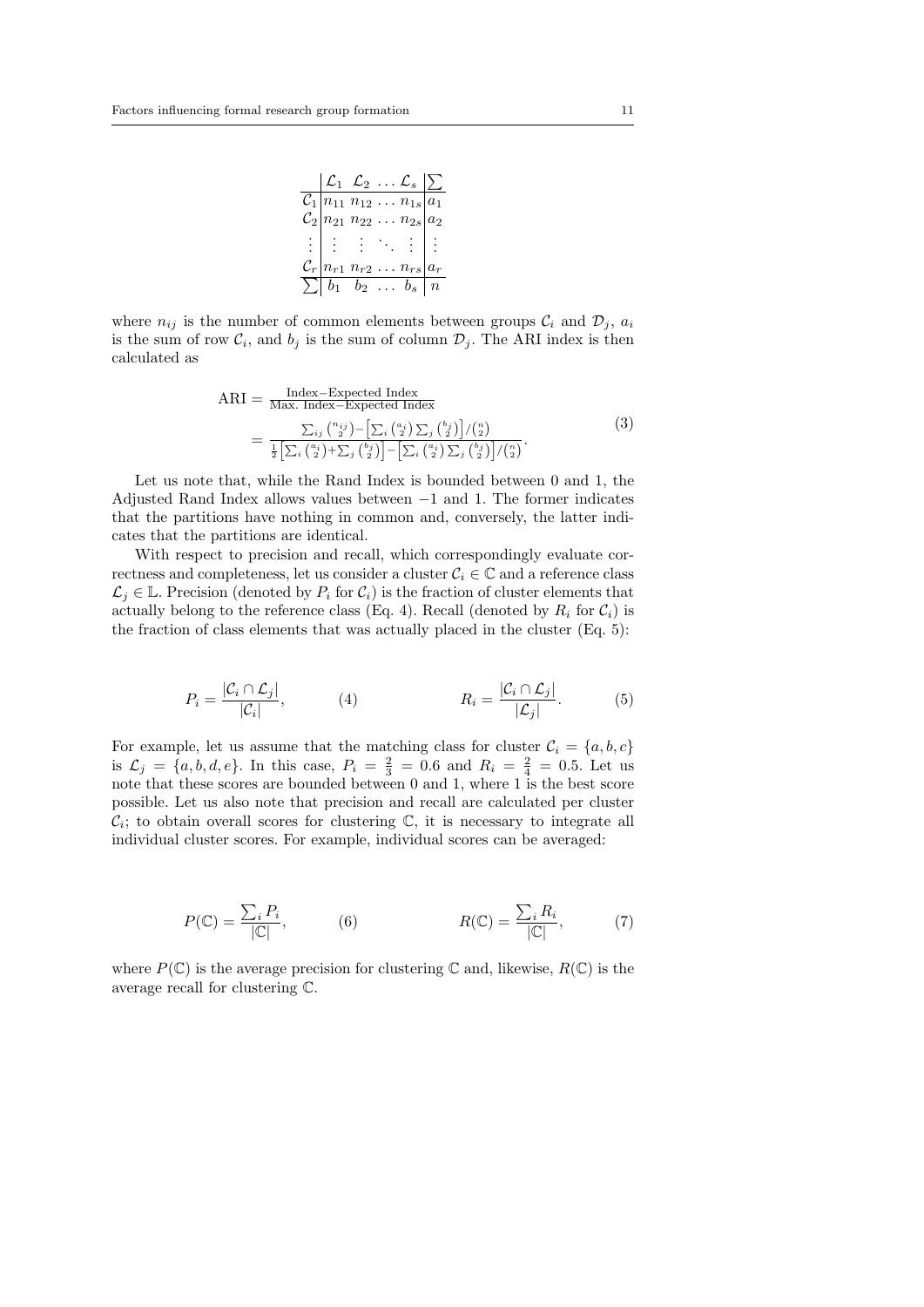# 4 Data and Methods

To determine the influence of the proposed factors in the formation of formal research groups, we use data from a case study. With this data, we create networks that represent the proposed factors. We subsequently cluster these networks with the purpose of obtaining back the formal groups (a task known as prediction). Factor influence is then discovered by (1) observing if our obtained clusters resemble the existing formal research groups and (2) analysing which factors and factor combinations were present in the networks whose clusterings are the most similar to the formal groups (see Section 5). It is important to clarify that, even though formal research groups do not always accurately reflect actual research teamwork, we are using these groups as the reference classes to evaluate our network clusterings because we are specifically interested in discovering factors that influence formal research group formation. In that sense, properly obtaining a ground truth for actual/potential scientific collaboration is considered as a related problem and is left as future work.

# 4.1 Research Groups at Tecnológico de Monterrey

Tecnológico de Monterrey is a comprehensive multi-campus, teaching, and research university with its flagship campus in Monterrey, Mexico. In 2003, a model for fostering the transition from a teaching to a research university was implemented. This model was based on the organisation of researchers into groups lead by a principal researcher (Cantu et al, 2009). These groups, originally called Research Chairs, were constituted by 20 researchers in average among researcher professors, graduate students, and postdocs, and were evaluated collectively according to a set of indicators that included scientific publications, grants, patents, and the promotion of researchers in the Mexican Researcher System (SNI by its initials in Spanish).

Currently, the academic staff is composed of approximately 800 research professors and 1,600 graduate students at the doctoral and master level from disciplines in engineering, information technologies, social sciences, arts and humanities, natural sciences, and health sciences.

This program started with approximately 20 research groups and demonstrated that organisation and collaboration improved the scientific productivity of the university (Cantu and Ceballos, 2012). Ten years later, the number of research groups grew up to 120, but the number of researchers increased only marginally, provoking the fragmentation of research lines on one hand and the increase of collaboration among groups on the other.

This motivated an exercise of research focus where researchers were distributed among five national schools and organised in 41 national research groups. The formation of these groups was directed by deans who nominated their main researchers and the areas of interest. All other researchers decided which group to affiliate to.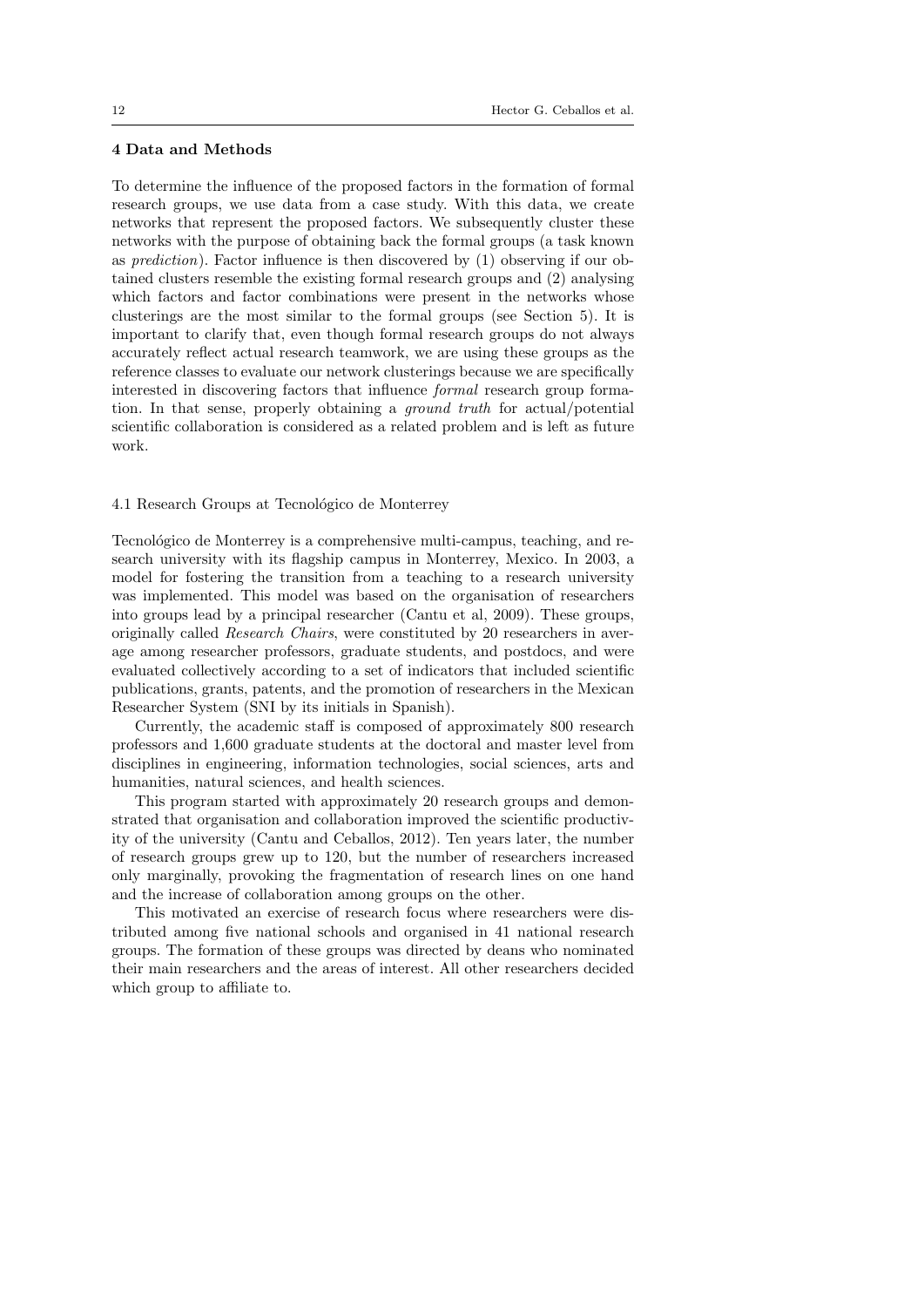During the first ten years of this program the information used for evaluating the groups was collected in the Current Research Information System (CRIS) developed at the university (Cantu et al, 2005). Collected information permitted to identify coauthorship relationships, co-participation on groups along this time, the journals on which researchers published, and all of this was associated to personal identifiers traceable across institutional databases that enabled to identify, for example, the department on which researchers were employed.

For our case study, we selected a set of 428 researchers that participated in the formation of the first 41 national groups. This set is constituted by 40 leaders, 345 core researchers, and 43 postdoctoral researchers. The sample had 4 groups from the Medicine School, 18 groups from the Engineering School, 5 groups from the Humanities School, 9 groups from the Business School, and 5 groups from the Public Policy School.

A summary of the distribution of researchers per group and their productivity, both per school, is shown in Table 1. As it can be seen, Humanities has the largest groups, followed by Medicine, whereas the Public Policy School has the smallest groups. Table 1 also shows the average number of publications made by researchers of every school, where the productivity of the Engineering School's researchers is the largest.

Table 2 shows the breakdown of the number of publications by document type in each school. Using the full period of time (2003-2014), this table illustrates the difference on publication patterns per school; for instance, researchers of Humanities and Public Policy are those who publish books the most, whereas researchers of Engineering and Medicine Schools are more used to produce journal articles.

| School               | Groups | <b>Researchers</b> | Average<br>researcher<br>per group | Avg. Docs.<br>$(2003 - 2014)$<br>per researcher |
|----------------------|--------|--------------------|------------------------------------|-------------------------------------------------|
| <b>Humanities</b>    | 5      | 102                | 20.4                               | 9.5                                             |
| <b>Business</b>      | 9      | 67                 | 7.4                                | 7.6                                             |
| <b>Public Policy</b> | 5      | 24                 | 4.8                                | 6.8                                             |
| Engineering          | 18     | 179                | 9.9                                | 12.9                                            |
| Medicine             |        | 56                 | 14.0                               | 6.4                                             |
| <b>Total</b>         |        | 428                | 10.4                               | 10.3                                            |

Table 1: Indicators of groups, researchers and productivity per School

Whereas the number of publications in Tables 1 and 2 were obtained from the institutional CRIS, we also identified the publications of these researchers in the Scopus database. We counted the number of citations to papers published by these authors between 2010 and 2015, using November 11th, 2015 as cut-off date. In the Scopus database we found all the document types listed in Table 2, as well as citations to these documents. Table 3 shows the average number of citations received by collaborations between pairs of researchers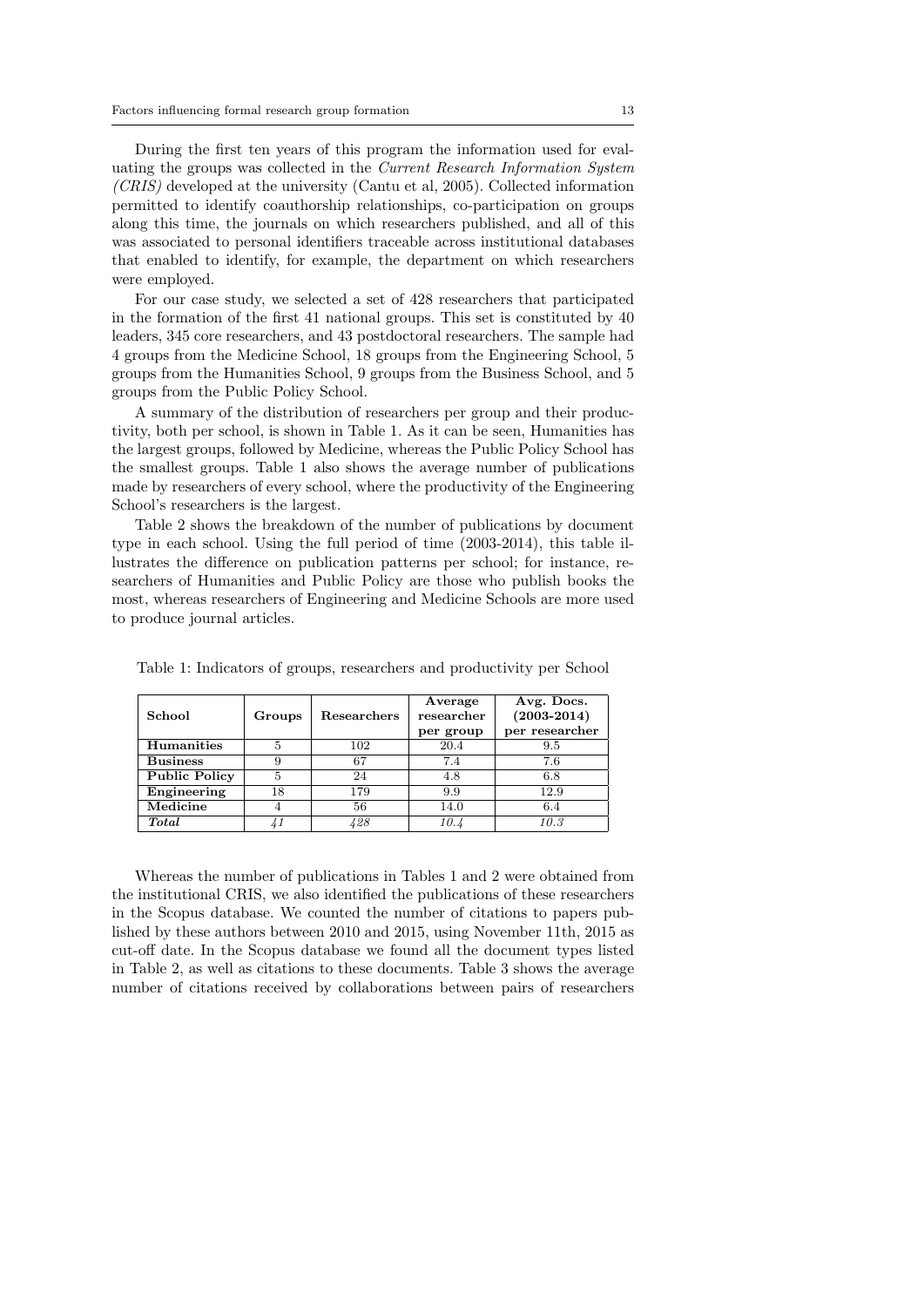| School               | $\operatorname{\bf Articles}$ | <b>Books</b> | Chapters | <b>InProceedings</b> |
|----------------------|-------------------------------|--------------|----------|----------------------|
| Humanities           | 6.3                           | 5.1          | 11.1     | 18.9                 |
| <b>Business</b>      | 6.6                           | 2.9          | 5.6      | 15.0                 |
| <b>Public Policy</b> | 4.6                           | 6.8          | 10.2     | 5.5                  |
| Engineering          | 10.5                          | 2.8          | 4.7      | 26.4                 |
| Medicine             | 7.5                           | 1.7          | 3.2      | 7.1                  |
| <b>Total</b>         | 8.2                           | $\lambda$ .0 | 7.0      | 20.4                 |

Table 2: Average number of publications (2003-2014) per researcher in every school.

from different or the same school (the total number of citations for all papers written in coauthorship).

Table 3: Cites per collaboration between researchers across schools.

| School          | <b>Humanities</b> | <b>Business</b> | Engineering | Medicine |
|-----------------|-------------------|-----------------|-------------|----------|
| Humanities      | $\rm 0.5$         |                 | 2.5         |          |
| <b>Business</b> |                   | 10.3            |             |          |
| Engineering     |                   |                 | 18.5        | 9. .     |
| Medicine        |                   |                 |             | 17.2     |

#### 4.2 Research Collaboration Networks

From the CRIS, other institutional sources and information obtained from Scopus we generated seven different weighted networks. In all these networks, vertices represent researchers and edges represent a particular relationship (e.g. collaboration), where edge weight represents the intensity of this relationship (for example, frequency, similarity, or closeness). The absence of an edge between vertices indicates the lack of a relationship between researchers in that feature. We obtained the following networks:

Past Coauthorships (PC). In this network, weights represent the number of scientific publications (articles in journals or proceedings, chapters, and books) coauthored by each pair of researchers between 2003 and 2009.

Recent Coauthorships (RC). In this other network, weights represent the number of scientific publications (articles in journals or proceedings, chapters, and books) coauthored by each pair of researchers between 2010 and 2014.

Former Groups (FG). In this network, weights represent the number of research groups in which each pair of researchers co-participated during the ten year period prior to the formation of the new groups. During those ten years, researchers moved from one group to another or remained in the same group. In any case, the groups that prevailed at the end of that period are not necessarily subsets of the new groups. This definition does not take into account how much time the co-participation lasted.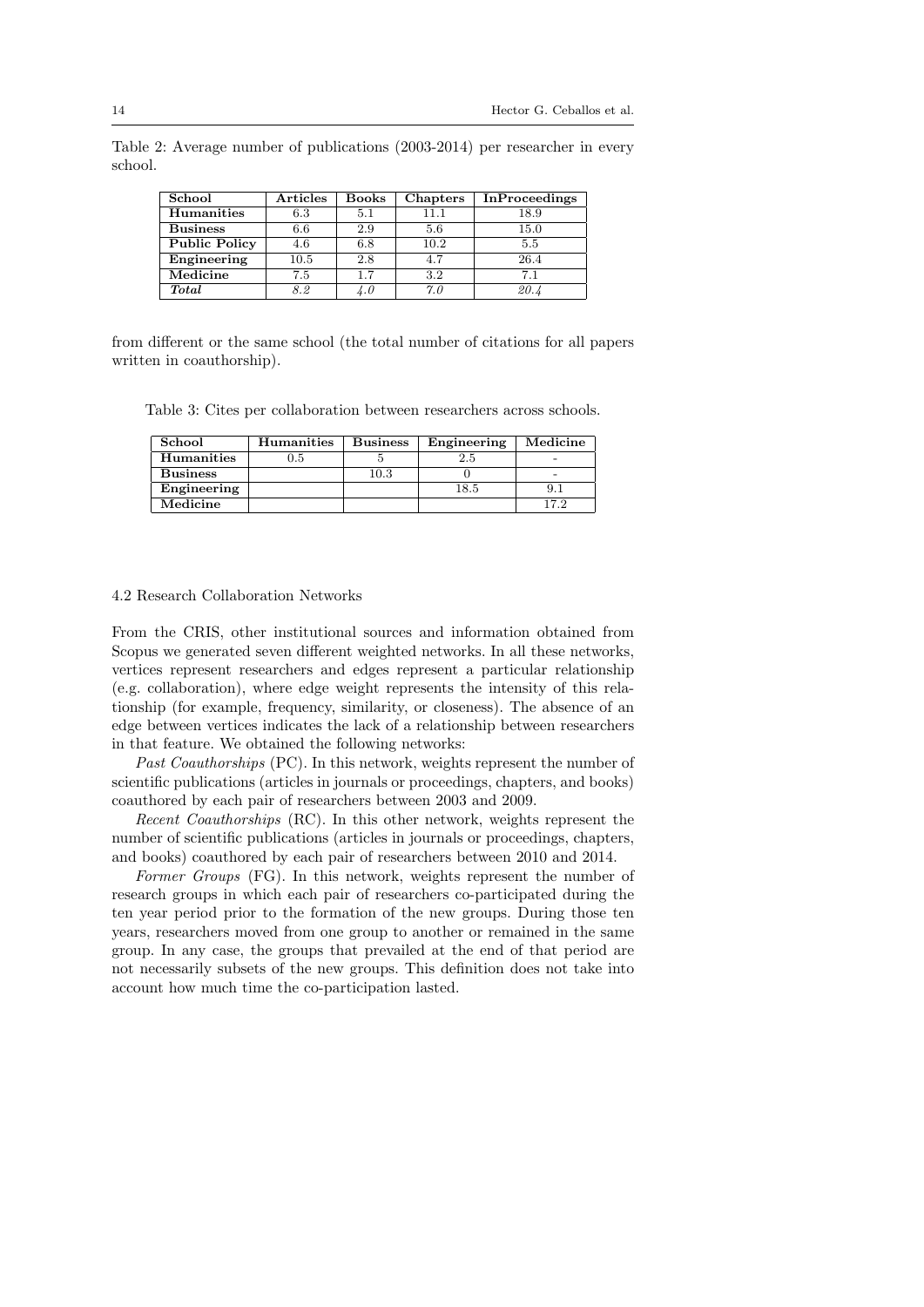Citation-weighted coauthorship (CC). This network represents the reward or success of a coauthorship collaboration, given by the number of citations in the Scopus database to papers published between 2010 and 2015, accounted by November 11th, 2015. The number of citations received by publications coauthored by any pair of researchers was normalised in two ways: 1) by discipline, and 2) for linearity. Discipline is represented by the school every researcher is ascribed to and normalization considers the average number of cites received by intra and inter-school collaborations (Waltman , 2016). In this way, citations were divided by the average number of cites received by publications coauthored by researchers of the corresponding combination of schools (see Table 3). Discipline normalization values range from 0.052 to 14.108 whenever the collaboration produced at least one citation. Collaborations that received 0 citations were set to 0.005. Then, for producing a linear distribution we used the formula norm $(C) = \ln(C + 1)/\ln(\max(C) + 1)$ , where C is the disciplinenormalised citation number and  $max(C)$  represents the maximum value for C. We added 1 to the number of normalised citations for having only positive numbers for each norm $(C)$ . Collaborations without citations finally obtained a norm $(C) = 0.002$ , whereas collaborations having at least one citation had  $norm(C) > 0.019$ .

Co-participations in thesis committees (TH). This network captures the number of thesis committees in which any two researchers participated between 2000 and 2014. We only considered the relationship between the committee director and any other member of the committee, i.e. we did not count committees were both researchers participated as reviewers.

Topical similarity (TS). This network captures the number of scientific publications (articles in journal or proceedings, chapters, and books) written by two authors about the same topics between 2003 and 2014. This network represents potential collaboration since accounted publications could be written in coauthorship or not. TS edge weight is calculated by:

$$
\sum_{T} n_{iT} + n_{jT} \tag{8}
$$

where  $n_{iT}$  is the number of papers written by author i classified under category T, likewise  $n_{iT}$  for author j. Publications were classified by researchers in one or more topics T of an adaptation of the Hierarchical Interface to the Library of Congress Classification (HILCC) taxonomy, constituted by 59 categories.

Organisational Closeness (OC). This network represents how close two researchers are in the university with respect to the organisational hierarchy, i.e. considering the department where each researcher is affiliated to. If a pair of researchers are in the same department (e.g. the Computer Science Department at Monterrey Campus), the edge between them weighs 1.0; if they both work at sibling departments (e.g. the Computer Science and Mathematics Departments, both depending from the Engineering Division at Monterrey Campus), the edge weighs 0.5; and if they both work on departments depending from sibling departments (e.g. the Computer Science Dept. at the Engineering Division and the Ethics Dept. at the Social Sciences and Humanities Division,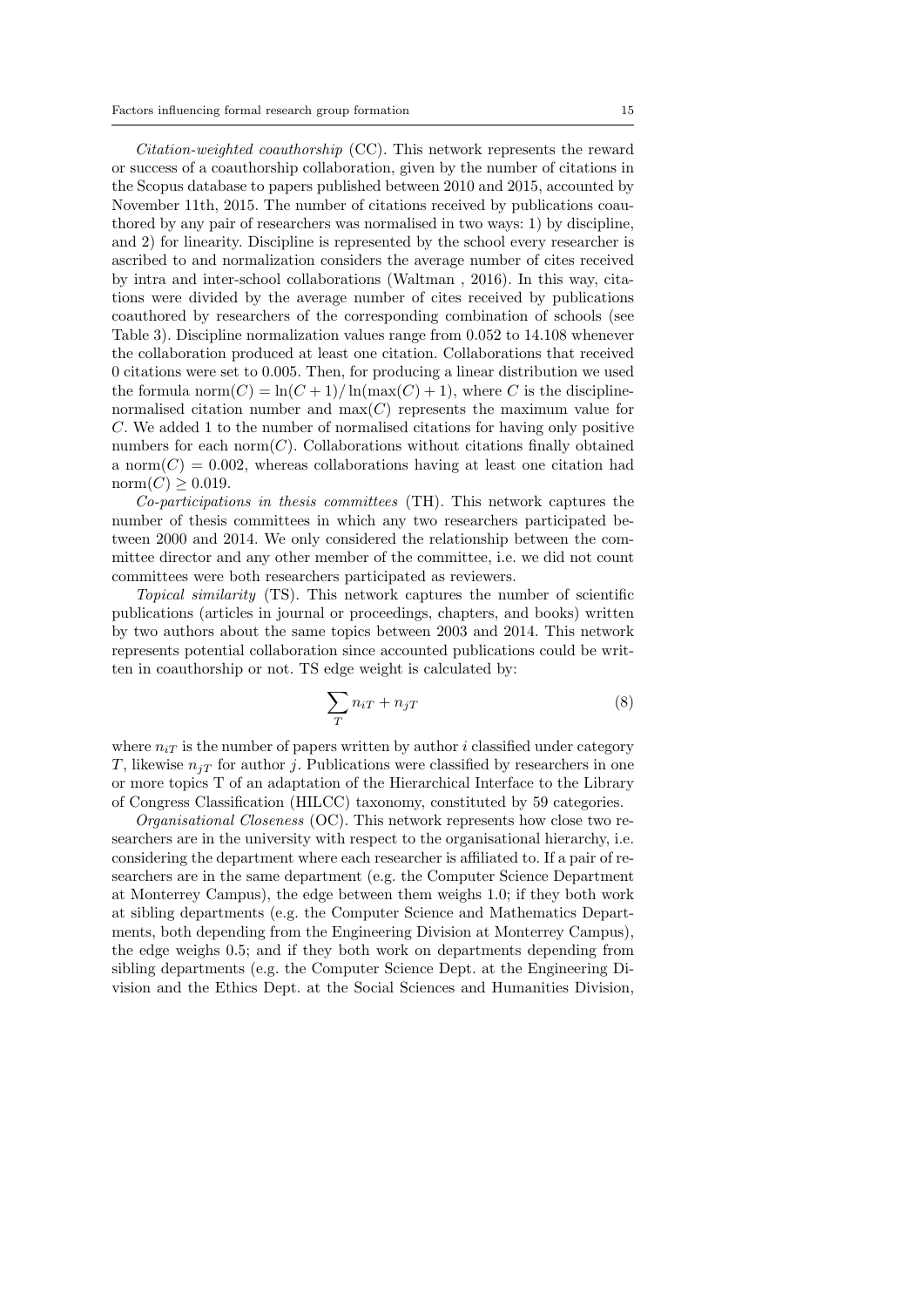both at Monterrey Campus), the edge weighs 0.25; otherwise (e.g. the Computer Science Dept. at the Engineering Division of Monterrey Campus, and the Computer Science Dept. at the Engineering Division of the Mexico City Campus), there is no edge between the pair of researchers. Note that researchers working in the same department form cliques which dramatically increases the density of this network. This network is used as a representation of both organisational and geographical proximity (Balland, 2011), since researchers are distributed in 31 campuses located in different cities across Mexico.

Except for the Organisational Closeness (OC) and the Citation-weighted Coauthorship (CC) networks, all other networks were normalised in the range  $(0.1)$  using

$$
w_i = \frac{\ln(o_i)}{\ln(\max_i)},\tag{9}
$$

where  $w_i$  is the *normalised* weight,  $o_i$  represents the *original* weight, and  $\max_i$ is the maximum weight found in that network.

The normalised version of these seven networks represents pure networks because a single relationship is denoted. Table 4 shows a summary of the properties of these networks. From these properties, three key points stand out. First, we can observe that the number of vertices of CC is relatively low, the reason is that not all vertices had edges (specially since citations were extracted from Scopus and not all researchers had publications indexed in this database) and isolated vertices were removed from the graph (isolated vertices cannot be clustered using graph clustering). The second key point consists of the difference in edges, density, and average degree that TS and OC exhibit in comparison with the rest of the other networks. While both of these networks — strictly speaking — do not represent collaboration relationships, in a broad sense we can state that they reflect potential collaborations, since they associate pairs of researchers with a certain type of affinity that could lead them to collaborate (e.g. topical affinity). Because potential collaborations reflect what could be — as opposed to what really is —, it seems natural for these networks to have more edges and, consequently, a larger degree per vertex and a larger density.

Table 4: Properties of pure networks. Vertices represent researchers and edges represent relationships (e.g. actual/potential collaboration) between researchers.

| <b>Network</b> | Vertices | Edges | Avg.   | Density    |
|----------------|----------|-------|--------|------------|
|                |          |       | Degree | $(\delta)$ |
| PС             | 178      | 273   | 3.067  | 0.017      |
| $_{\rm RC}$    | 257      | 434   | 3.377  | 0.013      |
| FG             | 302      | 742   | 4.914  | 0.016      |
| CC             | 141      | 244   | 3.461  | 0.025      |
| <b>TH</b>      | 256      | 461   | 3.602  | 0.014      |
| TS             | 315      | 6,943 | 44.083 | 0.140      |
| OΩ             | 357      | 8,595 | 48.151 | 0.135      |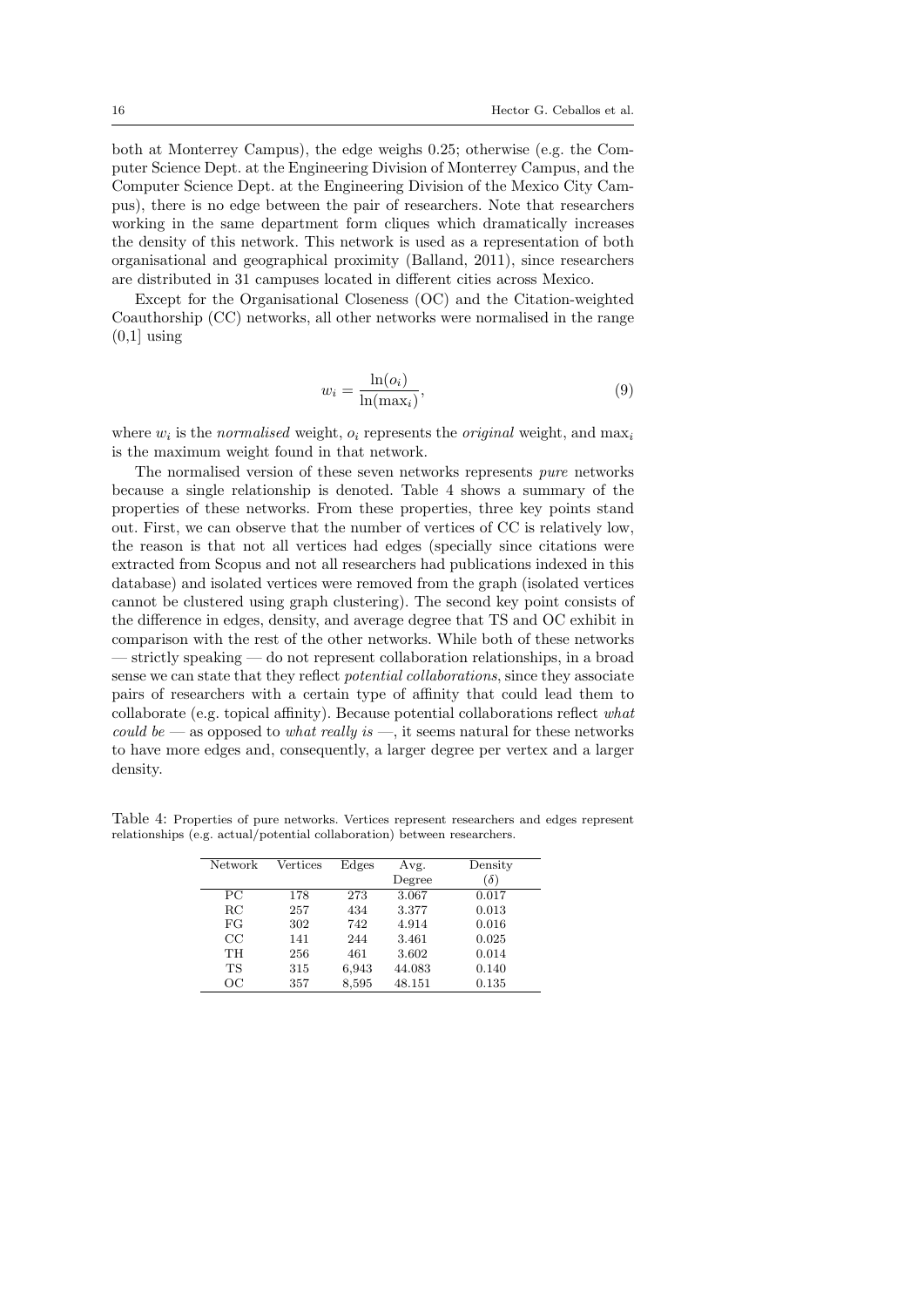We also generated *hybrid* networks by combining two or more pure networks. To combine networks, we take the union of vertices and the union of edges. The weights of common edges in pure networks are added and every weight  $w_i$  is normalised by dividing it by the maximum weight  $\max_i$  of the resulting network, i.e.

$$
n_i = \frac{w_i}{\max_i},\tag{10}
$$

where  $n_i$  is the normalised weight. We use a *binary scheme*, where pure networks are either present or absent from hybrid networks. We use this scheme because it provides a manageable number of combinations to explore, results are clear and easier to interpret, and it is easier to observe factor influence in formal group formation; using this scheme can be seen as an initial approach to our problem and employing a real-valued scheme is left as future work. Considering the binary scheme and the existence of seven pure networks,  $2<sup>7</sup> - 1 = 127$  networks (120 hybrid and the rest pure) are possible.

A hybrid network resulting of combining k pure networks  $(1 \leq k \leq 7)$ has  $\max_i \leq k$  as long as each pure network has been previously normalised  $(w_i \leq 1.0)$ . And by normalizing edge weights in the hybrid network we have a normalised network again where  $n_i \leq 1.0$ .

Isolated vertices are removed from both pure and hybrid networks to prevent the detection of clusters containing a single vertex due to the lack of connections. This explains the difference on the number of vertices in pure networks shown in Table 4.

#### 4.3 Influence determination through graph clustering

To determine the influence of the studied factors in the creation of formal research groups, we attempt to identify the 41 groups from our case study by clustering each one of the 127 generated networks, a task which is referred to as group prediction. In that sense, we assume that, the better the clustering predicts the existing formal research groups, the better that network quality is and — consequently — the more that the factors involved on it are influential. Alternatively, this could be seen as finding the network (factor combination) that maximizes the clustering score obtained by external evaluation.

To have a variegated set of clusterings per network, we use the algorithms described in Section 3.2: the Girvan-Newman method, the Clauset et al method, Weighted Graph Local Clustering (GLC), the Louvain algorithm, and the Label Propagation Algorithm (LPA). Section 5 discusses our main results.

#### 5 Results

To discover the extent up to which do previous collaborations, organisational closeness, and research topic similarity play a role in the formation of formal re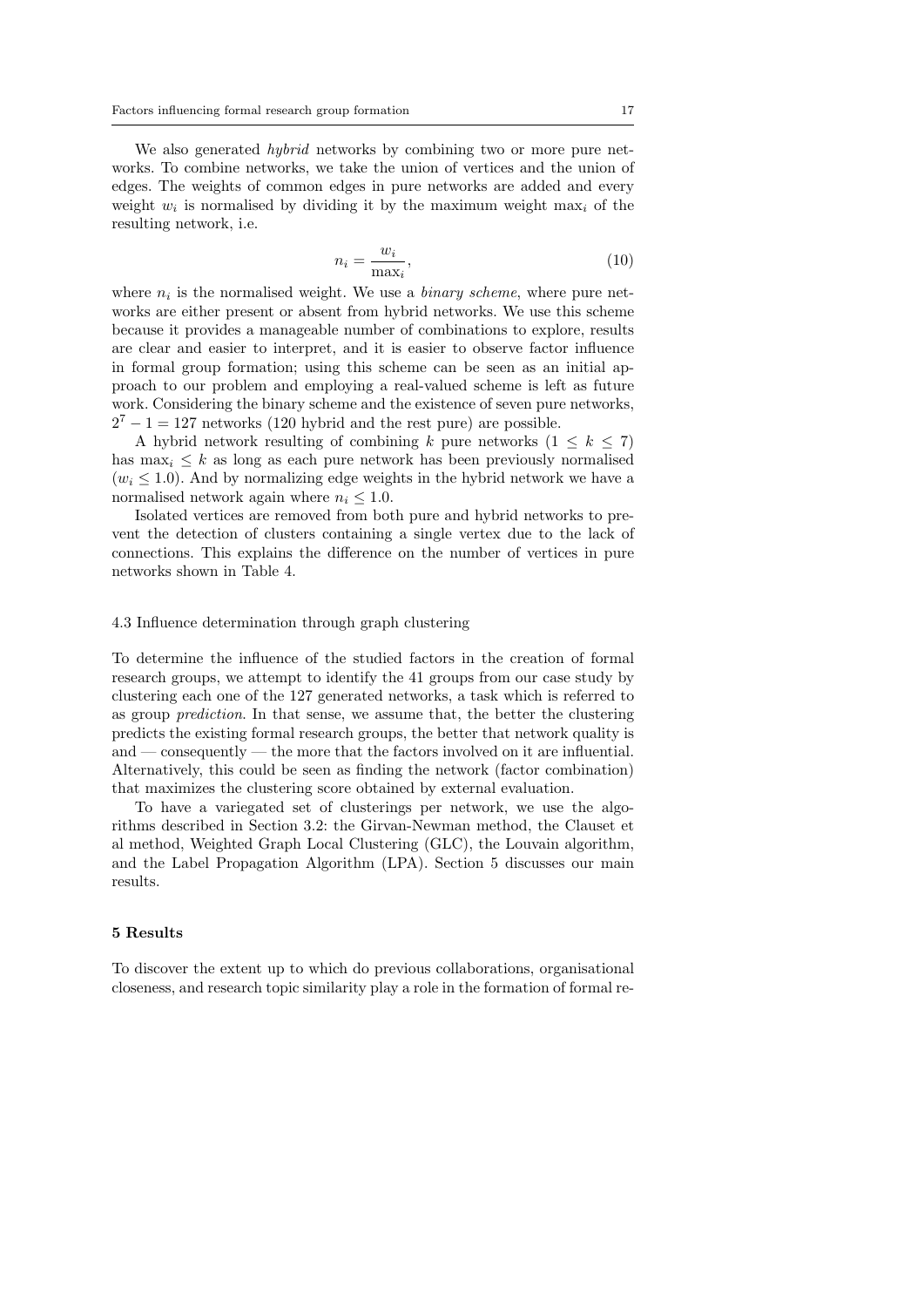search groups, each of the 127 networks was clustered with the aforementioned algorithms. For algorithms that do not process weighted networks (Clauset et al, Girvan-Newman), unweighted versions of the networks were prepared. The resulting clusters were compared against the existing formal research groups using the Adjusted Rand Index (ARI), explained in Section 3, Eq. 3. For nondeterministic algorithms (Louvain, GLC, LPA), 30 algorithm repetitions were performed and the best score was taken (we justify this decision in Section 5.2.1). To evaluate the quality of a network, and thus extract influential factors, we assumed that this quality was reflected by the score of the clusterings obtained from the network. In other words, the quality of a network was equal to the similarity between the clustering (produced by the network) and the formal research groups, i.e. the score of the network's clustering.

To examine factor influence, we first selected results based on algorithm performance. We then generated an overview of these results, validated them, and conducted a series of analysis. Our analyses revealed strong, weak, positive, and negative influence of the different factors, as well as relevant combinations. We discuss the meaning of these findings.

### 5.1 Clustering algorithm selection

Since clustering results partially depend on algorithm quality, our first step for result analysis consisted on determining if there were significant differences among the scores obtained by the algorithms. Figure 1 summarizes the ARI scores obtained with each algorithm when comparing the formal research groups against the clusterings obtained from the 127 networks. We conducted a one-way ANOVA using these results, and the test showed that the difference between these clustering algorithms was significant  $(p < 0.01)$ . Since the Louvain algorithm obtained the best scores (see Figure 1), we selected this algorithm for analysis of the clustering results. We assumed that this selection would mitigate the effect of algorithm performance and that the selected clustering results would be more reliable.

#### 5.2 Relevance of factors

To validate the relevance of the selected factors (i.e., as a form of control), we generated 30 random clusterings for each one of the 127 networks. Each random clustering was a modified version of a clustering obtained with the Louvain algorithm; in this modified version, vertices were randomly reassigned to clusters.

Figure 2 compares the best ARI scores obtained from clustering each network with Louvain's algorithm and the best ARI scores obtained by generating random clusterings from each network (note that random clusterings do not exploit network information); Figure 3 summarizes these scores using a box diagram. As you can see in both figures, the scores achieved using network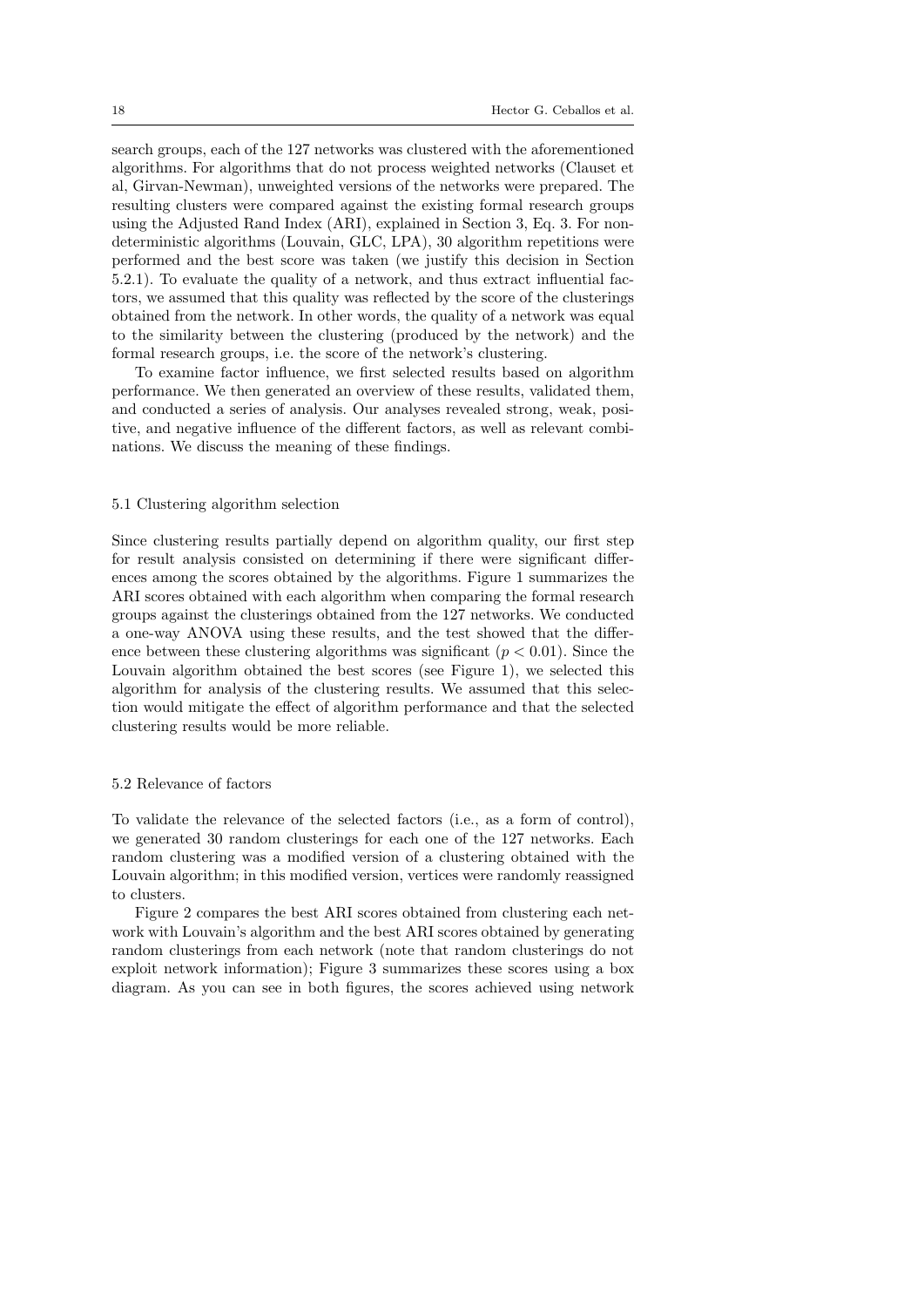

Fig. 1: Clustering algorithms comparison

information and a clustering algorithm are amply superior to the scores obtained by random clusterings. This indicates that both, selected factors (pure networks) and their combinations (hybrid networks), are meaningful for identifying actual formal groups and not a mere act of chance.

Comparison against random clusterings shows, as well, that indeed there exists a correspondence between our networks and the current formal research groups; at the same time, we could state that the factors involved in these networks match the formal research groups in varying degrees (i.e., better or worse scores can be mapped to specific factors and interactions). However, let us also note that the obtained clustering scores (0.5 maximum, approximately, and 0.3 on average) are still distant from the ideal, which is 1.0. This may be due to several reasons, including clustering algorithm quality and/or networks with incorrect or incomplete information; these scores suggest the presence of other factors that are currently not being taken into account — a topic which will be discussed later (see Section 5.4).

#### 5.2.1 Best and worst networks

Tables 5 and 6 respectively present the networks that obtained the highest and lowest ARI scores (consequently, we could regard these networks as, respectively, the best and worst from the 127). In our methodology, the best network is the pure or hybrid network that obtains the best ARI score (closest to 1) when comparing the clustering that produces the Louvain algorithm for that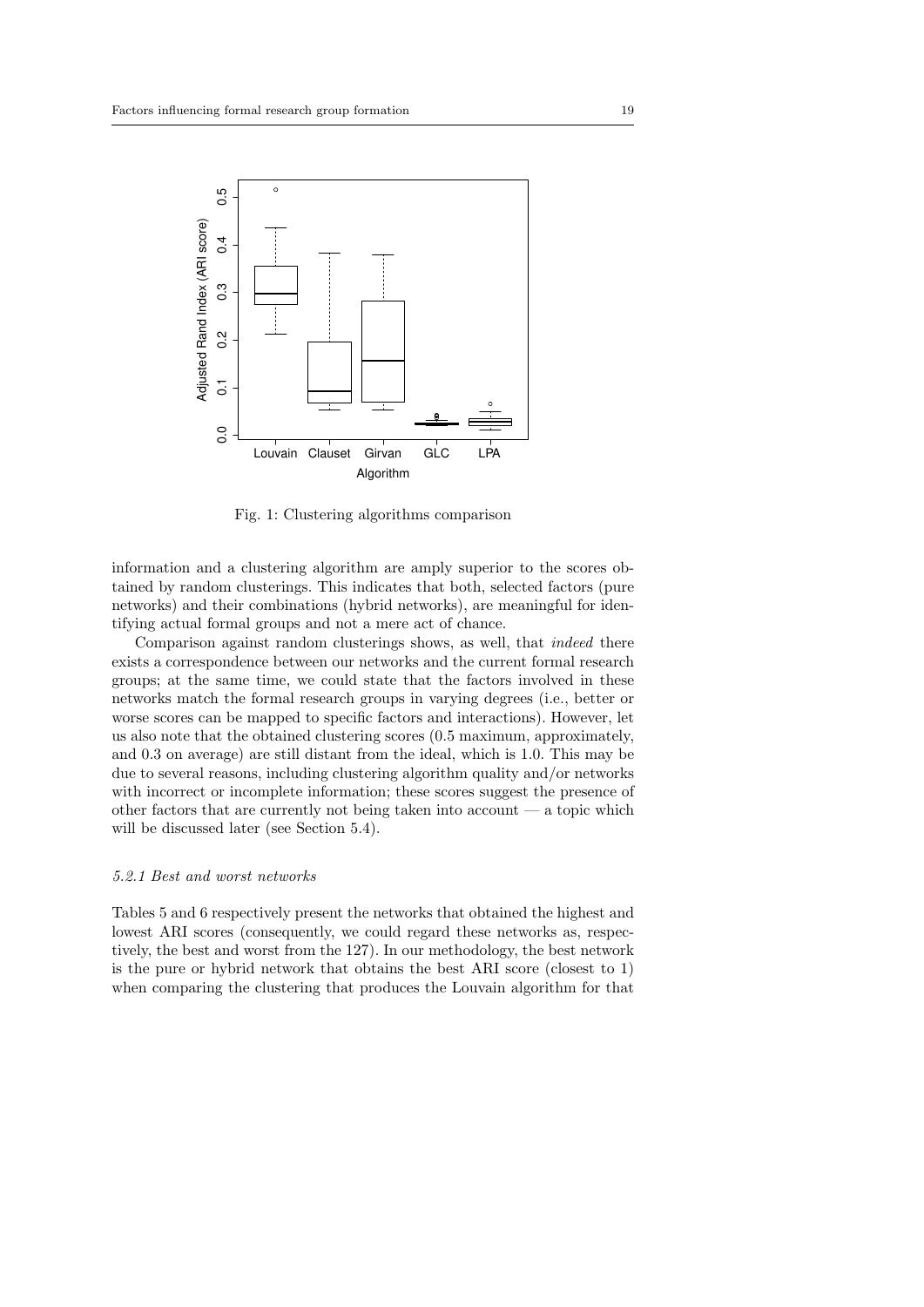

Fig. 2: Best ARI scores for clusterings of pure/hybrid networks (Louvain) and random clusterings generated from them (Random).

network against the configuration of the formal groups; conversely, the worst network is the one whose ARI score is closest to 0.

As previously stated, we used the best score obtained out of the 30 algorithm repetitions. Nevertheless, in the tables, we include both the best and average scores obtained out of the 30 repetitions to show that, with the exception of some of the worst networks, best scores only vary slightly from average scores. In addition, the best and worst ten consisted of the same elements (in a slightly different order) regardless of whether the best or average scores were used, implying that the scores were considerably consistent from one repetition to another and the best scores were not outliers.

| Rank           | <b>Network</b>           | Best score | Average score |
|----------------|--------------------------|------------|---------------|
|                | $_{\rm CC}$              | 0.516      | 0.49          |
| $\overline{2}$ | $RC + FG + CC$           | 0.436      | 0.429         |
| 3              | $RC + FG + TH$           | 0.434      | 0.424         |
| $\overline{4}$ | $RC + FG$                | 0.429      | 0.421         |
| 5              | $RC + FG + CC + TH$      | 0.427      | 0.419         |
| 6              | $PC + RC + FG + CC$      | 0.422      | 0.415         |
| 7              | $PC + RC + FG + CC + TH$ | 0.422      | 0.404         |
| 8              | $FG + TH$                | 0.422      | 0.399         |
| 9              | $FG + CC$                | 0.421      | 0.42          |
| 10             | FG                       | 0.419      | 0.416         |

Table 5: Best networks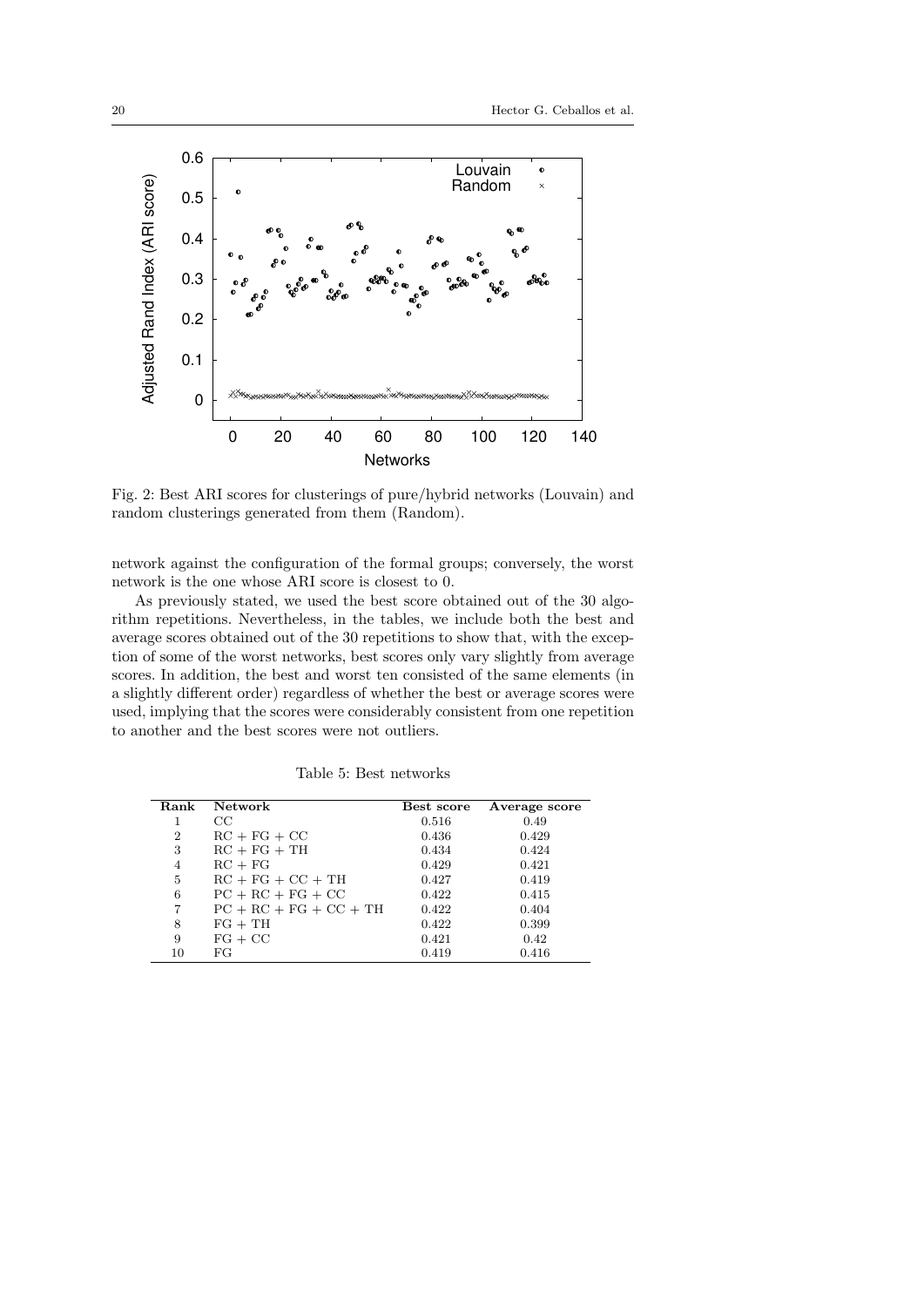

Fig. 3: Box plot of ARI scores for clusterings of pure/hybrid networks (Louvain) and their randomized versions (Random).

Table 6: Worst networks (in descending order)

| Rank | <b>Network</b> | Best score | Average score |
|------|----------------|------------|---------------|
| 127  | TS.            | 0.212      | 0.176         |
| 126  | $TH + TS$      | 0.213      | 0.189         |
| 125  | $PC + TS$      | 0.215      | 0.188         |
| 124  | $CC + TS$      | 0.227      | 0.189         |
| 123  | $PC + CC + TS$ | 0.234      | 0.211         |
| 122  | $CC + TH + TS$ | 0.235      | 0.215         |
| 121  | $PC + TS + OC$ | 0.247      | 0.223         |
| 120  | $PC + TH + TS$ | 0.248      | 0.225         |
| 119  | $PC + RC + TS$ | 0.249      | 0.214         |
| 118  | $TS + OC$      | 0.252      | 0.226         |

So far, the only clear patterns we can observe are the following: (a) former groups (FG) appears in all but one of the best networks, (b) FG does not appear in the worst networks, (c) topical similarity (TS) appears in all the worst networks, and (d) TS does not appear in the best networks. Nevertheless, to understand why the networks in Tables 5 and 6 are among the best or the worst, we performed distinct types of analysis, which range from factor frequency to formal statistical analysis.

# 5.3 Influence of factors

With the aim of discovering the most influential factors, we performed several types of analysis over the obtained clustering results. These include structural,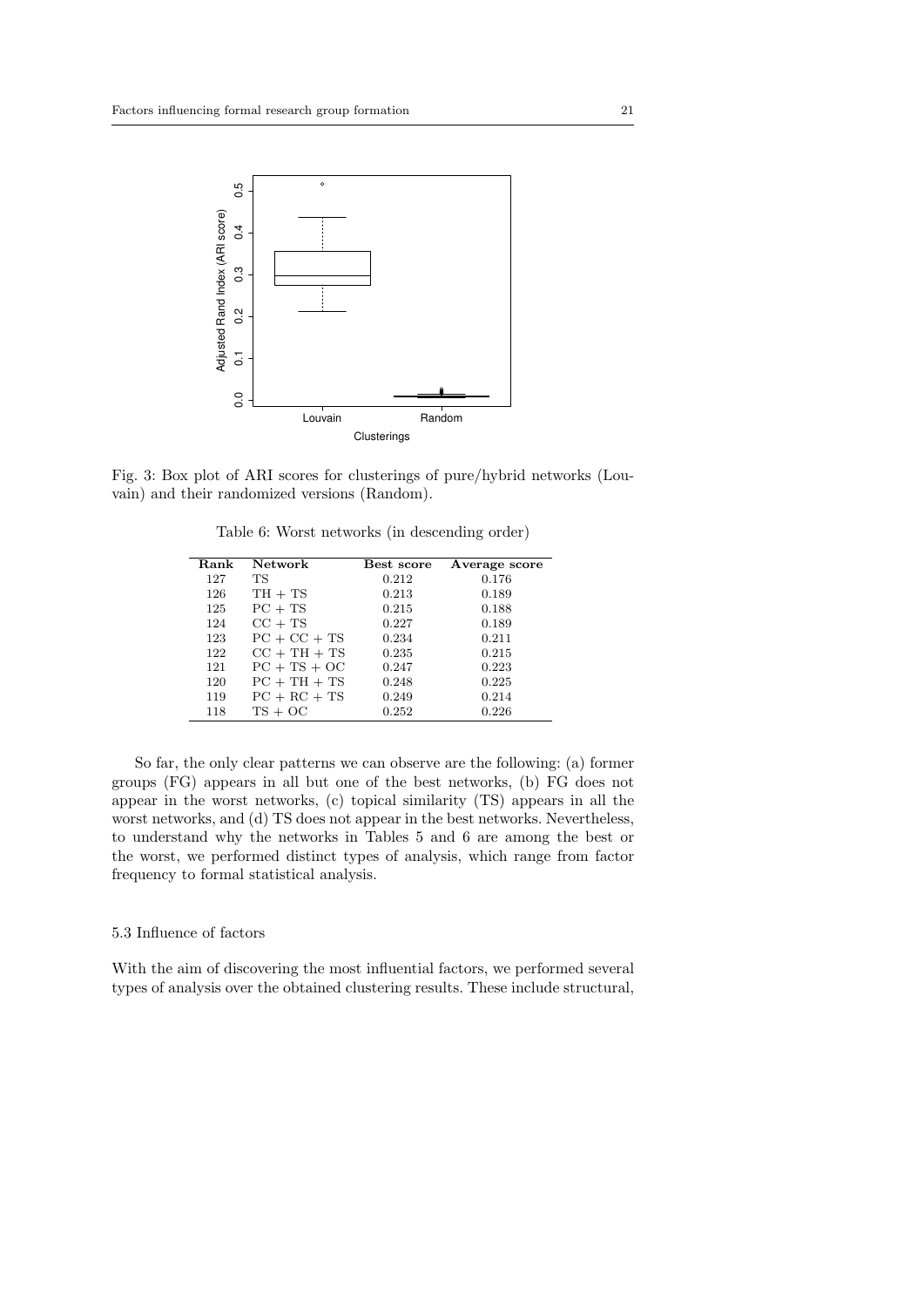frequency, correlation, and statistical analyses. Structural analysis — which is performed at the network level — relates network quality to topological properties, and serves the purpose of determining what kind of structure was produced by influential factors. To have an overview on these factors, we calculate their frequency on the best and worst networks. Alternatively, correlation analysis (complemented with violin plots) reveals the relationship between factor presence and clustering scores. Finally, statistical analysis (performed with factorial ANOVA) reveals significant factors and interactions, which are explored by means of post hoc tests. Result interpretation and limitations identified in this work are provided in Section 5.4.

# 5.3.1 Structural analysis

Analysing the structural properties of the best and worst networks reveals the relationship between topology and network quality. At the same time, it facilitates appreciating factor influence into clustering results. In this case, we analyse five network structural properties that varied across the 127 networks: number of vertices  $(n)$ , number of edges  $(m)$ , density  $(\delta)$ , number of connected components (c), and percentage of vertices in the largest connected component  $(\%$ vc). To observe how these properties vary in the best and worst networks, we show their values for the top 5%, 10%, and 20% networks, as well as for the bottom 5%, 10%, and 20% networks (see Table 7). We also depict the relative value of these properties for the aforementioned networks via spider webs (see Figure 4).

Table 7: Structural properties for the best and worst networks (all the presented quantities are averages, except for the best network and the worst network). While  $n$  stands for the number of vertices in the network, m stands for the number of edges,  $\delta$  for the density of the network, c for the number of connected components, and %vc for the percentage of vertices in the largest connected component.

|                    | $\, n$ | $\boldsymbol{m}$ |      | $\epsilon$ | $\%$ vc |
|--------------------|--------|------------------|------|------------|---------|
| Best network (CC)  | 141.00 | 245.00           | 0.02 | 16.00      | 67      |
| Top $5\%$          | 324.75 | 1,035.25         | 0.02 | 9.50       | 89      |
| Top $10\%$         | 329.23 | 1,047.35         | 0.02 | 13.53      | 82      |
| Top $20\%$         | 332.03 | 1,055.07         | 0.02 | 12.50      | 86      |
| Bottom 20%         | 350.08 | 6,928.76         | 0.11 | 4.88       | 96      |
| Bottom 10\%        | 341.84 | 7,090.62         | 0.12 | 1.92       | 99      |
| Bottom 5\%         | 337.00 | 7,058.28         | 0.13 | 1.43       | 100     |
| Worst network (TS) | 315.00 | 6,944.00         | 0.14 | 1.00       | 100     |

Recurrent properties of the best networks include a small amount of edges (small size), a low density, and a considerable number of connected components. Networks with these three properties are normally easier to cluster than networks whose structure is more intricate, as less partitions are possible with less edges and graphs that are already fragmented. Taking the former properties into account, the factors involved in the best networks create sparse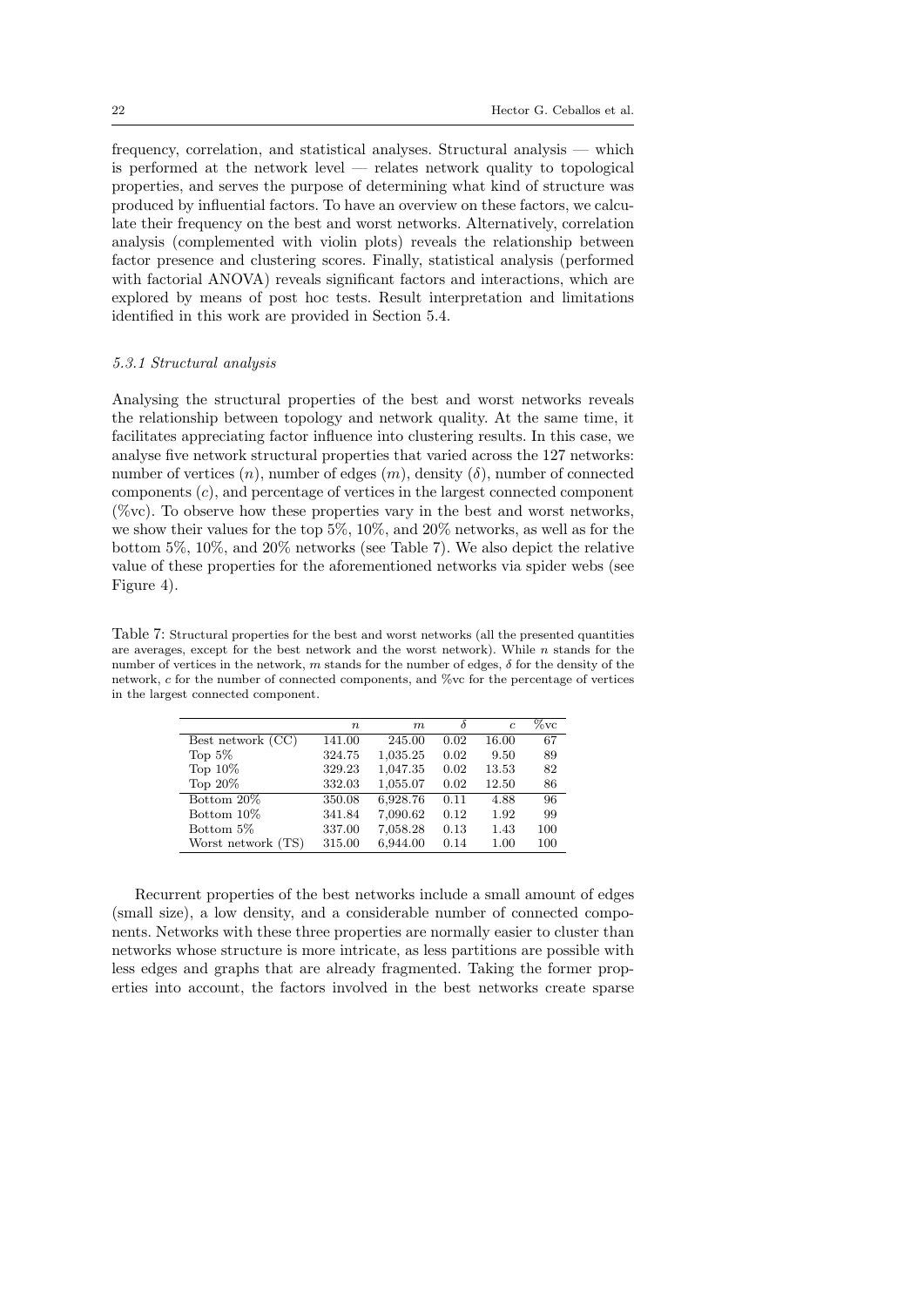

Fig. 4: Relative view of the structural properties for the top and bottom 5%, 10% and 20% networks.

structures with a few connections; these connections turn out to be the right ones, which causes high scores. However, it seems that there are also connections missing, which could be the cause for the scores still not reaching a peak close to the perfect one. The former can be evidenced if we calculate precision and recall, where the average precision for the clusterings of the best ten networks (Table 5) is 0.74, while the average recall is 0.42. This implies that the clusters produced tend to gather researchers who happen to be together in formal research groups as well (correctness) but are failing to gather all the researchers of each formal group (completeness). In addition, the clusterings from the best ten networks produced, on average, 74% more clusters than the amount of formal research groups, which is another indicator of missing connections. As mentioned earlier, the presence of other factors or artificial formal research groups could explain this lack of information. In this sense, the existence of subgroups or non-collaborative members inside a formal group could be easily discovered by analysing publications or other research outputs.

For the worst networks, on the other side, the recurrent properties include a relatively larger amount of edges, a relatively higher density, and a single connected component. The factors involved in these networks create denser structures with considerably more connections; these structures are more difficult to cluster and, even though there is valuable information, most of the connections turn out to be spurious. This can be confirmed, once again, by precision and recall, where the former is 0.52 on average for the ten worst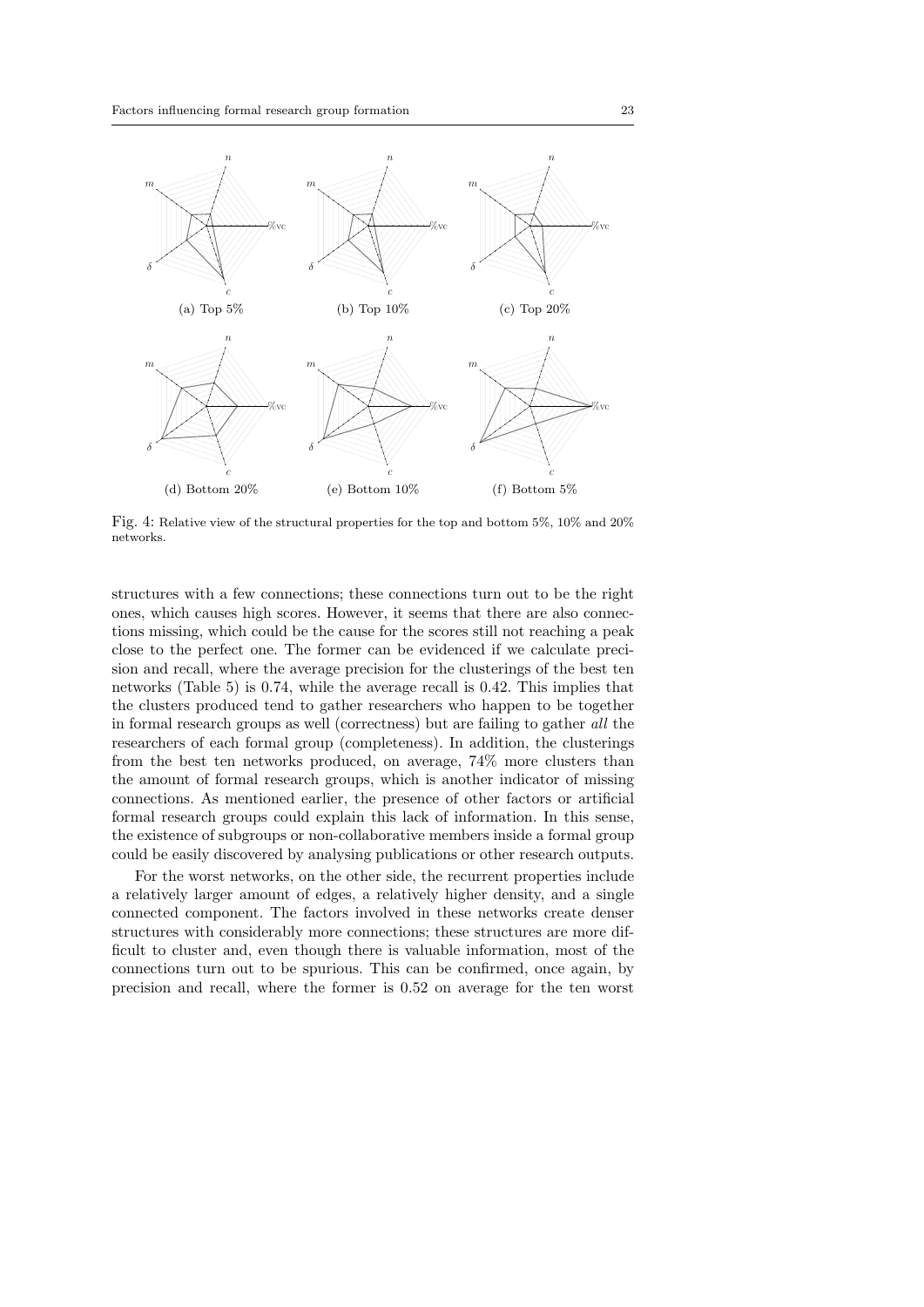networks and the latter is 0.64 on average (much better than for the best ten networks, and surprisingly the TS network — which obtained the lowest score of the 127 networks — has the best recall out of the 127 networks with 0.73). This implies that clusters tend to have a higher degree of completeness, but incorporate a higher number of outliers as well (lack of correctness); this can be appreciated by the number of clusters produced by these networks, which is on average 50% less than the number of formal research groups.

The network edge overlap matrix shown in Table 8, describes what percentage of a network is contained in another. It can be observed, for instance, that TS absorbs most of the other networks (see column TS), but at the same time, the fraction of edges in TS also present in the other networks is very low (see row TS).

Table 8: Network edge overlap. Each cell  $a_{ij}$  is calculated as  $|E_i \cap E_j|/|E_i|$  (note that the matrix is asymmetrical).

|             | PС    | RС                       | FG   | тs     | $_{\rm CC}$ | OС    | TН   |
|-------------|-------|--------------------------|------|--------|-------------|-------|------|
| PС          |       | 48\%                     | 29%  | 79%    | 34%         | 21%   | 53%  |
| $_{\rm RC}$ | 30\%  | $\overline{\phantom{a}}$ | 42\% | 82%    | 48\%        | 20%   | 41\% |
| FG          | 11\%  | 24%                      |      | 52%    | 14%         | 23%   | 20%  |
| <b>TS</b>   | $3\%$ | $5\%$                    | 6%   |        | 3%          | $4\%$ | 5%   |
| $_{\rm CC}$ | 38%   | 85%                      | 42\% | 77%    |             | 22%   | 43\% |
| OC          | 12%   | 19%                      | 38%  | $56\%$ | 12%         |       | 18%  |
| TH          | 31\%  | 39%                      | 31\% | 69%    | 23%         | 18%   |      |

In summary, the factors corresponding to the best networks create sparse, precise structures (having only the necessary or less information); in contrast, the factors corresponding to the worst networks create dense, misleading structures (having information not taken into account during group formation).

So far, the analysis has been focused at the network level. However, the next analyses decompose networks into their underlying factors to reveal the relationship between quality and factor presence or absence. At the semantic level, this provides an overview on the factors that help to predict research group formation.

#### 5.3.2 Frequency analysis

Frequency analysis permits to initially discover which factors were present in the networks with the highest or lowest scores. We obtained factor frequencies for networks whose scores were above the mean, below the mean, in the top 20%, 10%, and 5%, and in the bottom 20%, 10%, and 5%.

Figures 5a and 5b show factor frequencies for networks whose scores were, respectively, above and below the mean (66 in the former case, 61 in the latter). As we can see, topical similarity (TS) is mostly absent in networks above the mean and, on the contrary, very frequent in networks below the mean, while the rest of the factors are almost balanced in both cases.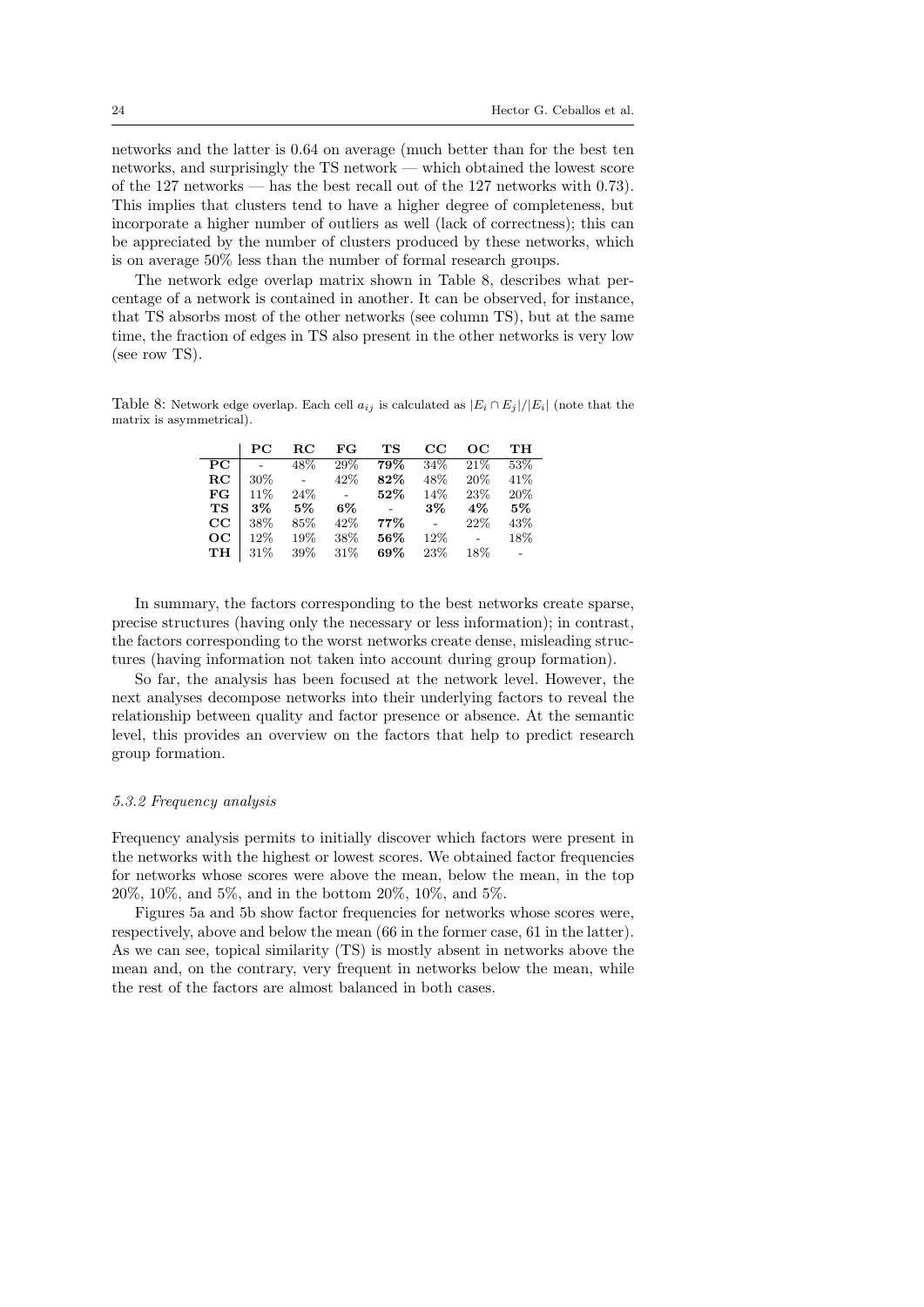

Fig. 5: Factor frequencies for networks whose score is above or below the mean.

Figures 6a and 6b show factor frequencies for the top and bottom 20% (26 networks in both cases). Interestingly, TS is absent from the top 20% and FG is minimally represented in the bottom  $20\%$ . Furthermore,  $FG$  — along with CC and  $RC$  — appears frequently in the top 20%, while  $TS$  — along with OC appears frequently in the bottom 20%. PC, RC, CC and TH appear to be balanced.



Fig. 6: Factor frequencies for networks in the top or bottom 20%.

Figures 7a and 7b show factor frequencies for the top and bottom 10% (13 networks in both cases), where the scenario is similar to the previous one.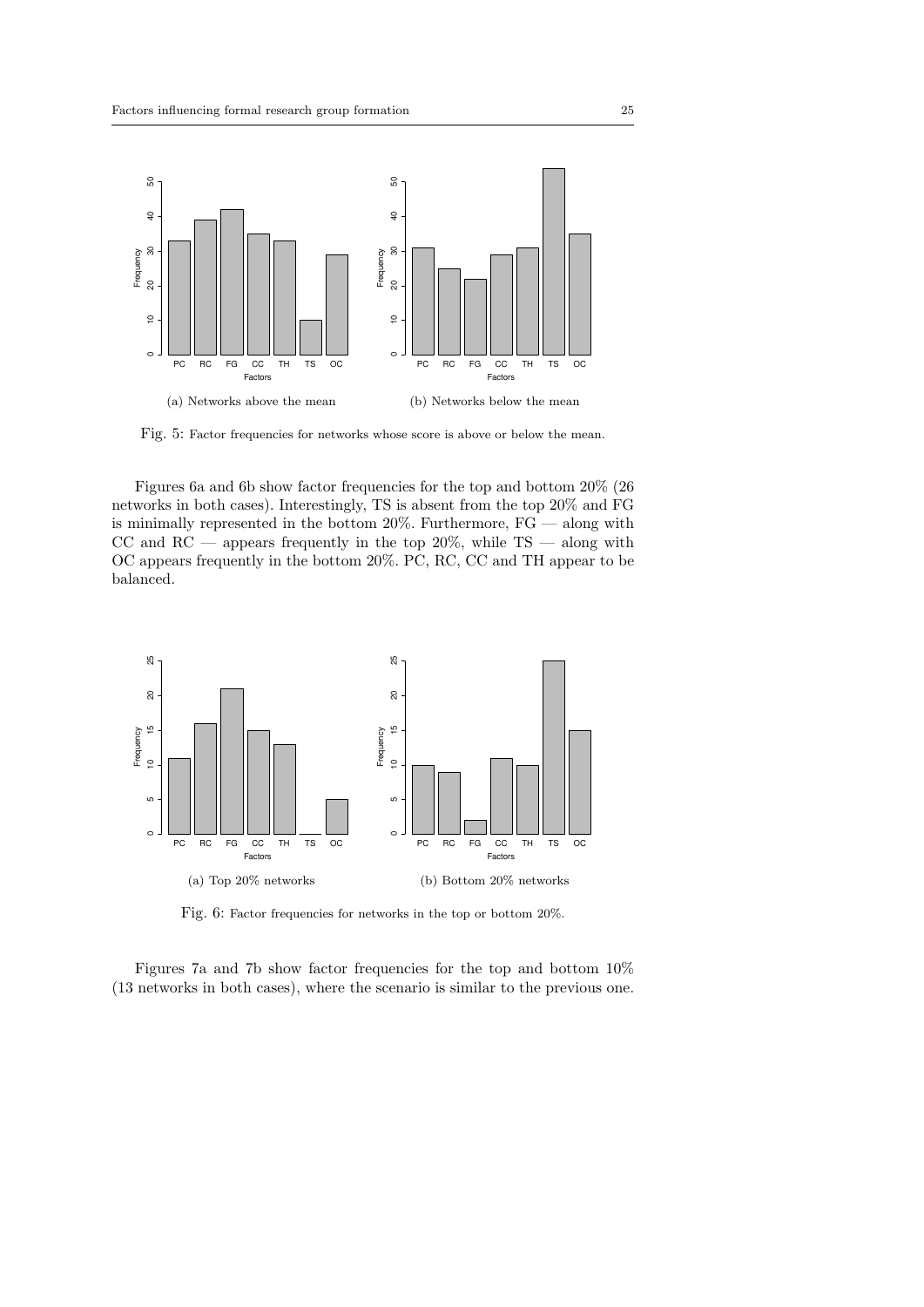TS remains absent from the top but has the highest frequency in the bottom, while FG maintains the opposite behaviour. RC and CC have relatively high frequencies in the top but keep low frequencies in the bottom. OC is absent from the top. PC and TH, once again, appear to be balanced.



Fig. 7: Factor frequencies for networks in the top or bottom 10%.

Figures 8a and 8b show factor frequencies for the top and bottom 5% (7 networks in both cases), where we can finally see that FG, RC, and CC are the factors with highest frequency in the top and TS is the factor with highest frequency in the bottom.



Fig. 8: Factor frequencies for networks in the top or bottom 5%.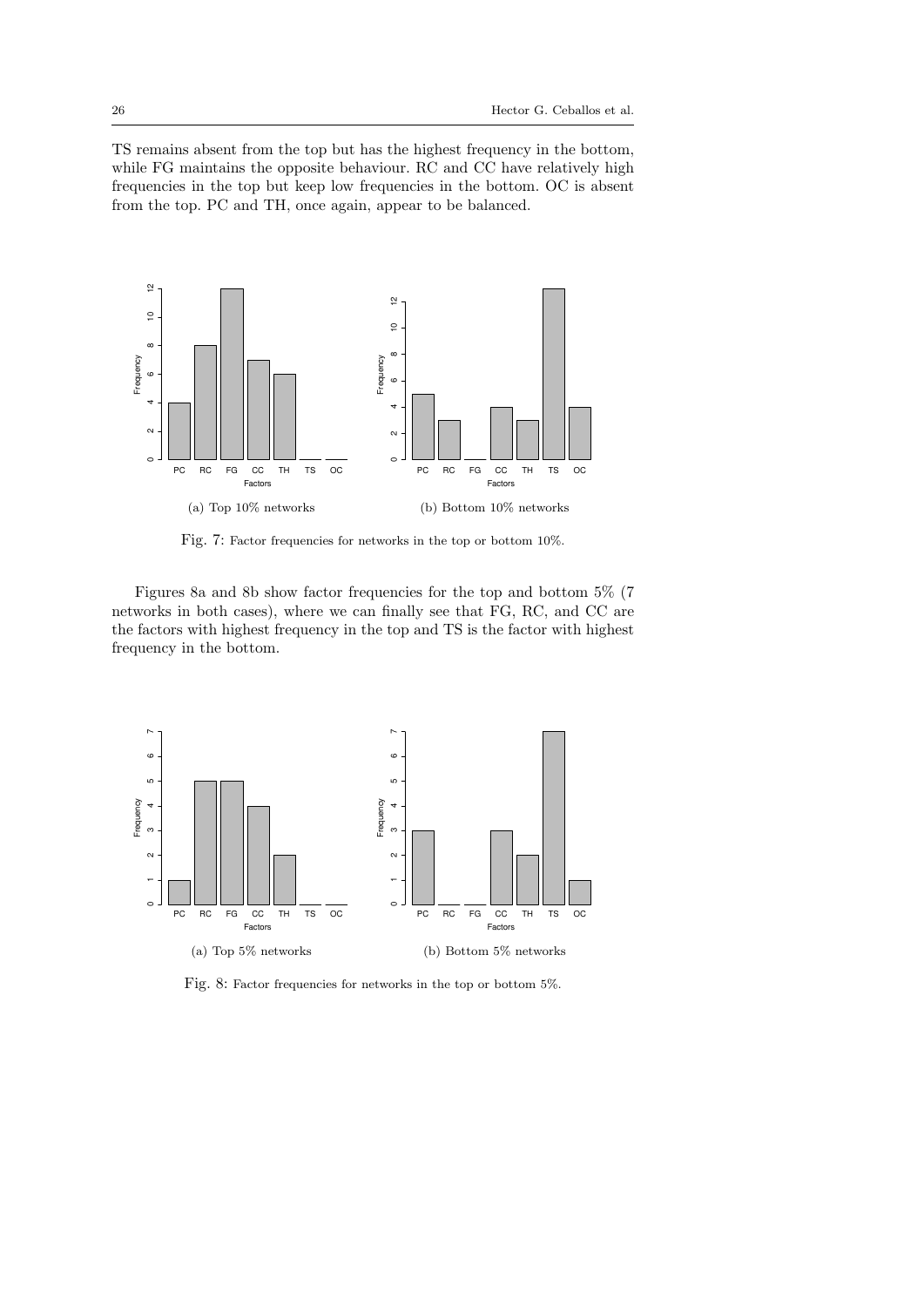In summary, three factors that are related to former collaborations (FG, RC, and CC) have showed to appear frequently in the best networks and factors pertaining to other aspects (topical similarity, organisational closeness) have shown the opposite behaviour. Two other factors related to former collaborations (PC and TH) have no clear pattern up to this point.

#### 5.3.3 Correlation analysis

To confirm the results given by the frequency analysis, we calculated the Pearson correlation coefficient between the obtained network scores (Adjusted Rand Index) and the level (presence/absence,  $0/1$ ) of each factor in these. The results, presented in Table 9, indicate a strong negative correlation for TS, a weak negative correlation for OC, a moderate positive correlation for FG, a weak positive correlation for CC and RC, and no correlation for PC and TH. A negative correlation implies that the presence of that particular factor worsens the scores (scores are better without the factor), and a positive correlation implies the opposite (scores are better when the factor is present). These results can be visualised in Figure 9.

The two outstanding factors — once again — are TS (negatively) and  $FG$ (positively); see the violin  $plot<sup>1</sup>$  in Figure 10a for a better appreciation. If we eliminate the networks that contain the TS factor, it is also possible to observe the negative influence of OC (Figure 10b).

Table 9: Correlations between scores and factor presence/absence

| Factor                                                   | RС | FG | TS | CC | ΓН   |
|----------------------------------------------------------|----|----|----|----|------|
| <b>Correlation</b> $-0.03$ 0.15 0.39 $-0.74$ 0.1 $-0.27$ |    |    |    |    | 0.02 |

### 5.3.4 Statistical Analysis

While frequency and correlation analysis have provided a general picture of each factor (whether it is associated positively or negatively with scores, and whether it has a strong or weak participation), statistical analysis provides formal tools for testing the significance of factors and discovering interactions among them. To this end, we performed factorial ANOVA on the factor combinations and their respective scores. In this case, all factors except for TH were significant ( $p < 0.01$ ). We also discovered significant interactions involving up to five factors (see Table 10), RC being present in each one of them. We explored these interactions visually using violin plots with partitions and by means of Tukey post hoc tests. Our main findings include the impact of TS and OC, as well as positive interactions.

<sup>1</sup> In addition to including a box plot, a violin plot visualises data distribution (the distribution is mirrored and smoothed).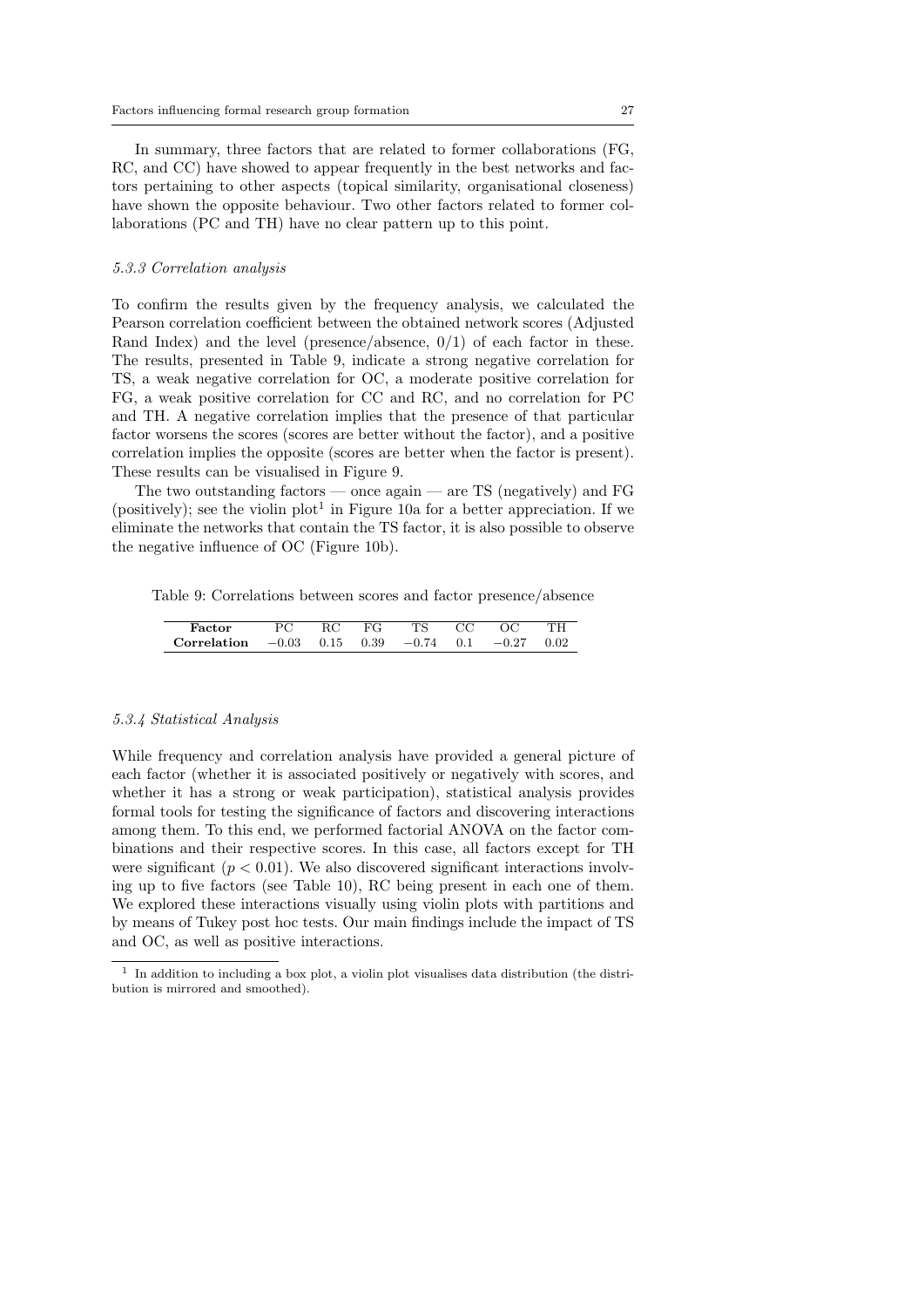

Fig. 9: Network scores with factors present and absent

Table 10: Significant interactions ( $p < 0.05$ ) among five factors.

| PC RC FG TS OC     |
|--------------------|
| PC: RC: FG: OC: TH |
| PC: RC: TS: OC: TH |
| RC: FG: TS: OC: TH |
|                    |

Our first finding, which is consistent with the correlation and violin plots of the previous section, indicates that when TS is present along with one or more factors, the scores decline. The same applies to a lesser degree with OC. However, let us note that no factor combination yields a score lower than the one obtained by pure TS (i.e., the network with only TS present). This kind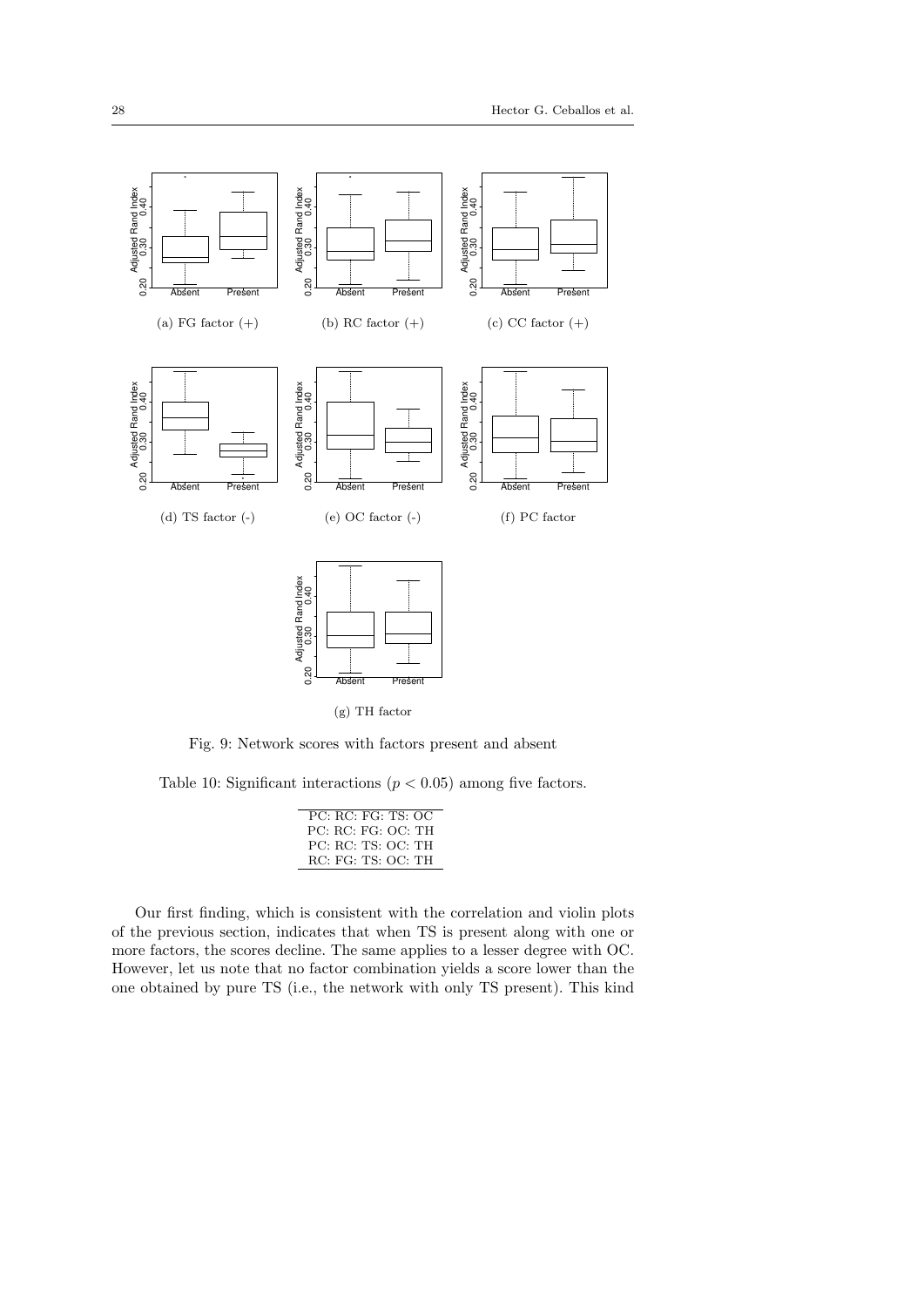

Fig. 10: Violin plots for the most outstanding factors

of interaction is illustrated by Figure 11, where we can see that the presence of TS hinders the scores of the last four distributions even though FG and RC are present (this decline is significant with  $p < 0.01$ ). Note also in this figure the difference between the first and second pairs of distributions (which is also significant); this other decline results from the presence of OC.

We found, as well, a positive interaction between FG and RC, since better scores are produced when both factors are present. However, this improvement is significant only when TS, OC, and PC are present. As structural analysis has revealed, this happens because the TS and OC networks have more information and links, thus allowing a better synergy to take place between these factors (unfortunately, spurious links hinder the final results). Figure 12 illustrates this interaction (see the fourth and last distributions).

Furthermore, when RC, FG, and TH were present at the same time, the scores improved in comparison to the factors being alone or in pairs. However, the Tukey post hoc test revealed the improvement as non-significant. However, no factor combination was able to produce a score better than the one produced by CC alone.

When analysing the effect of PC, there seems to be no clear pattern. In some cases, its presence improves scores; in other cases, however, scores are worsened. Section 5.4 discusses the implications for this factor.

### 5.3.5 Best and worst networks revisited

The previous analyses permit to understand the top and bottom ten networks. With respect to the former, we can find that the CC network (ranked 1st) has the fittest structural properties, while the FG network (ranked 10th), on the other hand, has an underlying factor that is positively correlated to the clustering scores; networks ranked 2nd to 9th have underlying positive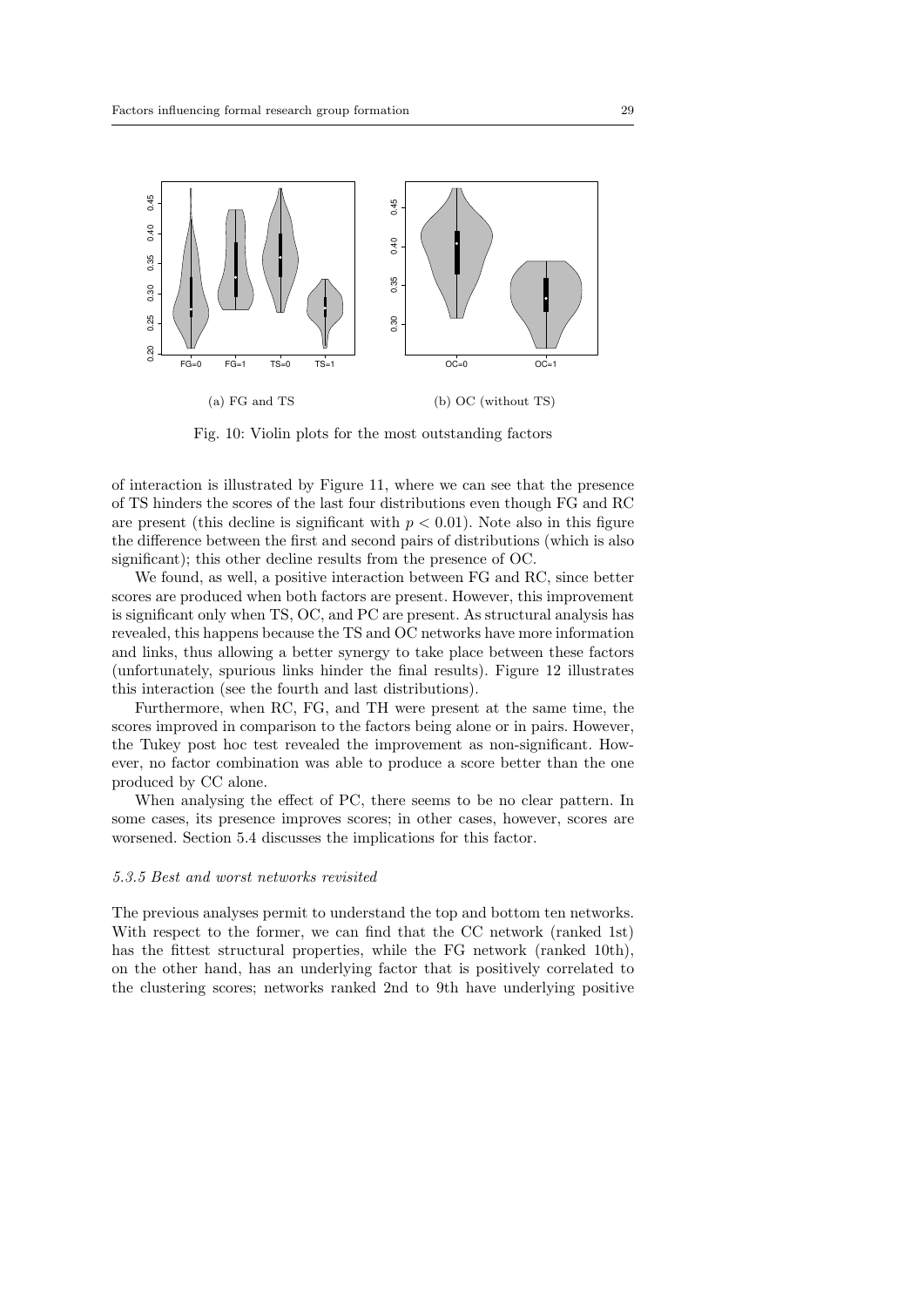

Fig. 11: Interaction between TS, OC, and other factors. The absence of a factor F is denoted as  $-F$  in the horizontal axis. In this case, FG and RC are present in the eight distributions, TS is absent in the first four distributions and present in the last four, and the presence of OC and TH is interleaved (no/no, no/yes, yes/no, yes/yes).

interactions among factors (note how almost all scores are even better than FG alone, as already stated in the previous section). With respect to the bottom ten networks, it now comes as no surprise the TS network to be ranked as the worst: its structure is misleading and its underlying factor is negatively correlated with the clustering scores.

PC and TH had a balanced presence both in the best and worst networks, this could explain the presence of networks ranked 3rd, 5th-8th, 119th-123rd and 125th-126th. However, if we analyse network edge overlapping (see Table 8), we will note that the TS network (which is the second largest) basically "absorbs" every other network it is combined with. Taking into account that CC, PC, and RC are respectively the networks with the smallest amount of edges, it seems reasonable to see combinations of these networks and TS among the bottom ten.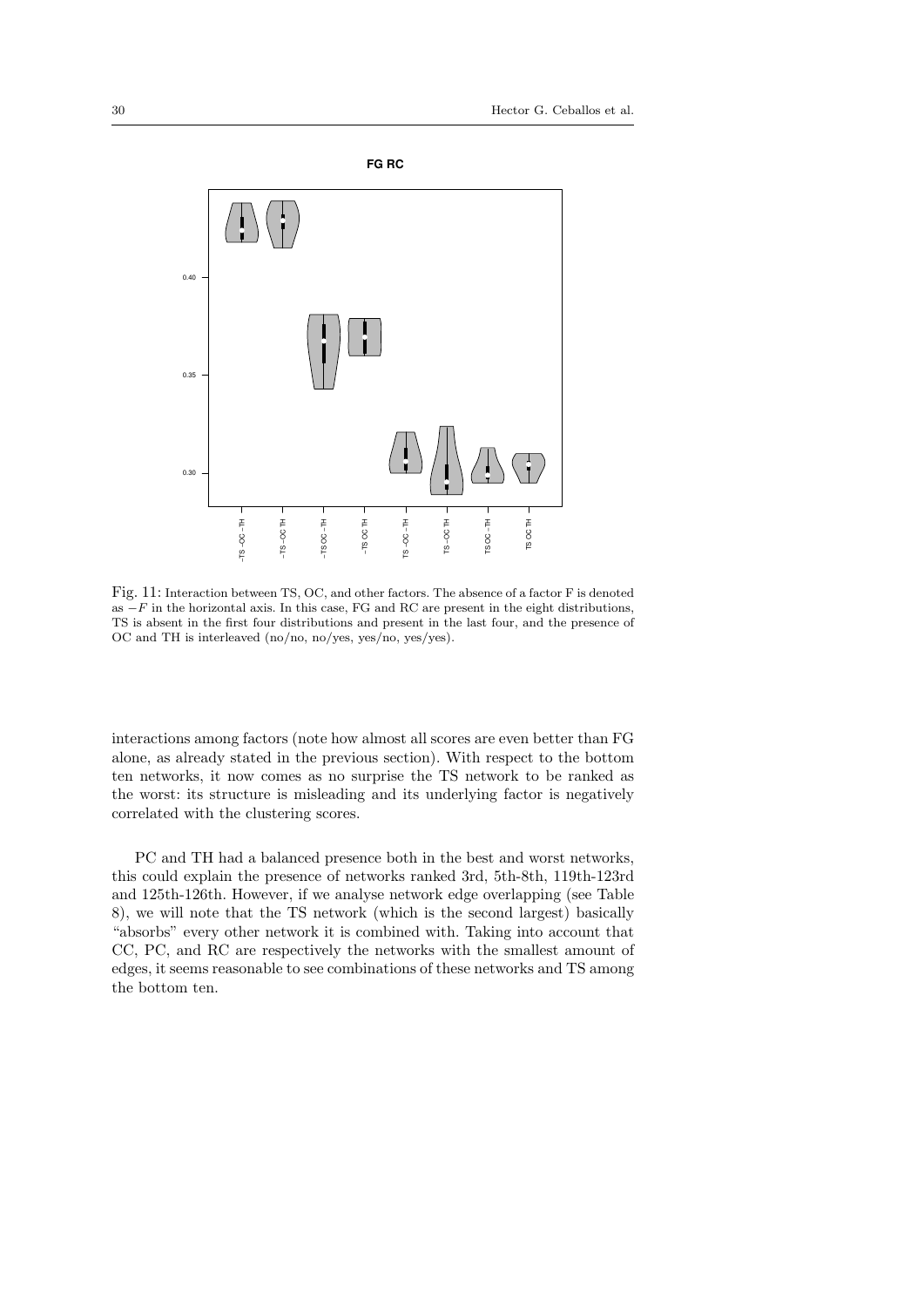

Fig. 12: Positive interaction between FG and RC. The absence of a factor is denoted as  $-F$  in the x-axis, where F is the corresponding factor. In this case, TS and OC are present in the eight distributions, PC is absent in the first four distributions and present in the last four, and the presence of FG and RC is interleaved (no/no, no/yes, yes/no, yes/yes).

# 5.4 Discussion

In this section, we first discuss the influence of the selected factors on research group formation according to our methodology and our case of study. Then we discuss additional factors, interpret our results, and describe the limitations of our work.

# 5.4.1 Analysed factors

Figure 13 shows a summary of the results observed on frequency, correlation and interaction analysis. A greener (darker) background reflects a more positive influence on group formation and a whiter background indicates a more negative influence. On frequency analysis, factor presence was normalised with respect to the number of networks on the top/bottom x percentage of networks (see column Norm); likewise, we normalised with the number of times each factor appeared in interactions.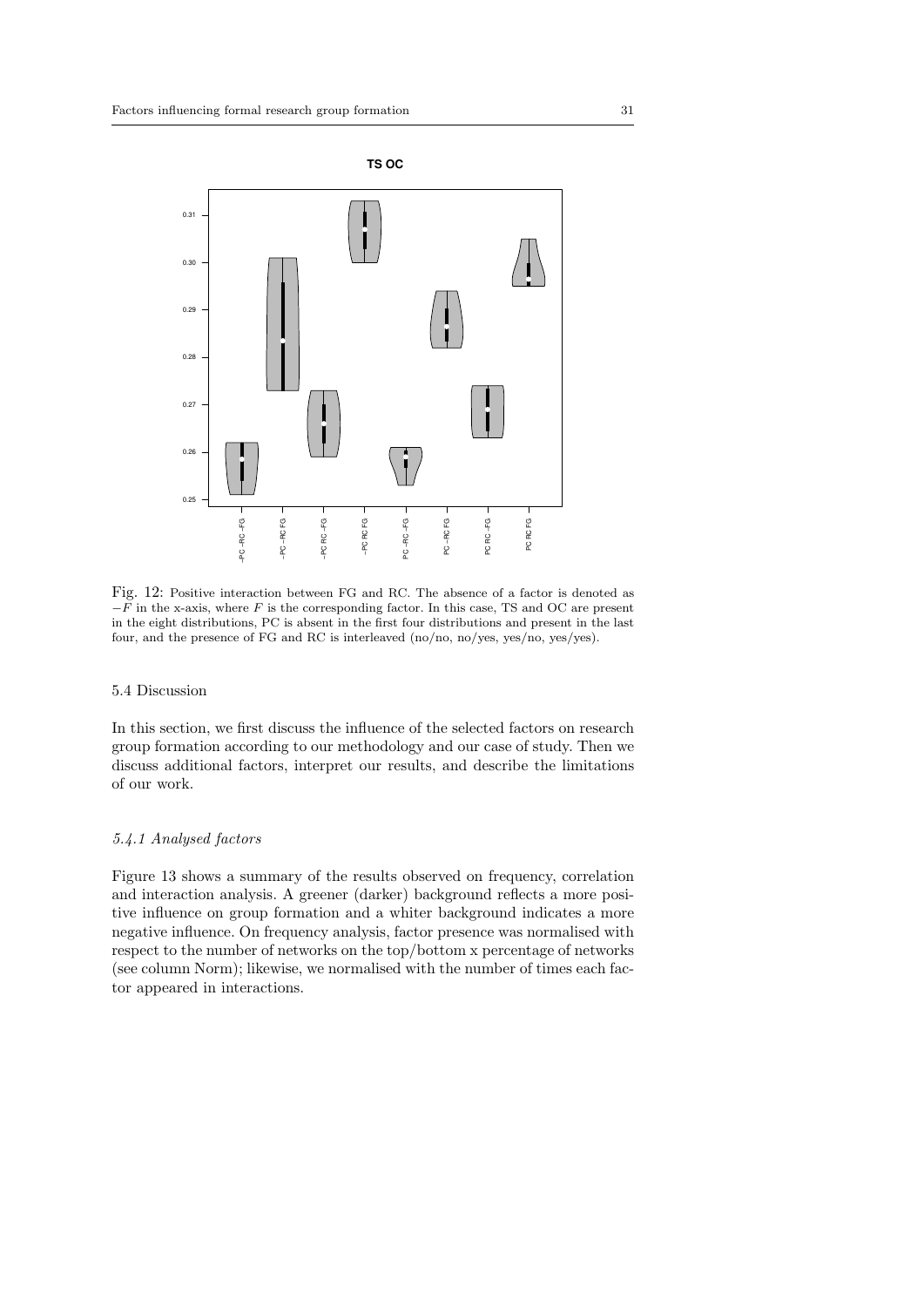| <b>Criteria</b>                 | <b>PC</b> | <b>RC</b> | <b>FG</b> | <b>TS</b> | cc  | $_{\rm oc}$ | <b>TH</b> | Norm. |
|---------------------------------|-----------|-----------|-----------|-----------|-----|-------------|-----------|-------|
| Frequency in top 5% networks    | 14%       | 71%       | 71%       | 0%        | 57% | 0%          | 29%       |       |
| Frequency in top 10% networks   | 31%       | 46%       | 92%       | 0%        | 54% | 0%          | 62%       | 13    |
| Frequency in top 20% networks   | 44%       | 68%       | 88%       | 0%        | 60% | 20%         | 52%       | 25    |
| Frequency in top 50% networks   | 63%       | 72%       | 80%       | 19%       | 65% | 54%         | 63%       | 54    |
| Frequency in bottom 50% network | 44%       | 34%       | 30%       | 74%       | 40% | 48%         | 44%       | 73    |
| Frequency in bottom 20% network | 38%       | 35%       | 8%        | 100%      | 42% | 58%         | 38%       | 26    |
| Frequency in bottom 10% network | 38%       | 23%       | 0%        | 100%      | 31% | 31%         | 23%       | 13    |
| Frequency in bottom 5% networks | 43%       | $0\%$     | 0%        | 100%      | 43% | 14%         | 29%       | 7     |
| Correlation                     | $-0.03$   | 0.15      | 0.39      | $-0.74$   | 0.1 | $-0.27$     | 0.02      |       |
| Interactions (times in)         | 75%       | 100%      | 75%       | 75%       | 0%  | 100%        | 75%       | 4     |

Fig. 13: Summary of factor's influence on group formation

Among the proposed factors, former groups (FG), citation-weighted coauthorships (CC), and recent coauthorships (RC) showed a positive influence in our clustering results. With respect to FG, it seems logical that researchers who have formed groups in the past tend to keep working together in new groups. A similar phenomenon can be observed with RC, as researchers who have collaborated through coauthorships apparently also tend to gather in research groups. Furthermore, if coauthorships have shown to play a significant role in group formation, it does not come as a surprise that successful coauthorships — such as those receiving citations  $(CC)$  — play an important role as well. In that sense, successful collaboration seems to be relevant for group formation. In the overall, these three factors confirm in our case study that former collaborations have an impact on formal research group formation. RC and CC, however, were weaker than FG. We believe this may be due to coauthorships being less prone to drive people into a group in several cases — for example, when the coauthorship is multidisciplinary but the group needs to be unidisciplinary (restriction) or when the coauthorship is merely a sporadic collaboration (this applies in the case of RC).

Having split coauthorship in two periods permitted to distinguish between the influence of past and recent collaboration. However it is notable that PC appears in the top 10 best networks (Table 5) only when accompanied by RC (two times), whereas RC appears in four additional networks accompanied by other factors (six times in total). Presumably, the potential of a coauthorship deteriorates over time. With regard to thesis committees (TH), researchers merely collaborate in this kind of event and perhaps for this reason TH is not strong enough to influence group formation. Our results indicate that PC and TH are weak former collaborations and FG, CC, and RC are strong former collaborations, since the latter have greater influence in formal group formation.

Our results show a negative influence of the Topical Similarity (TS) network on group formation that can be explained by both structural and cultural reasons. On one hand, the TS network we used has excessive relationships and despite many of its edges are included in other networks (see Table 8), it might also contain weak or irrelevant relationships that do not influence group for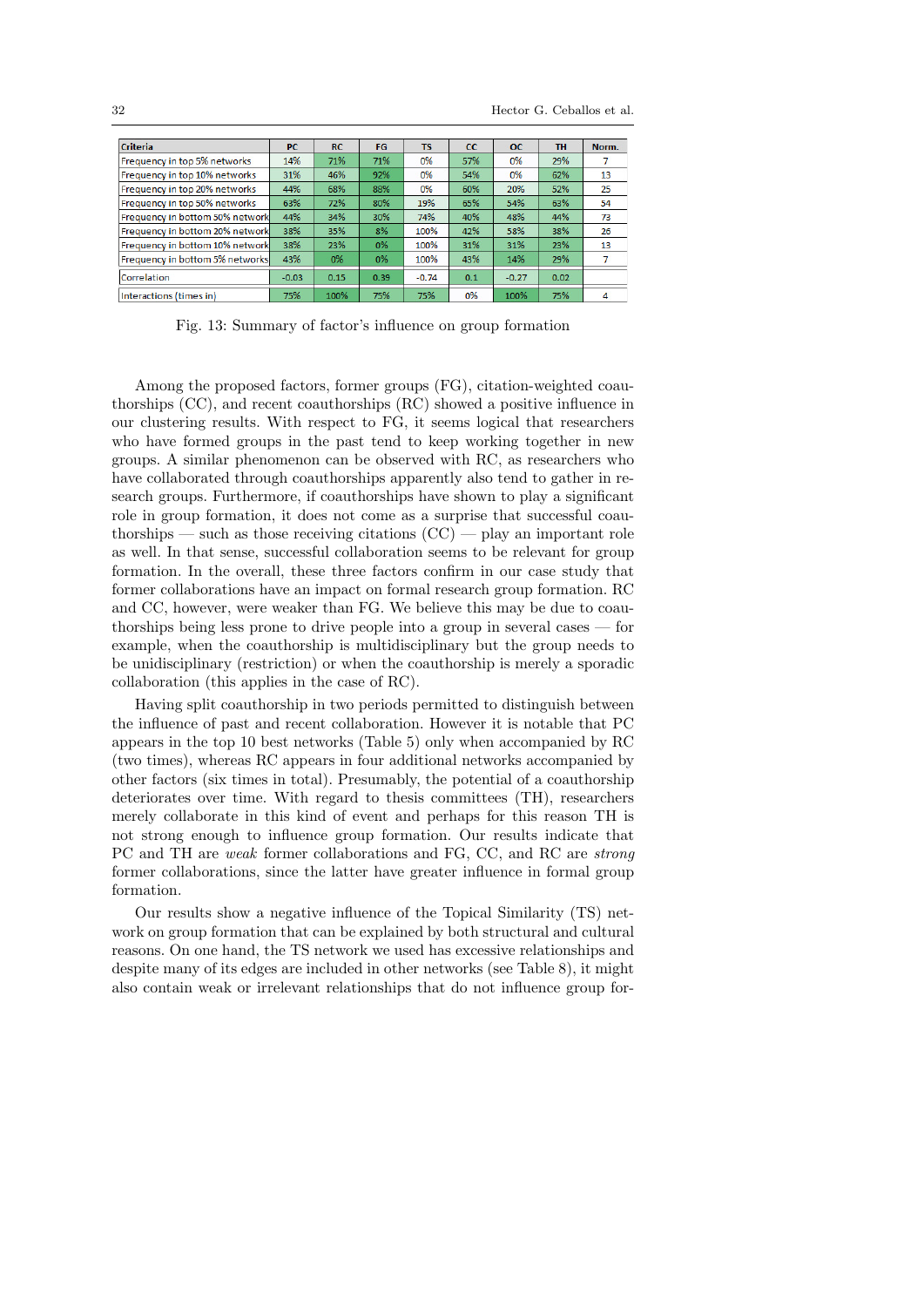mation. On the other hand, researchers are either unaware of whom they share affinities with (and thus do not contact these people to form groups) or simply prefer to join people they already know regardless of affinity, as opposed to joining strangers with similar interests; assuming that the first case is true and even though results were poor using topical similarity, this kind of information has potential for collaboration recommendation or group reconfiguration.

We also calculated a Topic Similarity network based on Scopus subject categories, using journal subject categories as disciplines and using the same equation (8) for weighting the network. Nevertheless, 16 authors not publishing in Scopus indexed journals were missed in this network, and an even more dense network was obtained ( $\delta = 0.779$ ). The ARI score of this network was 0.1 when compared against formal groups, lower than the score obtained by the TS network we used (0.171). The advantage of the topic similarity we used is that authors themselves chose the categories for each paper they registered in our database, whereas the Scopus subject category is derived from the journal where documents are published. This effect is accentuated by the fact that Scopus classifies journals into multiple categories.

With respect to organisational closeness (OC), a negative influence was found as well. The reason could be again structural or cultural. This network has the greatest amount of edges and introduces cliques produced by researchers working on the same department, division, or campus. On the other hand, the reconfiguration of groups in our case study was directed by a nation-wide effort, which caused new groups to incorporate researchers from different campuses. Disciplinary affinity was more important than organisational/geographical closeness.

Another explanation for the behaviour of TS and OC relies on the fact that the networks related to both factors reflect potential collaborations. In that sense, perhaps it is not the structure of these networks that governs their behaviour (influence for team formation), but the semantics ("potential ties") that governs the structure (i.e. causes the excessive amount of edges, high density, high average degree, amount of connected components) and, at the same time, has an impact on the behaviour. As a result, we are observing that previous ties have a greater influence over team formation than potential ties, with different kinds of previous ties having different degrees of influence.

With respect to interactions, these seem reasonable as well. If FG, RC, and PC have shown a positive effect, their combination having better results comes as no surprise (we believe, nonetheless, that CC's individual score could not be improved because of its structural properties — more than the factor's strength itself). In that sense, if a group has been working together successfully, it is natural for the members of this group to try to stay together. The same applies to FG and RC, and FG, RC, and TH — even though TH is a weaker type of collaboration.

Relation with relevant literature.- The work by Dahlander and McFarland (2013) states that, upon reflecting about the (good) quality of a relationship, people tend to keep that relationship (tie persistence). This agrees with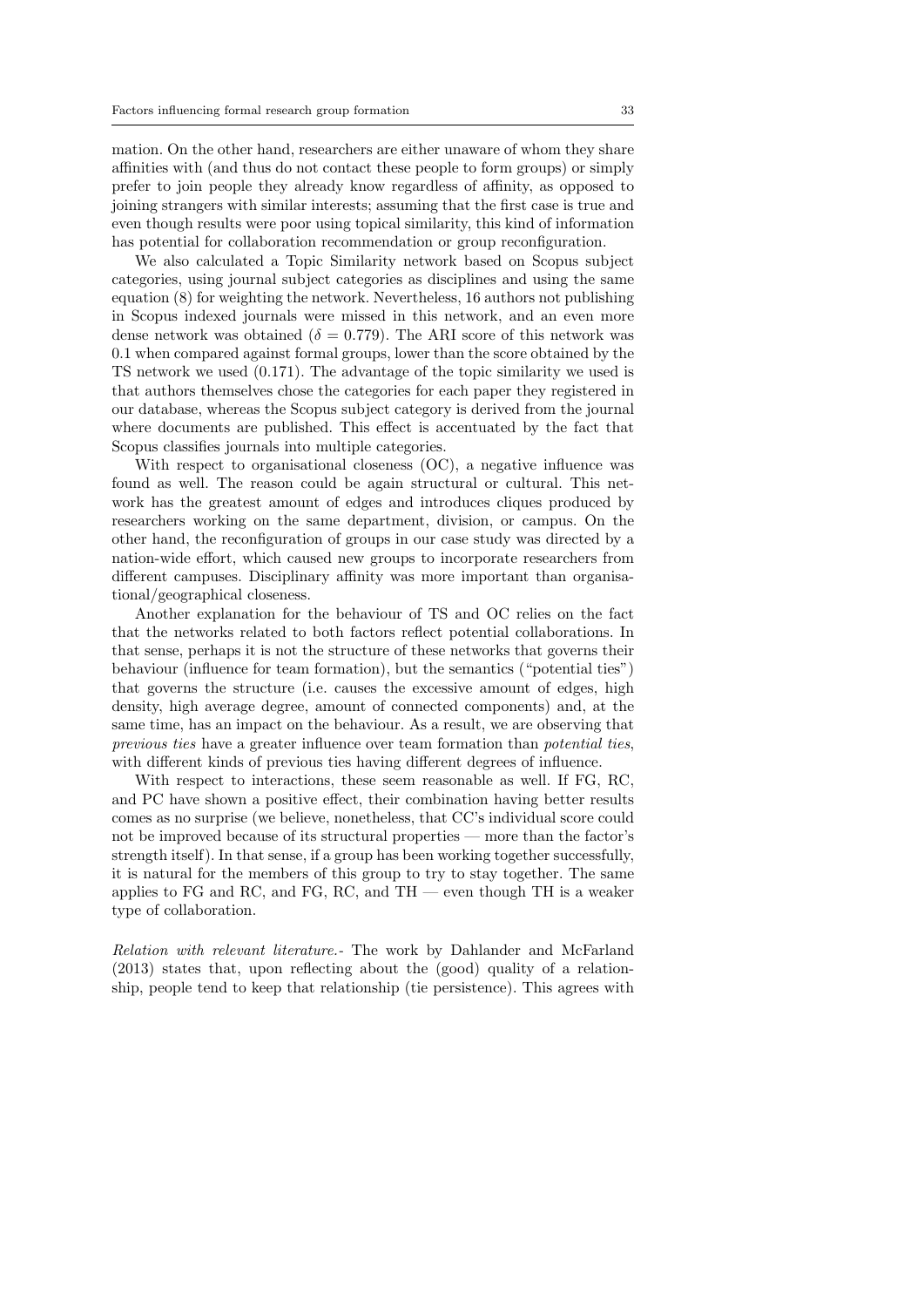our findings, since researchers who have successfully collaborated have formed new groups (evidenced by the CC network). Our findings also support team formation based on previous collaborations, which agrees with the works by Hinds et al (2000), Hahn et al (2006), and Bercovitz and Feldman (2011) for student, open software, and inventive teams — respectively. Our results, however, differ from works such as the one by Balland (2011), where institutional proximity showed to favour collaboration. We believe this could be due to the design of the network. Another explanation is that this network, as well as the TS network, mostly reflects potential collaborations. This view matches the work by Calero et al (2006), where topical network clustering is admittedly used for potential research group identification.

# 5.4.2 Additional factors

Our discussion does not end with the studied factors. As previously mentioned, our results seem to suggest the presence of other factors for research group formation. We believe these factors include restrictions and policies, acquaintances, and informal work. For example, even when collaborations can be multidisciplinary, research groups are usually restricted by discipline. Also, we observed in our case study that research groups did not have more than one consolidated researcher (SNI 3) despite the existence of other consolidated researchers with a high topical similarity in the institution. At other Mexican universities, there are policies that force all faculty members to affiliate to research groups with the aim of stimulating research; however, we have observed that professors who are not researchers sometimes do not publish nor become connected with actual researchers (hence their representation as isolated vertices in networks). We believe that some of these policies hinder natural group formation and create structures that are arbitrary up to some point. As a result, it becomes difficult to predict research groups based on the information types that we used, which formally evidence natural teamwork and affinities.

In combination with policies are *acquaintances*, which are informal (unlike coauthorships or thesis committees, where a solid evidence is created) but could drive researchers towards gathering when there is a need to. Some examples of acquaintances include colleagues (not necessarily related with the researcher's specific area of interest), former teachers and classmates, people who work in the same building (do not necessarily belong to the same department), etc. There are also long-term acquaintances: persons working in the same building for years, researchers being former students of other researchers, being together in the same faculty for a lengthy period, knowing a researcher for years, etc. According to Casciaro and Lobo (2008), people tend to form work ties with whom they appreciate.

#### 5.4.3 Result interpretation

Our first key result is that the CC network obtained the best ARI score. We believe this is due to the network representing successful previous collabora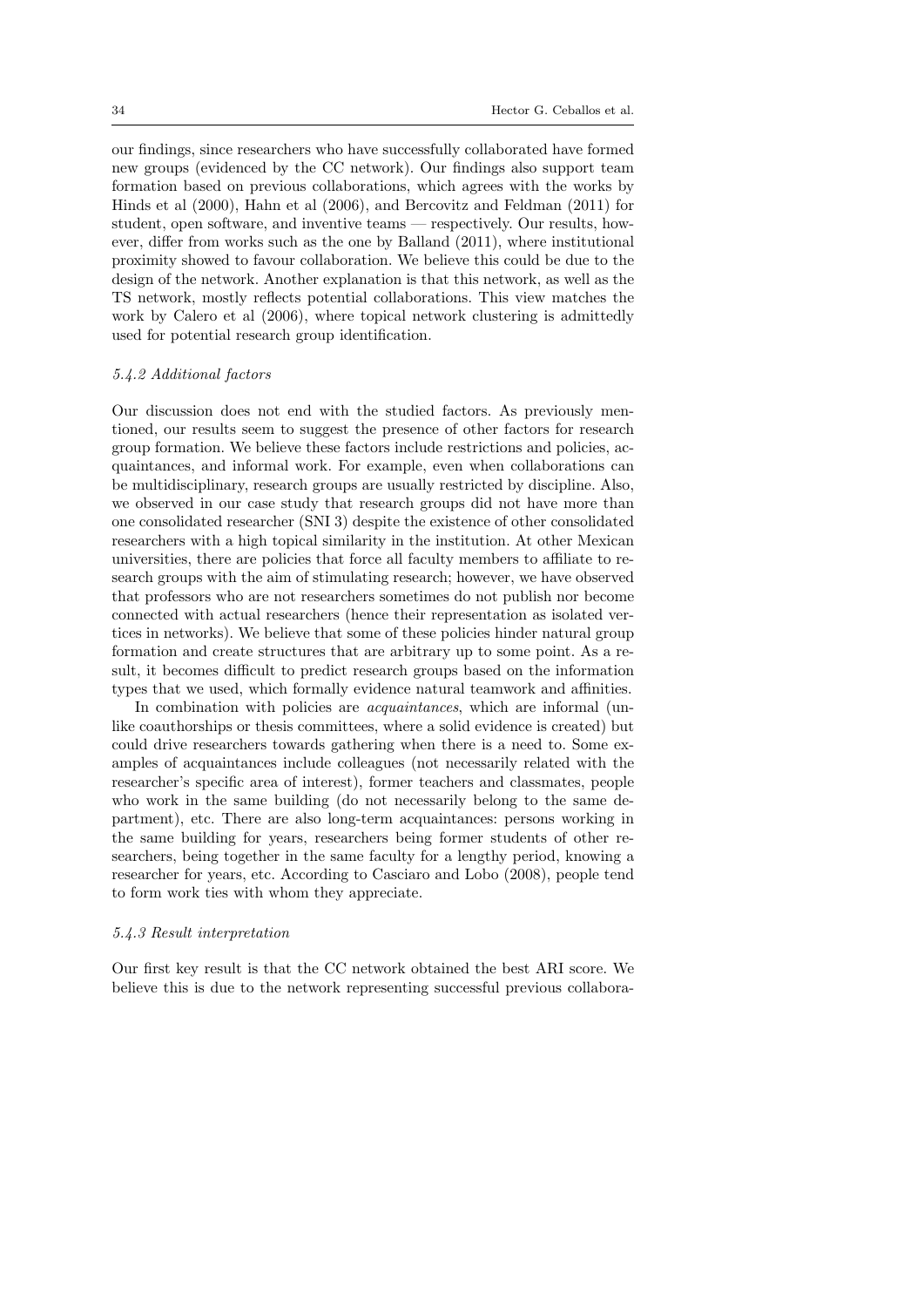tions, which stand for security, stability, and — in the case of this particular factor — quality. In that sense, researchers could feel drawn towards forming groups with colleagues that have helped to produce cited papers. This is represented in the CC network as a collection of punctual connections that give rise to specific structural properties that produce accurate clusters.

Our second key result is that hybrid networks surpass the ARI scores of pure networks (CC being an outlier). At the structural level, this could be due to the combination of collaboration evidence, which in turn could be interpreted as a multiplied attractiveness for team formation. For example, if a pair of researchers have been together in a group (FG), it is more likely for these researchers to be together in a new group if they have coauthored papers (RC, PC) or papers with cites (CC), or have co-participated in thesis committees (TH) as well. The previous collaboration simply becomes stronger. Our third key result is that FG has the most influence in group formation. As we will see in next section, this could be due to the influence this factor receives from other factors.

We expected TS and OC to have a positive influence on group formation as well, but this did not happen. As we previously explained, we believe this is due to the nature of what their corresponding networks reflect: potential collaborations. OC, for instance, represents the colleagues a researcher can relate to at a departmental level, but perhaps this is not attractive enough (or not as strong as a previous collaboration) to conform a research team. Furthermore, network design could also be playing a role in this result. For instance, despite the definition of Topical Similarity (TS) accounts for the production on all the topics where two authors coincide, it does not consider how focused or diversified both researchers' production is across disciplines or how aligned they are.

We also expected, in general, ARI results to be higher. Hence we attribute current results to the presence of other factors (which have been previously explained) that have not yet been taken into account.

#### 5.4.4 Limitations

Derived from the design of our methodology, it can be noted that the factors to evaluate must have an appropriate network representation that encodes the relationship between each pair of researchers. In our case study the population of researchers was chosen from a single institution. However, for an interinstitutional collaboration recommendation, it would be necessary to delimit the population of researchers in the first place and then select factors for which information is available.

In our case study, we focused on identifying groups exclusively constituted by members of the Institution. We did not include external collaborators in network construction, despite the fact that there are collaborative links through them because: (1) there would be missing information for some networks, and (2) the clustering algorithm might produce partitions where external authors predominate and only a few internal researchers be represented.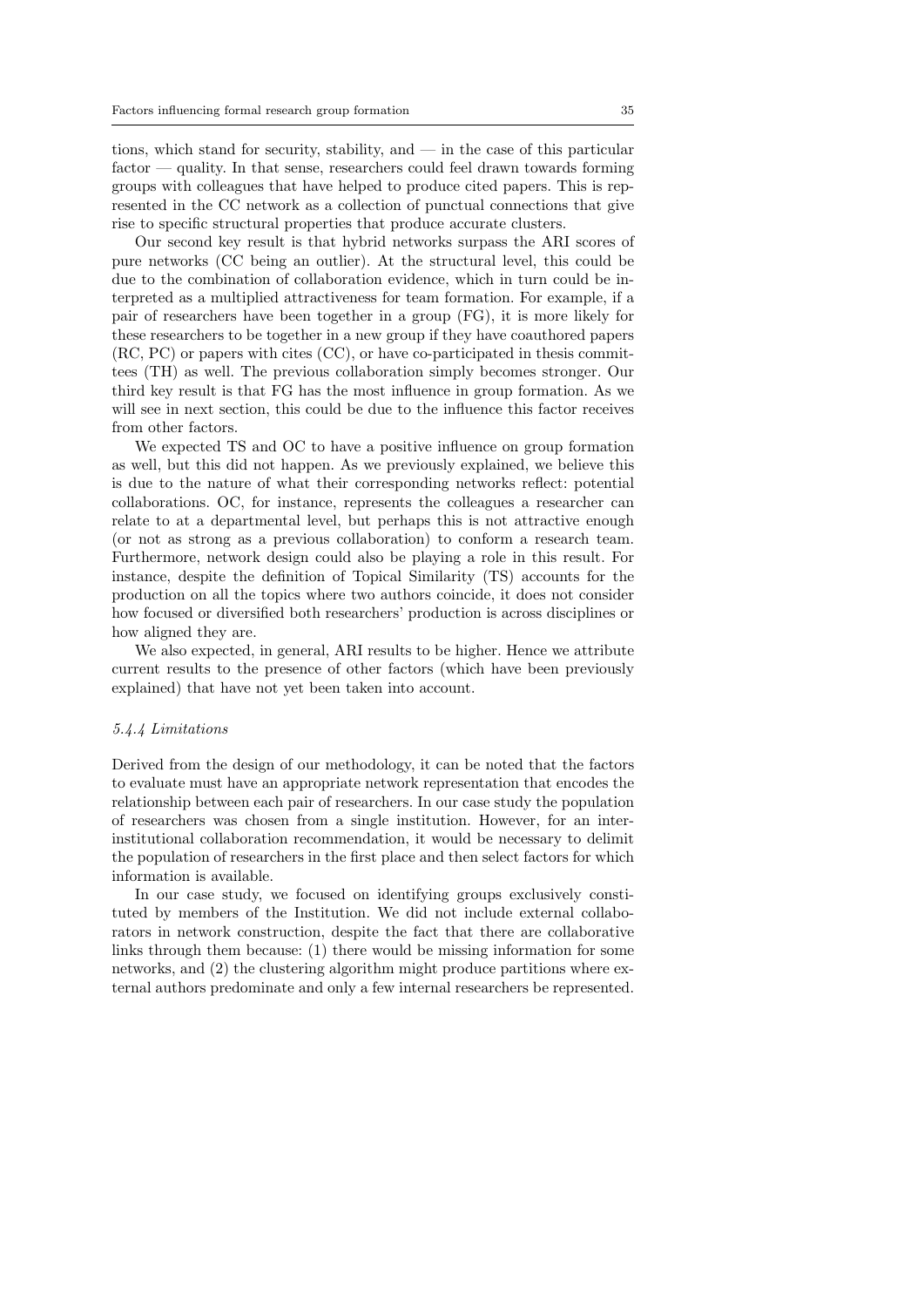Given that the information we used in our analysis is prior to group formation we can conclude that the decision of leaders and group members to join a group is a consequence (effect) of the collaborations they had in the past, their thematic affinity and their organisational / geographical proximity, discarding reverse causality. Nevertheless, the network representing joint membership on previous formal groups (FG) could be influenced by co-authorship (PC/RC), citations (CC) and thesis committees (TH) that occurred during the same period of time. This could explain why the FG network has the greatest influence over group conformation on the different analysis we made.

As observed by the results of Topical Similarity and Organisational Closeness, our methodology seems to be affected by the structural properties of the network used for capturing a given factor. Pure and hybrid networks including TS and OC show a small number of connected components and a density greater than 0.1.

It is also important to mention that our case study is based on group reconfiguration. Perhaps group formation from scratch could yield different results.

Finally, we confirmed our initial hypothesis that the combination of pure networks into hybrid networks would produce better predictions of group formation. In the top 10 networks (Table 5) can be found eight hybrid networks containing FG that outperform the pure network FG. Nevertheless we found a single pure network (CC) that obtained the best match with respect to the ground truth, but that in combination with other networks (e.g. five hybrid networks in the top 10) produced a lower fitness.

However, our results are not conclusive to the extent that although we tested all possible combinations of the selected factors, the weighting assigned to each factor was the same. For example, hybrid networks made up of two factors only had a weighting of 0.5 each. It remains to be determined whether there is a hybrid network with a different weighting that could obtain a better rating. The former can be achieved using bio-inspired computing methods, such as genetic algorithms or particle swarm optimization.

#### 6 Conclusions

We introduced a novel methodology to identify the influence of actual and potential collaboration factors on the formation of formal research groups in an institution. We used a network representation of each factor, combined them and evaluated how similar partitions generated by graph clustering techniques were to actual groups.

After evaluating 127 combinations of factors we found that, in overall, joint membership on previous formal groups (FG) was the factor with the most positive influence on group formation (or reconfiguration of groups in our case study), followed by recent coauthorship (RC) and citations received in coauthored papers (CC). This could be explained by the fact that other analysed factors representing previous collaboration (coauthorship, co-participation in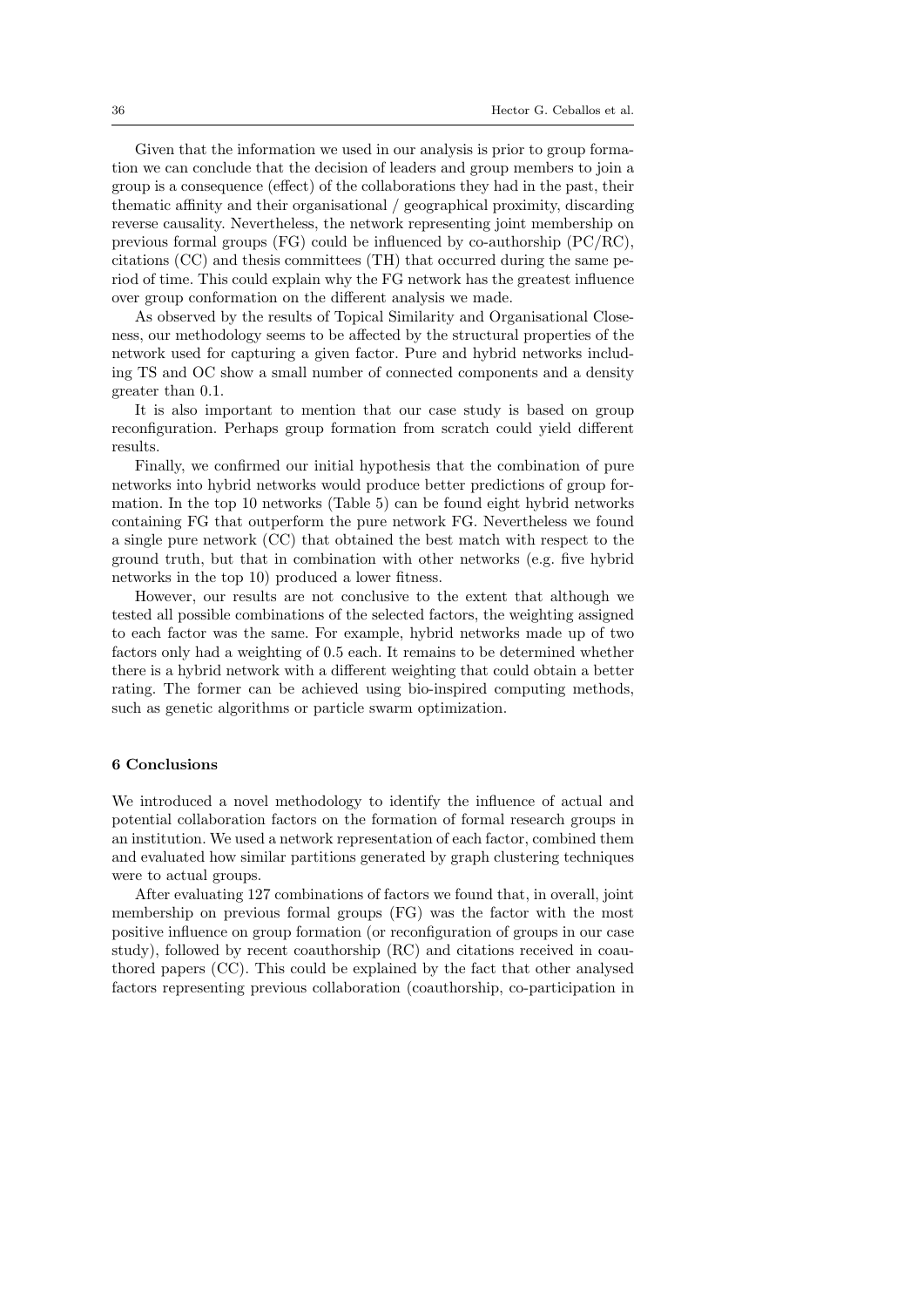thesis committees and citations in coauthored papers) would already influenced this factor (reverse causality).

We confirmed our hypothesis by finding eight combinations of factors (hybrid networks) containing FG that outperformed the pure network. Nevertheless, the network CC, a novel representation of collaboration success that we introduced in this paper, outperformed all the other combinations of factors we evaluated. The efficiency of CC on group formation makes it worthy of further study.

The main limitation we found in our methodology was that it is susceptible to structural properties of networks used for capturing actual and potential collaboration factors. Results showed that potential collaboration networks, highly dense by definition, e.g. Topical Similarity (TS) and Organisational/Geographical Closeness (OC), occluded sparse networks despite they provide more precise information (e.g. FG, CC, RC).

We also found networks with weak influence on group formation. Past coauthorship (PC) and co-participation in thesis committees (TH) were present in five of the ten networks that better predicted group formation, but they were not good predictors overall.

We believe that the results obtained in this study would be very useful in establishing incentives for intra-institutional research collaboration. University administrators such as deans, provosts, chairmen, and other officials, could utilise these findings in the conformation of new research groups or the adjustment of existing ones. We believe that, even though real collaboration is finally a decision for researchers, their behaviour can be encouraged by appropriate research management policies. For example, by allocating internal funds to researchers who are organised around a strategic research line for the institution and whose funding depends on their joint performance (Ceballos et al, 2017). Likewise, by shedding light on group formation, evaluating agencies (which grant public funds, resources, and awards) can direct their assessment towards factors that reflect actual teamwork.

#### 6.1 Future Work

The set of factors used in the case study can be extended to detect additional factors that produce a better match with formal research groups. For instance, academic excellence of researchers, quantified through the number of papers, citations and weighted degree in coauthorship networks (Balland, 2011), could be used through a proper representation in terms of homophily/heterophily networks. We could also introduce a network that counts the number of articles written in co-authorship with external authors to consider these collaborations even though the latter are not represented in the network. On the other hand, networks with anomalous structural properties could be reformulated to validate if this was actually the cause of the negative influence obtained in the results.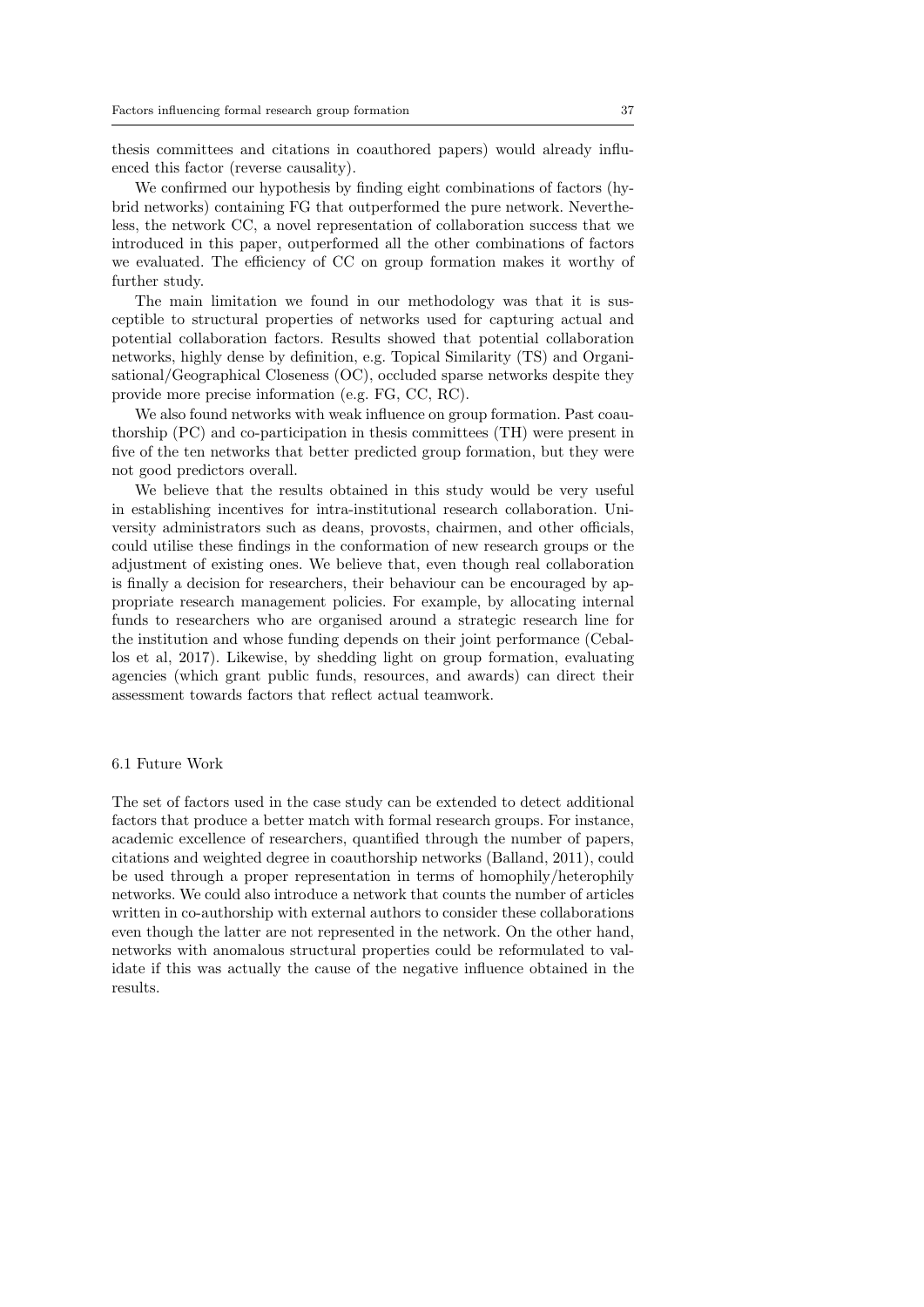Additionally, an optimization algorithm could be used for finding a hybrid network with a combination of weights for each factor that produce a better match with formal groups. For instance, a combination  $\alpha CC + \beta FG$ , with  $(\alpha, \beta) \neq 0.5$ , that outperforms CC, where coefficients  $\alpha$  and  $\beta$  would indicate to what extent each factor was taken into account.

# References

- Ancona DG, Caldwell DF (1992) Demography and design: Predictors of new product team performance. Organization science 3(3), 321–341
- Backstrom L, Huttenlocher D, Kleinberg J, Lan X (2006) Group Formation in Large Social Networks: Membership, Growth, and Evolution. In: Proceedings of the 12th ACM SIGKDD International Conference on Knowledge Discovery and Data Mining, ACM, New York, NY, USA, KDD '06, pp 44– 54, DOI 10.1145/1150402.1150412
- Balland PA (2011) Proximity and the evolution of collaboration networks: evidence from research and development projects within the global navigation satellite system (GNSS) industry. Regional Studies 46(6), 741–756
- Beaver DD (2001) Reflections on Scientific Collaboration (and its study): Past, Present, and Future. Scientometrics 52(3), 365–377, DOI 10.1023/A: 1014254214337
- Bercovitz J, Feldman M (2011) The mechanisms of collaboration in inventive teams: Composition, social networks, and geography. Research Policy 40(1),  $81 - 93$ , DOI 10.1016/j.respol.2010.09.008, special Section on Heterogeneity and University-Industry Relations
- Blondel VD, Guillaume JL, Lambiotte R, Lefebvre E (2008) Fast unfolding of communities in large networks. Journal of Statistical Mechanics: Theory and Experiment 2008(10):P10,008, URL http://stacks.iop.org/1742-5468/ 2008/i=10/a=P10008
- Bonner BL, Baumann MR, Dalal RS (2002) The effects of member expertise on group decision-making and performance. Organizational Behavior and Human Decision Processes 88(2), 719–736
- Calero C, Buter R, Cabello Valdés C, Noyons E (2006) How to identify research groups using publication analysis: an example in the field of nanotechnology. Scientometrics 66(2), 365–376
- Campion MA, Medsker GJ, Higgs AC (1993) Relations between work group characteristics and effectiveness: Implications for designing effective work groups. Personnel psychology 46(4), 823–847
- Cantu F, Ceballos H (2012) A framework for fostering multidisciplinary research collaboration and scientific netwroking within university environs. In: Leibowitz J (ed) Knowledge Management Handbook: Collaboration and Scientific Networking, CRC Press, United Kingdom, chap 12, pp 207–217
- Cantu F, Ceballos H, Mora S, Escoffie M (2005) A Knowledge-based information system for managing research programs and value creation in a univer-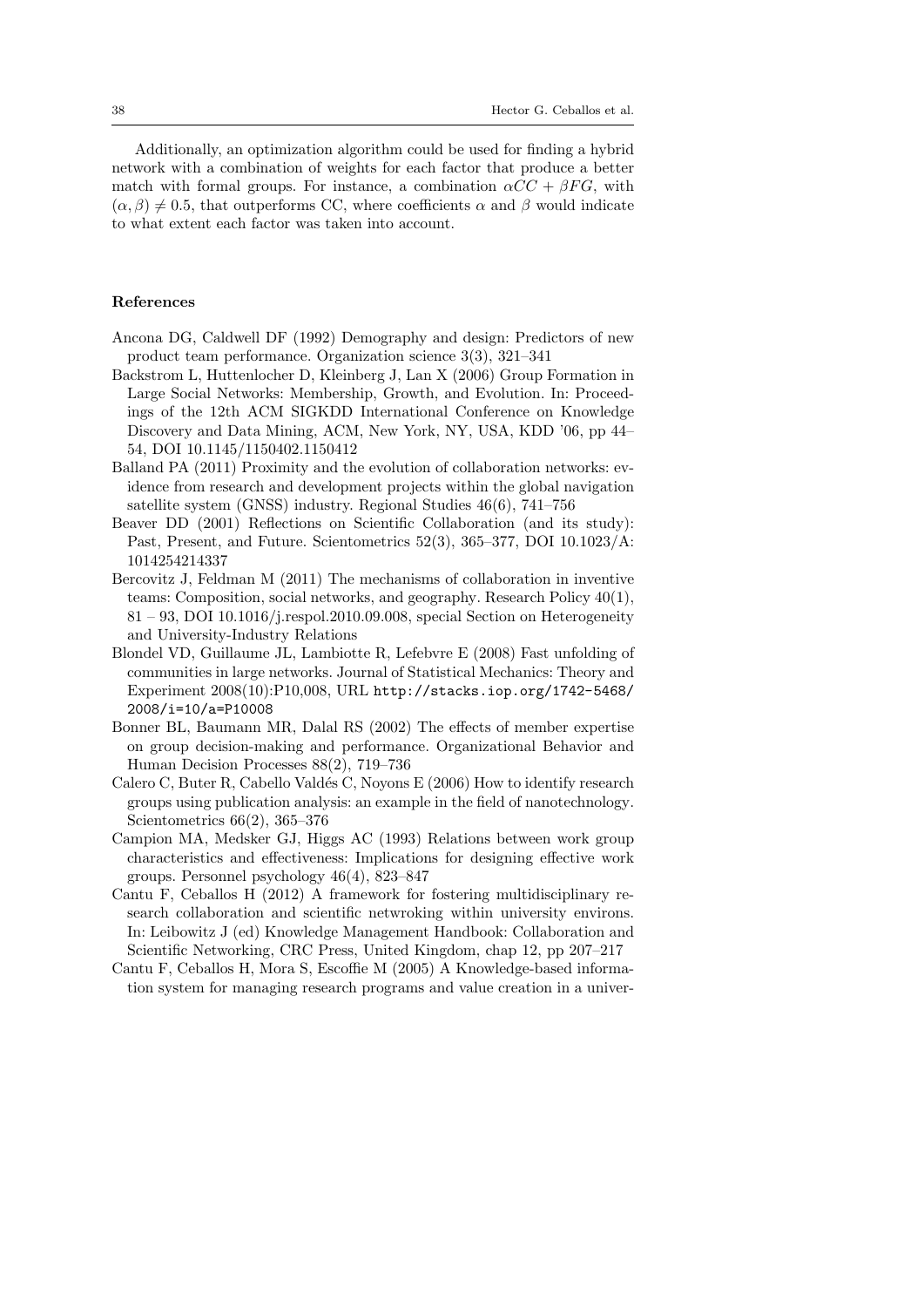sity environment. In: Proceedings of the Americas Conference on Information Systems AMCIS 2005, pp 781–791

- Cantu F, Bustani A, Molina A, Moreira H (2009) Evolution of the social network of scientific collaborations. Journal of Knowledge Management 13(1), 154–170
- Casciaro T, Lobo MS (2008) When competence is irrelevant: The role of interpersonal affect in task-related ties. Administrative Science Quarterly 53(4), 655–684
- Ceballos H., Fangmeyer J., Galeano N., Juarez E., Cantu-Ortiz F. (2017) Impelling research productivity and impact through collaboration: a scientometric case study of knowledge management. Knowledge Management Research and Practice, 15(3), 346-355
- Cho PS, Do HHN, Chandrasekaran MK, Kan MY (2013) Identifying research facilitators in an emerging Asian Research Area. Scientometrics 97(1), 75– 97, DOI 10.1007/s11192-013-1051-3
- Clauset A, Newman MEJ, Moore C (2004) Finding community structure in very large networks. Phys Rev E 70:066,111, DOI 10.1103/PhysRevE.70. 066111
- Cohen SG, Bailey DE (1997) What makes teams work: Group effectiveness research from the shop floor to the executive suite. Journal of Management 23(3), 239 – 290, DOI 10.1016/S0149-2063(97)90034-9, a Special Issue Of The Journal Of Management
- Cummings JN, Kiesler S (2008) Who Collaborates Successfully?: Prior Experience Reduces Collaboration Barriers in Distributed Interdisciplinary Research. In: Proceedings of the 2008 ACM Conference on Computer Supported Cooperative Work, ACM, New York, NY, USA, CSCW '08, pp 437– 446, DOI 10.1145/1460563.1460633
- Dahlander L, McFarland DA (2013) Ties that last tie formation and persistence in research collaborations over time. Administrative Science Quarterly 58(1), 69–110
- Etzkowitz H (2003) Research groups as 'quasi-firms': the invention of the entrepreneurial university. Research policy 32(1), 109–121
- Etzkowitz H, Leydesdorff L (1998) The endless transition: a 'triple helix' of niversity industry government relations. Minerva 36(3), 203–208
- Etzkowitz H, Leydesdorff L (2000) The dynamics of innovation: from national systems and 'mode 2' to a triple helix of university–industry–government relations. Research policy 29(2), 109–123
- Fortunato S (2010) Community detection in graphs. Physics Reports 486(35), 75 – 174, DOI 10.1016/j.physrep.2009.11.002
- Garza SE, Schaeffer SE (2016) Local bilateral clustering for identifying research topics and groups from bibliographical data. Knowledge and Information Systems 48(1), 179–199, DOI 10.1007/s10115-015-0867-y
- Girvan M, Newman MEJ (2002) Community structure in social and biological networks. Proceedings of the National Academy of Sciences 99(12), 7821– 7826, DOI 10.1073/pnas.122653799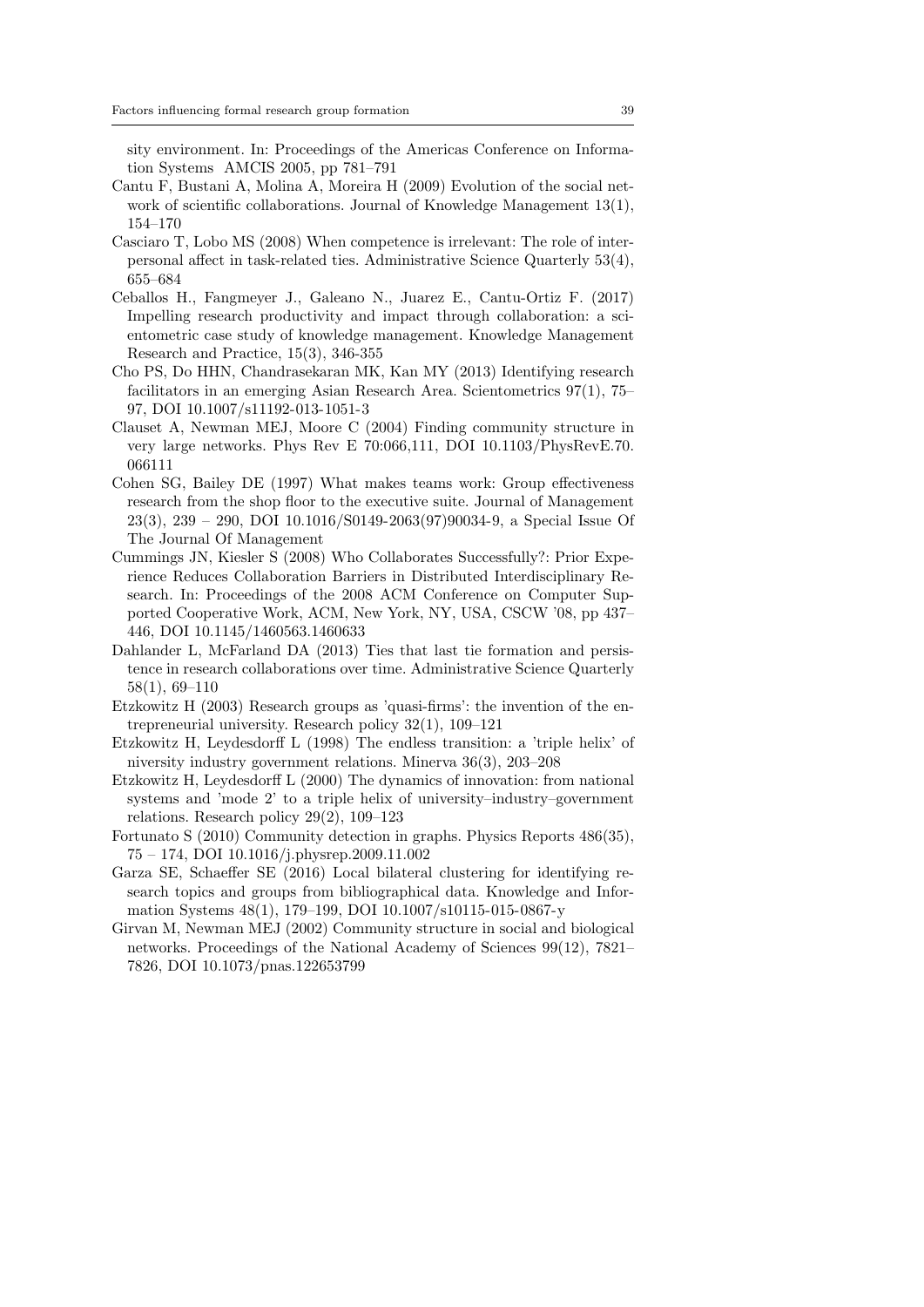- Gruenfeld DH, Mannix EA, Williams KY, Neale MA (1996) Group Composition and Decision Making: How Member Familiarity and Information Distribution Affect Process and Performance. Organizational Behavior and Human Decision Processes 67(1), 1 – 15, DOI 10.1006/obhd.1996.0061
- Guimerà R, Uzzi B, Spiro J, Amaral LAN (2005) Team Assembly Mechanisms Determine Collaboration Network Structure and Team Performance. Science 308(5722), 697–702, DOI 10.1126/science.1106340
- Hahn J, Moon JY, Zhang C (2006) Impact of social ties on open source project team formation. In: IFIP International Conference on Open Source Systems, Springer, pp 307–317
- Heredia RM, Vinueza PC (2015) A proposal model to monitor interdisciplinary research projects in Latin American universities. IEEE Revista Iberoamericana de Tecnologías del Aprendizaje  $10(3)$ ,  $102-108$
- Hinds PJ, Carley KM, Krackhardt D, Wholey D (2000) Choosing Work Group Members: Balancing Similarity, Competence, and Familiarity. Organizational Behavior and Human Decision Processes 81(2), 226 – 251, DOI 10.1006/obhd.1999.2875
- Huckman RS, Staats BR, Upton DM (2009) Team Familiarity, Role Experience, and Performance: Evidence from Indian Software Services. Management Science 55(1), 85–100, DOI 10.1287/mnsc.1080.0921
- Johnson NF, Xu C, Zhao Z, Ducheneaut N, Yee N, Tita G, Hui PM (2009) Human group formation in online guilds and offline gangs driven by a common team dynamic. Phys Rev E 79:066,117, DOI 10.1103/PhysRevE.79.066117
- Jones BF, Wuchty S, Uzzi B (2008) Multi-university research teams: Shifting impact, geography, and stratification in science. science 322(5905), 1259– 1262
- Kairam SR, Wang DJ, Leskovec J (2012) The Life and Death of Online Groups: Predicting Group Growth and Longevity. In: Proceedings of the Fifth ACM International Conference on Web Search and Data Mining, ACM, New York, NY, USA, WSDM '12, pp 673–682, DOI 10.1145/2124295.2124374
- Katz JS (1994) Geographic Proximity and Scientific Collaboration. Scientometrics 31(1), 31–43
- Katz JS, Hicks D (1997) How much is a collaboration worth? A calibrated bibliometric model. In: Proceedings of the Sixth Conference od The International Society for Scientometric and Informetric, pp 163–175
- Katzenbach JR, Smith DK (1993a) The discipline of teams. Harvard Business Press, Massachusetts, USA
- Katzenbach JR, Smith DK (1993b) The wisdom of teams: Creating the highperformance organization. Harvard Business Press, Massachusetts, USA
- Klein JT (2008) Evaluation of interdisciplinary and transdisciplinary research: a literature review. American journal of preventive medicine 35(2), S116– S123
- Levine JM, Moreland RL (1991). Culture and socialization in work groups. In Resnick, L., Levine, J., Teasley, S. (Eds.) Perspectives on socially shared cognition (pp. 257–279). Washington: American Psychological Association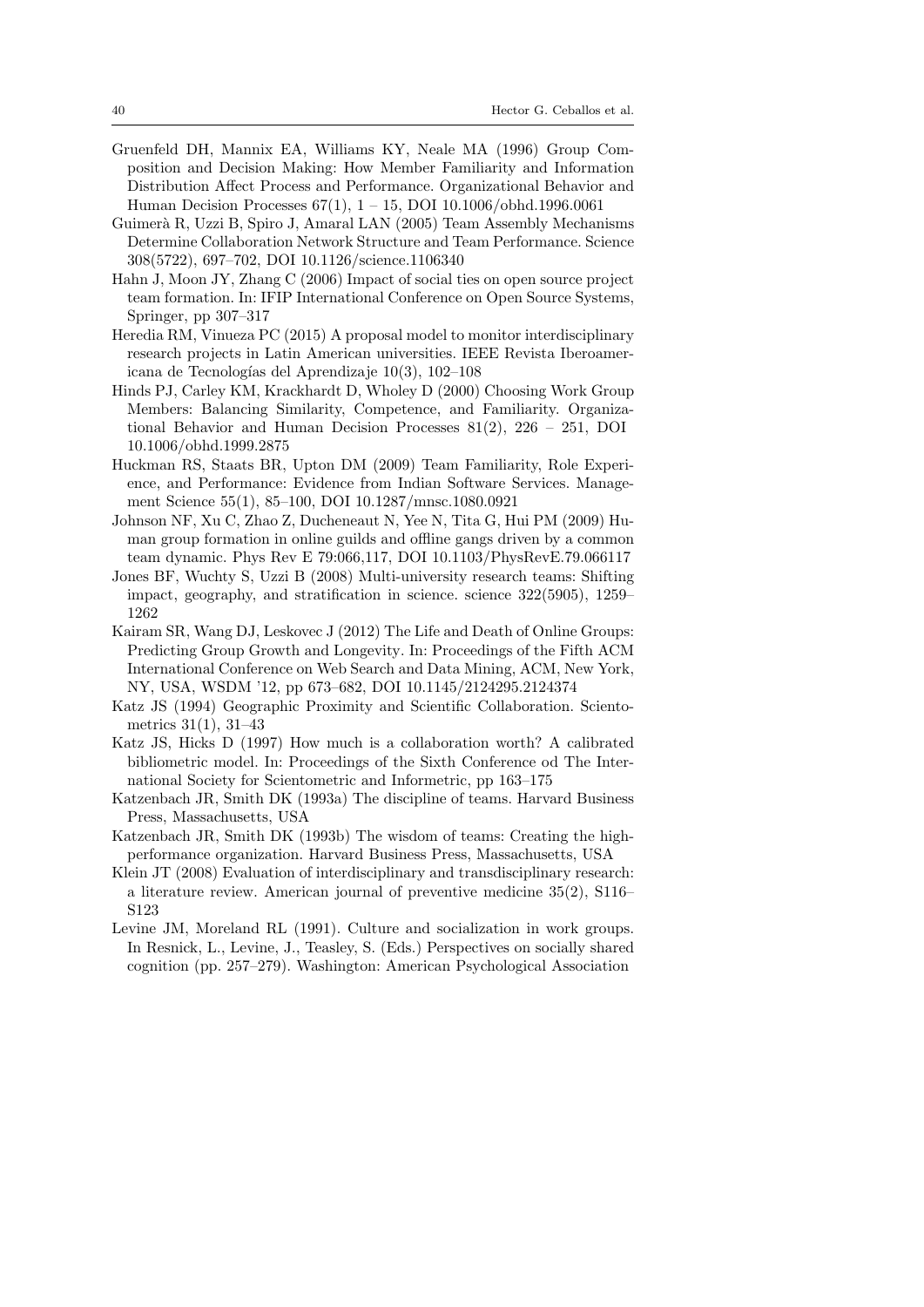- Leydesdorff L (2013) Triple helix of university-industry-government relations. In: Encyclopedia of Creativity, Invention, Innovation and Entrepreneurship, Springer, pp 1844–1851
- Liang L, Zhu L (2002) Major factors affecting China's inter-regional research collaboration: Regional scientific productivity and geographical proximity. Scientometrics 55(2), 287–316, DOI 10.1023/A:1019623925759
- Margolin D, Ognyanoya K, Huang M, Huang Y, Contractor N. (2012). Team formation and performance on Nanohub: A network selection challenge in scientific communities. In Vedres B, Scotti M (Eds.) Networks in Social Policy Problems (pp. 80–100). Cambridge: Cambridge University Press
- Martin BR (2012) Are universities and university research under threat? towards an evolutionary model of university speciation. Cambridge Journal of Economics 36(3), 543–565
- Martin T, Ball B, Karrer B, Newman MEJ (2013) Coauthorship and citation patterns in the Physical Review. Physical Review E - Statistical, Nonlinear, and Soft Matter Physics DOI 10.1103/PhysRevE.88.012814, 1304.0473
- Martín-Sempere MJ, Garzón-García B, Rey-Rocha J (2008) Team consolidation, social integration and scientists' research performance: An empirical study in the Biology and Biomedicine field. Scientometrics 76(3), 457–482, DOI 10.1007/s11192-007-1866-x
- Mattessich PW, Monsey BR (1992) Collaboration: what makes it work. A review of research literature on factors influencing successful collaboration. ERIC, Minnesota, USA
- Newman MEJ (2001) Clustering and preferential attachment in growing networks. Phys Rev E 64, 0104209v1
- Newman MEJ (2004) Coauthorship networks and patterns of scientific collaboration. Proceedings of the National Academy of Sciences 101(Supplement 1), 5200–5205, DOI 10.1073/pnas.0307545100
- Ordóñez-Matamoros HG, Cozzens SE, Garcia M (2010) International Co-Authorship and Research Team Performance in Colombia. Review of Policy Research 27(4), 415–431
- Owens DA, Mannix EA, Neale MA (1998) Strategic formation of groups: Issues in task performance and team member selection. Research on managing groups and teams 1, 149–165
- Palla G, Barabási AL, Vicsek T (2007) Quantifying social group evolution. Nature 446(7136), 664–667
- Perianes-Rodriguez A, Chinchilla-Rodriguez Z, Vargas-Quesada B, Olmeda-Gomez C, Moya-Anegon F (2009). Synthetic hybrid indicators based on scientific collaboration to quantify and evaluate individual research results. Journal of Informetrics 3(2), 91–101
- Putnam LL (1992) Rethinking the nature of groups in organizations. Small group communication: A reader 6, 57–66
- Radicchi F, Castellano C, Cecconi F, Loreto V, Parisi D (2004) Defining and identifying communities in networks. Proceedings of the National Academy of Sciences of the United States of America 101(9), 2658–2663, DOI 10. 1073/pnas.0400054101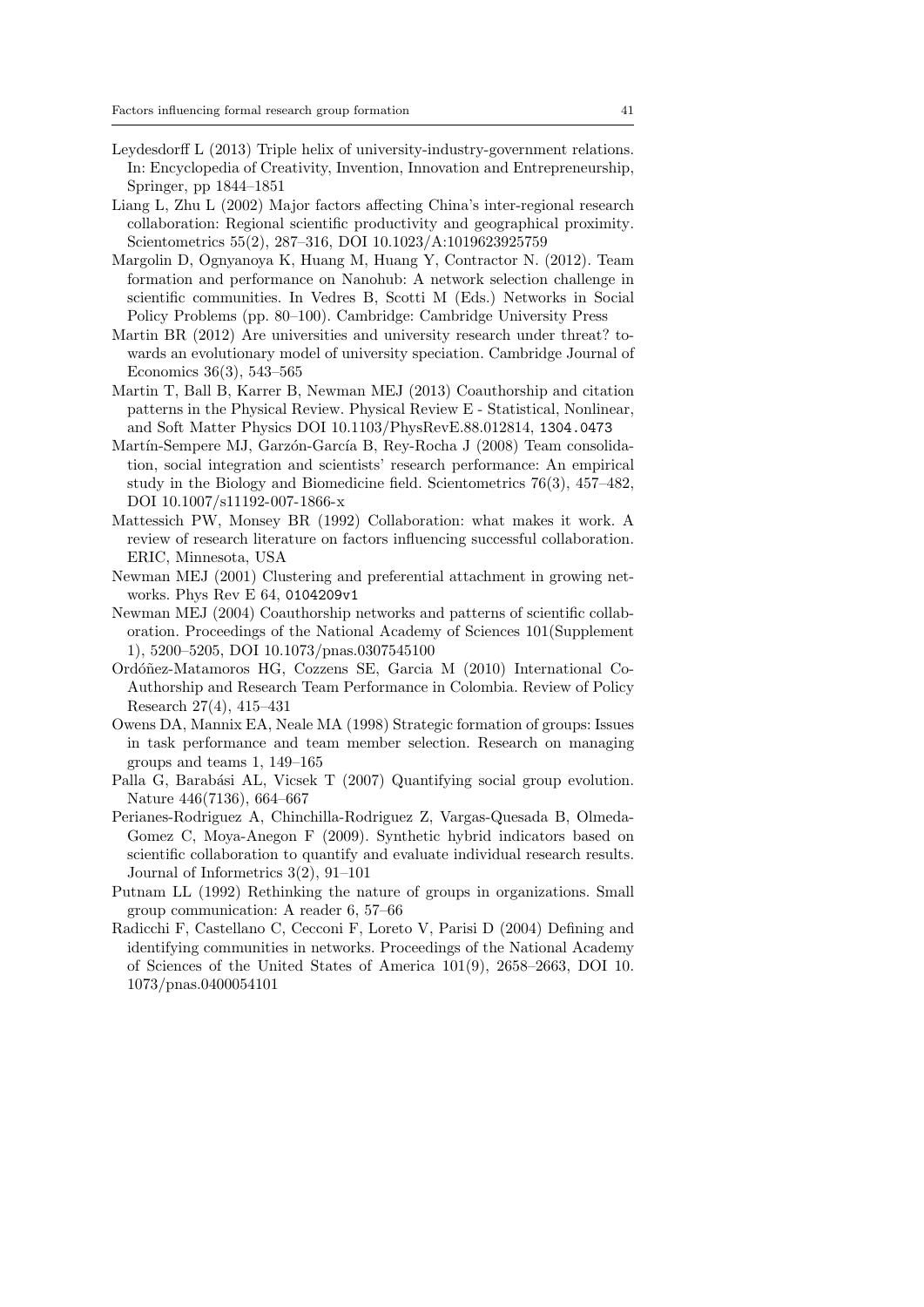- Raghavan UN, Albert R, Kumara S (2007) Near linear time algorithm to detect community structures in large-scale networks. Phys Rev E 76:036,106, DOI 10.1103/PhysRevE.76.036106
- Reagans R, Zuckerman E, McEvily B (2004) How to make the team: Social networks vs. demography as criteria for designing effective teams. Administrative Science Quarterly 49(1), 101–133
- Rey-Rocha J, Garzón-García B, Martín-Sempere MJ (2006) Scientists' performance and consolidation of research teams in Biology and Biomedicine at the Spanish Council for Scientific Research. Scientometrics 69(2), 183–212
- Rey-Rocha J, Garzón-García B, José Martín-Sempere M (2007) Exploring social integration as a determinant of research activity, performance and prestige of scientists. Empirical evidence in the Biology and Biomedicine field. Scientometrics 72(1), 59–80, DOI 10.1007/s11192-007-1703-2
- Ruef M, Aldrich HE, Carter NM (2003) The structure of founding teams: Homophily, strong ties, and isolation among us entrepreneurs. American sociological review 68:195–222
- Sam C, Van Der Sijde P (2014) Understanding the concept of the entrepreneurial university from the perspective of higher education models. Higher Education 68(6), 891–908
- Sarigöl E, Pfitzner R, Scholtes I, Garas A, Schweitzer F (2014) Predicting scientific success based on coauthorship networks. EPJ Data Science
- Schaeffer SE (2005) Stochastic Local Clustering for Massive Graphs, Springer Berlin Heidelberg, Berlin, Heidelberg, pp 354–360. DOI 10.1007/11430919 42
- Shah PP, Jehn KA (1993) Do friends perform better than acquaintances? the interaction of friendship, conflict, and task. Group Decision and Negotiation 2(2), 149–165, DOI 10.1007/BF01884769
- Sonnentag S, Volmer J (2009) Individual-level predictors of task-related teamwork processes: The role of expertise and self-efficacy in team meetings. Group & Organization Management 34(1), 37–66
- Stokols D, Misra S, Moser RP, Hall KL, Taylor BK (2008) The ecology of team science: understanding contextual influences on transdisciplinary collaboration. American journal of preventive medicine 35(2), S96–S115
- Sun Y, Liu K (2016) Proximity effect, preferential attachment and path dependence in inter-regional network: a case of China's technology transaction. Scientometrics 108(1), 201–220, DOI 10.1007/s11192-016-1951-0
- Tomas-Folch M, Mentado-Labao T, Ruiz-Ruiz JM (2015) Las buenas prácticas en gestión de la investigación de las universidades mejores situadas en los rankings. Archivos Analíticos de Políticas Educativas, 23(105). 1–23
- Uddin S, Hossain L, Rasmussen K (2013) Network Effects on Scientific Collaborations. Plos One 8(2), DOI 10.1371/journal.pone.0057546
- Verbree M, Horlings E, Groenewegen P, Van der Weijden E, van den Besselaar P (2015) Organizational factors influencing scholarly performance: a multivariate study of biomedical research groups. Scientometrics 102(1), 25-49.
- Volmer J, Sonnentag S (2011) The role of star performers in software design teams. Journal of Managerial Psychology 26(3), 219–234